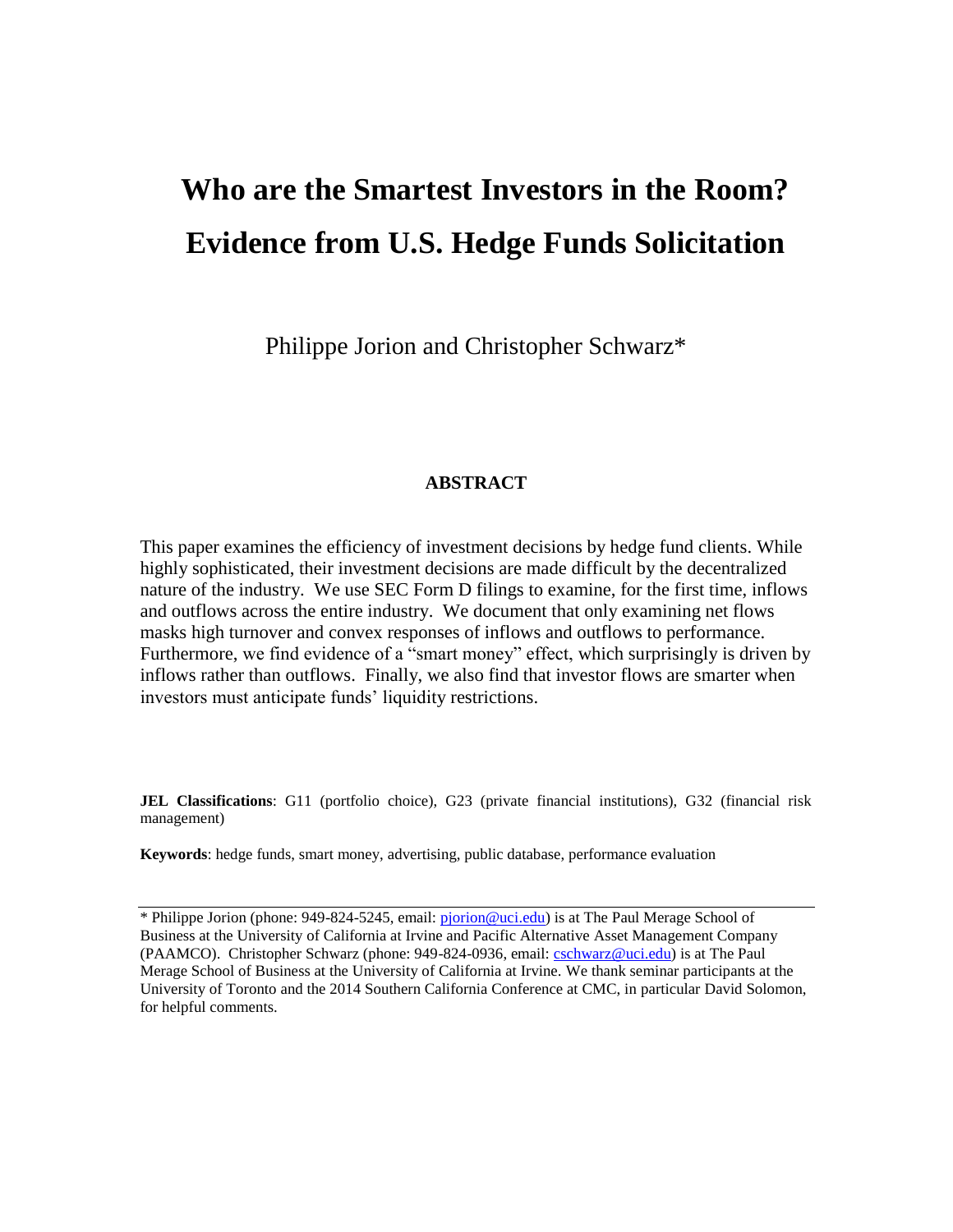## **I. Introduction**

Hedge fund clients are some of the most sophisticated investors in the money management industry. In the United States, hedge fund investors are restricted to either large institutional investors, such as pension funds, endowment funds, and sovereign wealth funds, or "sophisticated" persons who are deemed to have sufficient investing experience and knowledge via their substantial net worth. Given their backgrounds, these investors should make efficient decisions when allocating capital.

In practice, however, this may not be the case for several reasons. First, the hedge fund solicitation market is private and decentralized, which leads to significant search costs. Indeed, hedge funds are prohibited from general solicitation, including advertising.<sup>1</sup> Some information is available through commercial hedge fund databases,  $2$  but these do not give a full picture of the market because reporting is voluntary.<sup>3</sup> This makes it very difficult for investors to evaluate hedge funds' comparative performance. Second, hedge fund managers are notoriously secretive about their strategies, making in-depth evaluation of managers difficult. Third, some hedge funds have significant liquidity restrictions that could prevent investors from reacting to salient information.

To date, little research has examined the effects of these factors on the quality of hedge fund investors' investment decisions. A likely reason for the lack of prior work is that a thorough assessment of investment decisions requires detailed information about both hedge funds' inflows and outflows, which are not included in any commercial hedge fund database. Hedge fund

<sup>&</sup>lt;sup>1</sup> In theory, the restriction on advertising was lifted by the 2012 JOBS act. In practice, few hedge funds have taken advantage of this easing due to remaining regulatory uncertainty.

<sup>2</sup> Hedge fund databases are the only public source of information about the performance of hedge funds. Annual subscriptions entail modest costs, on the order of \$5,000 for a single database.

<sup>&</sup>lt;sup>3</sup> Hedge Fund Research (2014) estimates that the hedge fund industry manages approximately \$2,628 billion as of the end of 2013. On the other hand, the Alternative Fund Administrator Survey 2014 reports a total of \$3,791 billion in hedge fund AUM as of 2013. This has no detail about individual hedge funds, however, and only accounts for hedge funds that have an outside administrator. Therefore, the total size of the hedge fund industry must vastly exceed the usual estimate of \$2.6 trillion.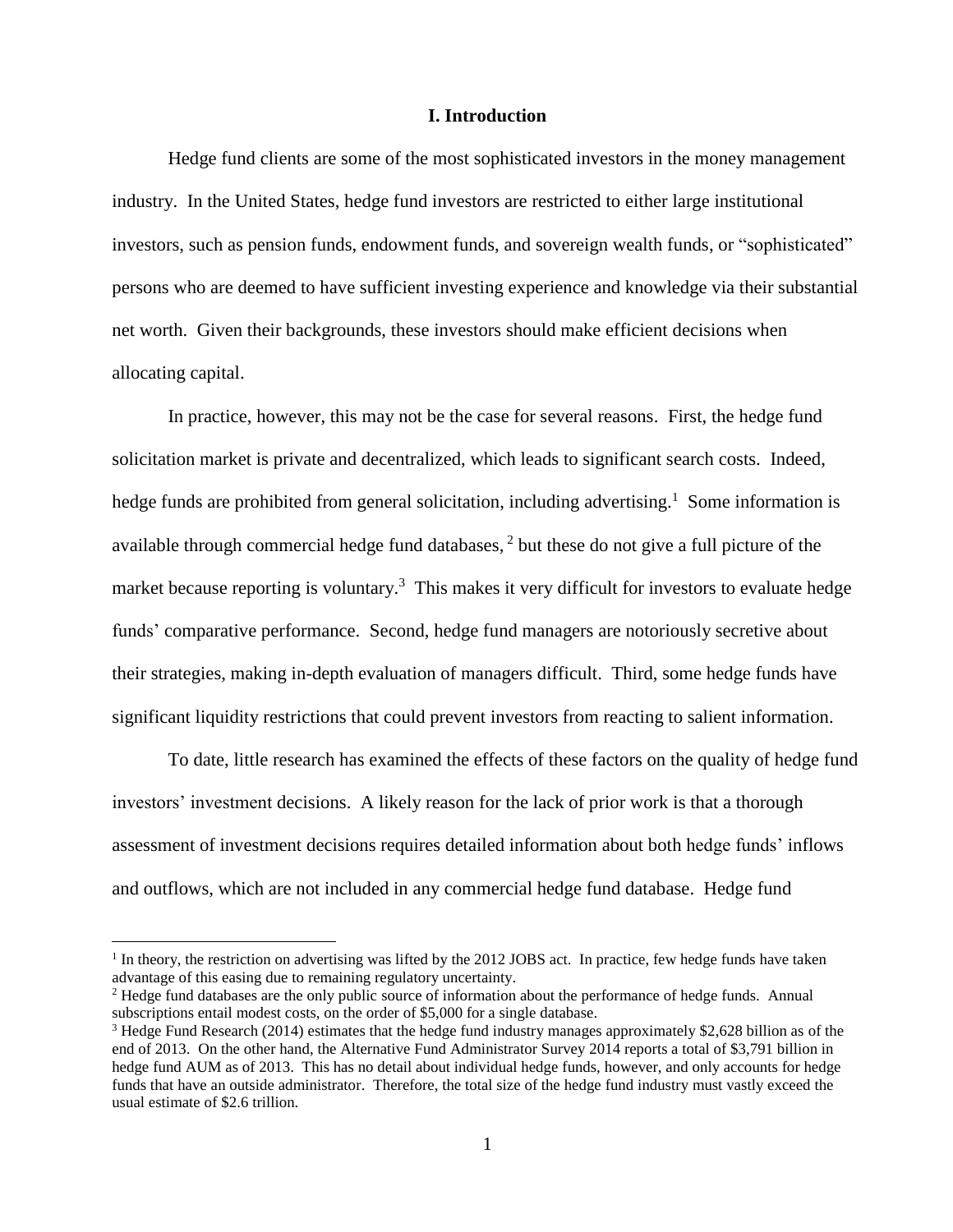databases only allow for an approximation of *net* flows, which can hide important information about investor behavior. The same restriction affects studies of mutual funds.<sup>4</sup>

In this paper, we exploit a new data source to overcome prior data deficiencies and examine these aspects of the hedge fund solicitation market. All hedge funds that attract at least one U.S. investor are required to file Form D with the Securities and Exchange Commission (SEC). This form includes the historical total amount of the offering sold and the number of investors, and must be updated every twelve months over the course of the offering. Using time series changes in historical total sales (number of investors), we can compute inflows (number of new investors). Coupled with inferred net flows from commercial databases, we can also estimate outflows for a subgroup of hedge funds that report to both sources.

Additionally, because the Form D sample represents the complete U.S. hedge fund solicitation market, we can for the first time provide a quantitative estimate of database coverage for the entire hedge fund industry. Since listing in a hedge fund database is akin to advertising (e.g., Jorion and Schwarz (2014)) and advertising is expected to reduce search costs (e.g., Sirri and Tufano (1998)), quantifying the fraction of the industry available in public databases gives insights into hedge fund investors' search costs.

Using these data, we document several novel findings concerning the hedge fund solicitation marketplace. First, our results suggest that search costs for investors are likely high. We demonstrate that commercial hedge fund databases account for a very small portion of the hedge fund market.<sup>5</sup> Over the 2009 to 2014 period, approximately 22,800 hedge funds file Form D with

<sup>&</sup>lt;sup>4</sup> Most researchers use the CRSP database, which only reports NAVs, and use the Sirri and Tufano (1998) approach to calculate net flows. More recently, however, several papers have accessed directly SEC filings, which give additional information on inflows and outflows (e.g., Bergstresser and Poterba (2002), Johnson (2010), Cashman et al. (2012)). <sup>5</sup>Although we only formally use two databases in this paper, we have preliminarily matched Morningstar/CISDM to the Form D data as well. This additional database increases the coverage by only a small amount. Given the information in Agarwal et al. (2009) concerning hedge fund database coverage, it is unlikely that additional databases would significantly affect our conclusions.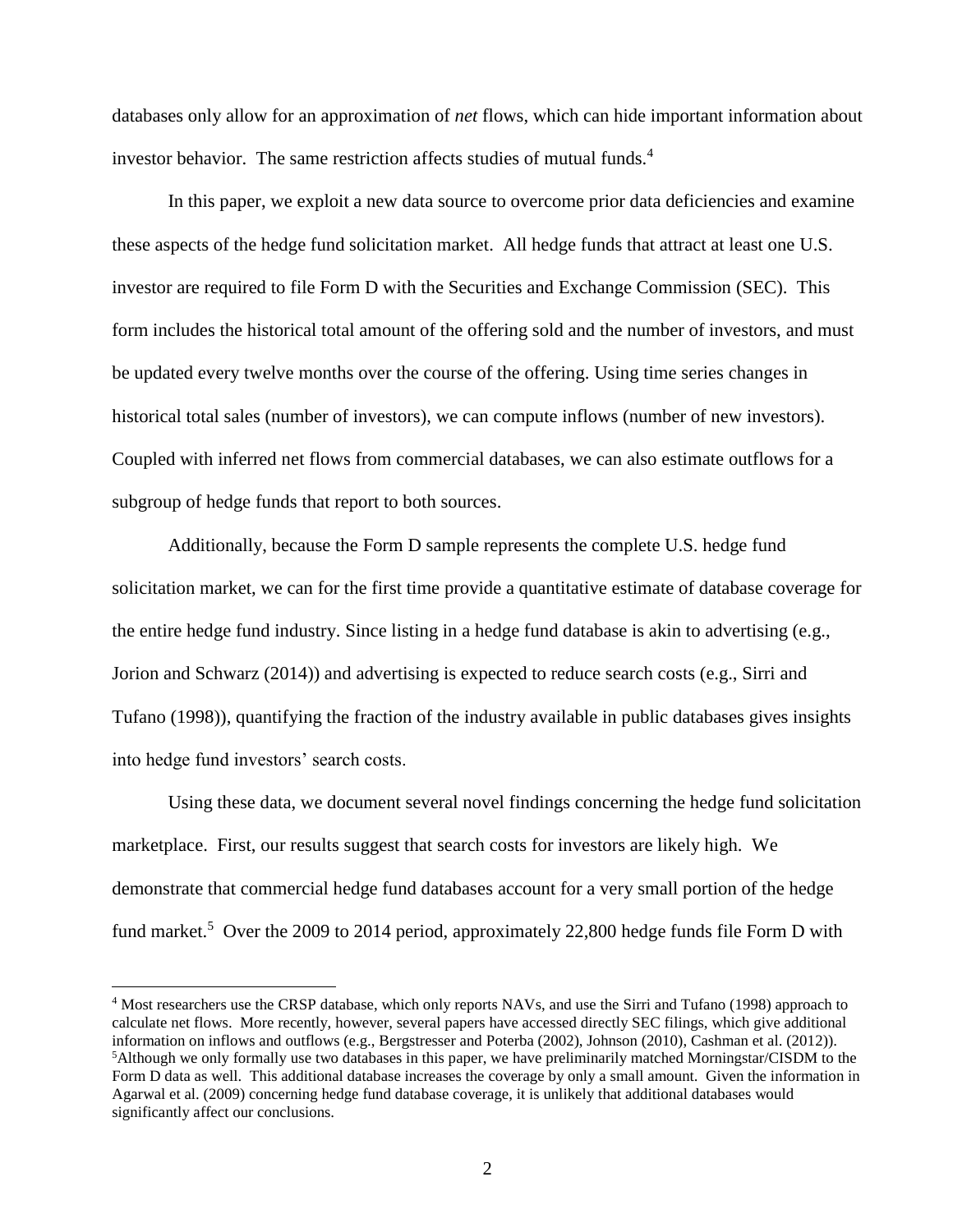the SEC, with total lifetime sales exceeding \$6 trillion. Only 3,800 (17%) of these funds are included in either the Hedge Fund Research (HFR) or the Lipper Trading Advisor Selection System (TASS) databases. In dollar terms, out of \$3.2 trillion of new sales over the 2009-2014 period and 400,000 new investors reported in Form Ds, only \$473 billion of new sales (15%) and 100,000 (25%) of new investors are for funds listed in these two commercial databases. This confirms Edelman et al.'s (2013) argument that most large hedge funds do not report to any commercial database. However, we find that coverage is even lower for smaller funds. This is precisely the segment for which the information acquisition process is most difficult. Thus, there is a large, informal backchannel of solicitation that accounts for a majority of hedge fund purchasing decisions. We therefore conclude hedge fund investors likely experience high search costs when making investment decisions. 6

Next, we use our data to expand our knowledge concerning the determinants of hedge fund investor flows. For mutual funds, the contemporaneous and prior flow-performance relations are reported as a convex function (e.g., Sirri and Tufano (1998) and Chevalier and Ellison (1997)), implying that flows increase at an accelerated rate for highly performing funds. Instead, we find a linear relation between net flows and both concurrent and prior year performance for hedge funds. Examining only net flows, however, masks how hedge fund investors make investment allocations because hedge funds have a very high level of investor turnover. We find that the average hedge fund has annual inflows equal to 30% of prior year assets, has annual outflows equal to 26% of prior year assets, and expands its number of investors by 38% annually. These numbers are much higher than for mutual funds, as reported in Cashman et al (2012).

<sup>&</sup>lt;sup>6</sup> Indeed, Barclays (2013) estimates that intermediaries such as funds of hedge funds (FoHFs) and investment consultants account for two-thirds of flows to hedge funds. FoHFs charge annual fixed fees of 0.80% on average, plus incentive fees, for access to their portfolio of hedge funds. Among consultants, Albourne is the largest, and offers access to a database of more than 20,000 funds with detailed due diligence on 700 funds (http://www.albourne.com). For its broader services, it charges an annual flat fee of \$400,000, which is low by industry standard.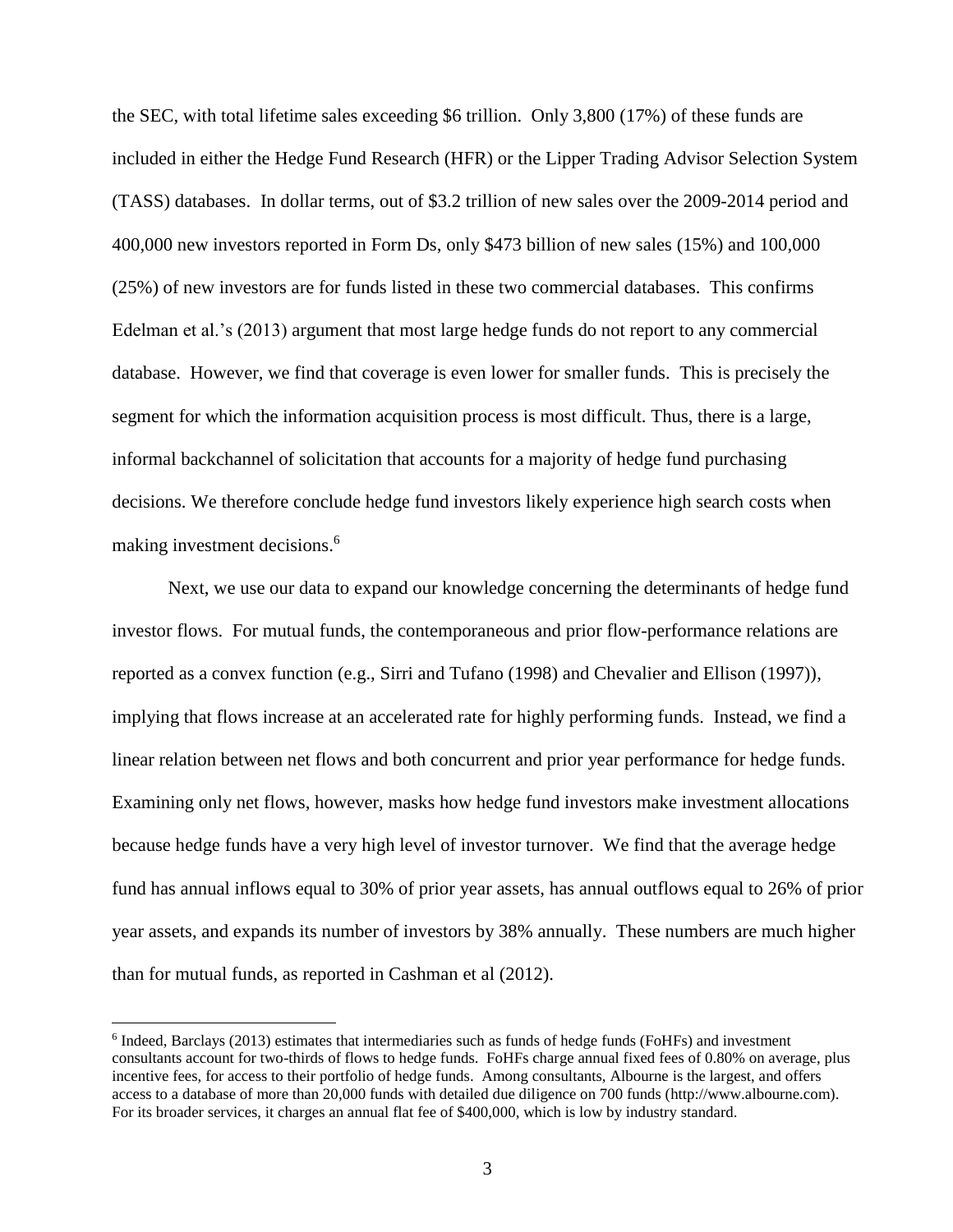Our decomposition of inflows and outflows yields important additional insights. The reported linear net flow-performance relation is driven by two non-linear effects. Inflows and changes in the number of investors have the same convex flow-performance relation documented for net flows in the mutual fund industry. At the same time, however, we observe that outflows display a reverse convex flow-performance relation. In other words, funds in the lowest performance quintile have much higher outflows than extrapolated from the other four performance quintiles. This result is inconsistent with the mutual fund industry where the net flow-performance relation is dominated by inflows since outflows are found to be invariant to past performance (e.g., Bergstresser and Poterba (2002), Johnson (2010), Cashman et al. (2012)). This lack of sensitivity has been attributed to several causes, including lack of monitoring, a disposition effect, and the confounding effect of random liquidity needs or tax considerations. Instead, our results suggest that hedge fund investors behave very differently.

Next, as in the case of mutual funds (e.g., Gruber (1996), Zheng (1999), Keswani and Stolin  $(2008)$ , we document strong evidence of smart money effects in hedge funds.<sup>7</sup> Even after controlling for performance persistence, higher net flows predict higher future returns as well as a lower probability of fund death. Interestingly, we find that investor flows are smarter when funds' have investor liquidity restrictions. These results indicate investors anticipate liquidity restrictions when making investment decisions. Finally, as with mutual funds, we find that the smart money effect is driven by inflows rather than outflows. Finding that outflows do not seem informative is surprising for a number of reasons, given the differences between the hedge fund and mutual fund industries. 8

 $7$  To date, only two working papers examine the smart money effect in hedge funds. Baquero and Verbeek (2009) find mixed evidence that net flows into hedge fund are smart. Ozik and Sadka (2010) find evidence of smart money but suggest this is simply due to investors anticipating price pressure from flows rather than identifying superior managers. <sup>8</sup> Although outflows do not seem to predict performance, removing money from the worst performing hedge funds is still rational due to performance persistence in the industry.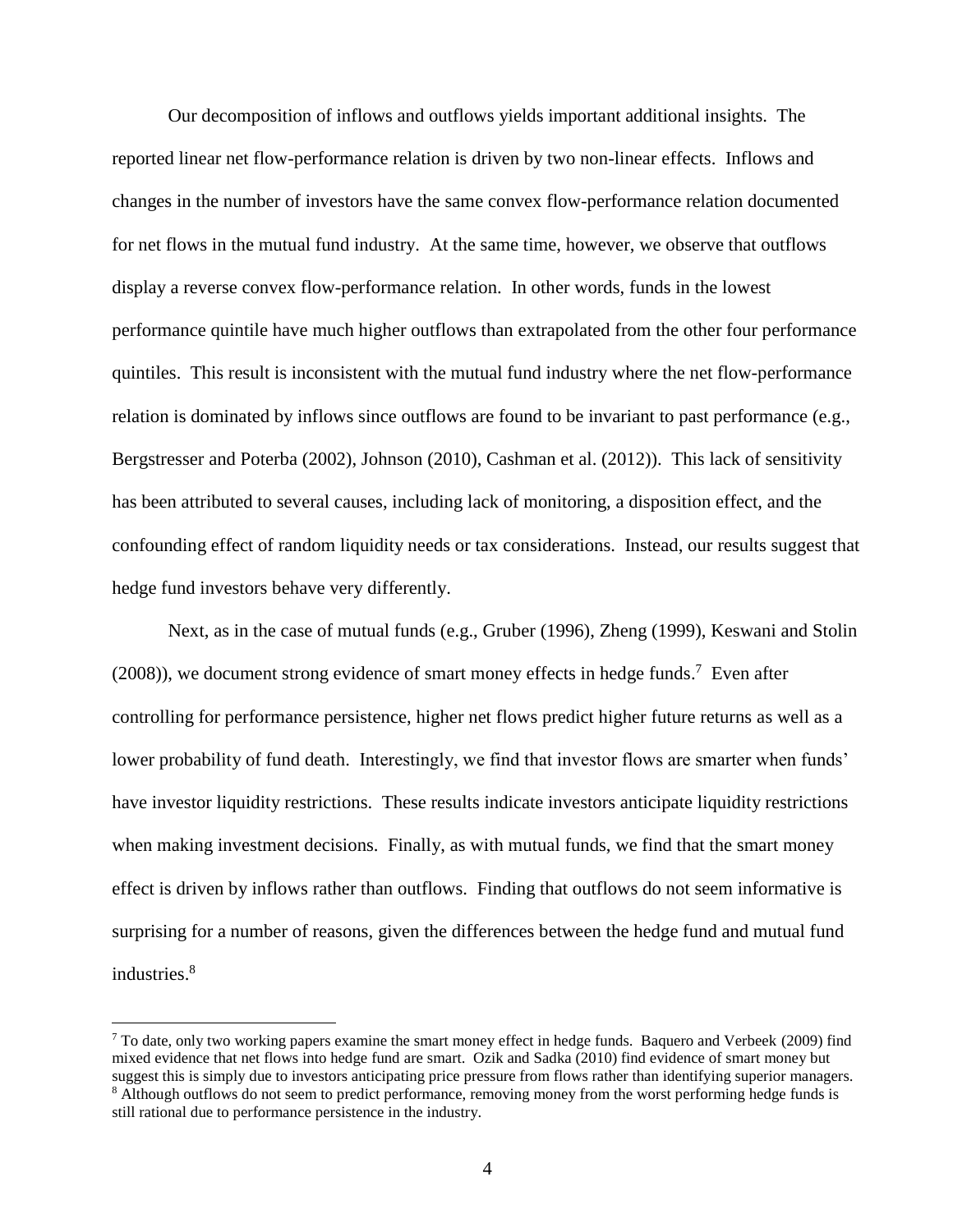First, the opaque nature of the hedge fund industry, relative to the mutual fund industry, should create an informational advantage for existing investors. For example, existing investors typically have more detailed and frequent access to portfolio information and the fund manager. Given that insider profits should be higher when asymmetric information is higher (e.g., Kyle (1985) and Gloston and Milgrom (1985)), we would expect outflows to be relatively more informed for hedge funds as compared to mutual funds. Second, outflows could be non-informative due to liquidity restrictions on outflows, such as lockups, long redemption periods, and gates, which prevent current investors from exploiting their informational advantage efficiently. However, we find outflows for funds with fewer restrictions do not seem to be informative either.

Third, outflows may not be predictive due to unplanned liquidity needs. While individual investors may be subject to liquidity shocks, institutional investors, such as pension funds, have fairly well defined liquidity needs. Yet we still find institutional investors' outflows do not seem predictive of performance or fund death as well. Finally, outflows could not be smart due to the compensation structure of hedge funds. Investors in funds that are below the high water mark (HWM) have a disincentive to switch to another fund. If investors remain in the current fund, future positive returns will not be subject to the incentive fee until the HWM is met, whereas investments in new funds will be subject to the incentive fee. As a result, investors may remain with funds below the high watermark, even if they believe they could underperform on a gross return basis, due to the incentive fee effect. However, we rule this out as a cause of our results.

Overall, our results add significantly to several strands of literature. First, this paper adds to our knowledge of the private solicitation market for hedge funds. To our knowledge, this is the only paper that uses Form D information for inference about the size of the industry.<sup>9</sup> We show that the solicitation market for hedge funds is significantly larger than that implied from commercial

<sup>&</sup>lt;sup>9</sup> Clifford et al. (2013) also collect SEC Form D to examine the effect of outside boards on offshore hedge funds.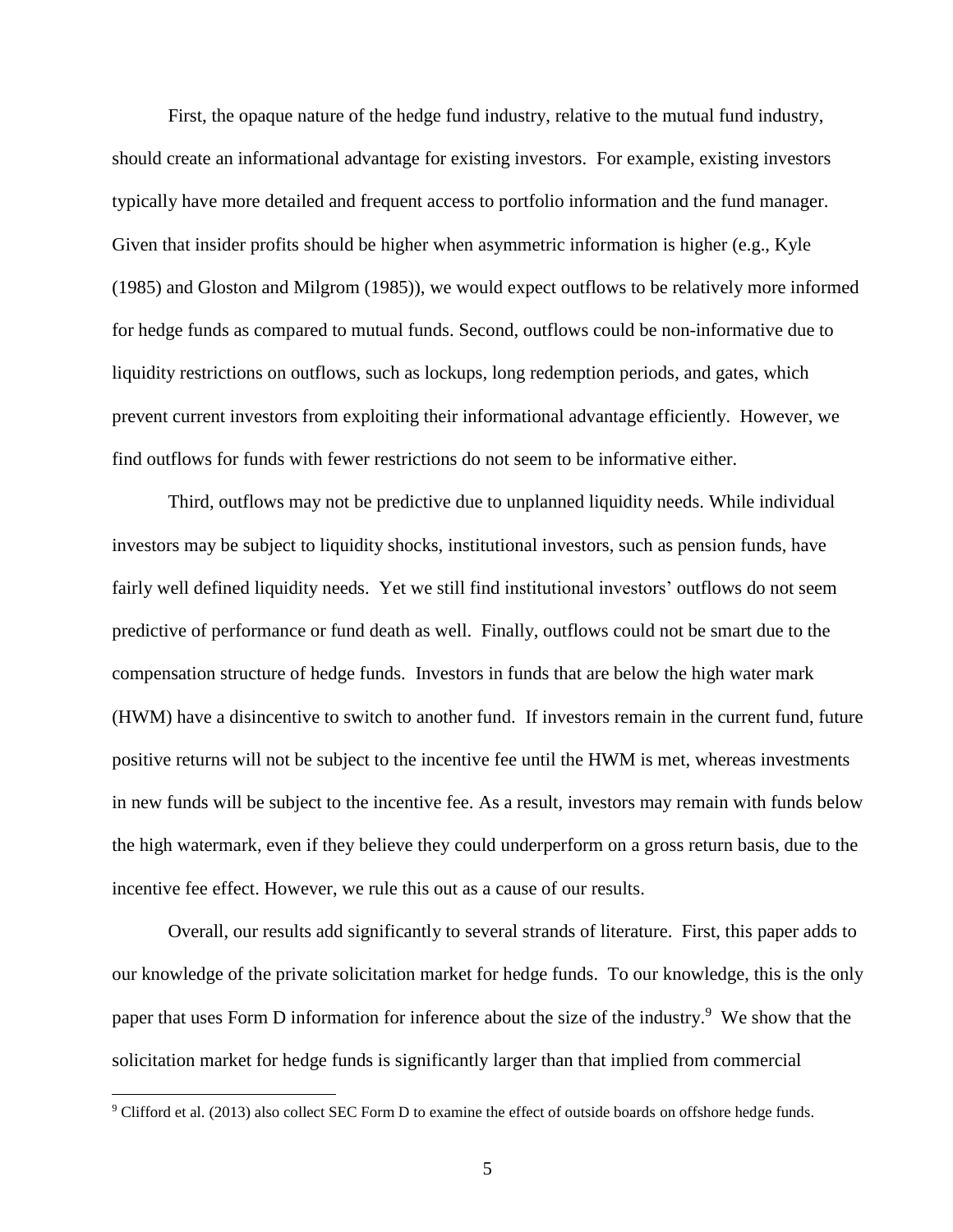databases, indicating it is highly decentralized in nature. While Edelman et al. (2013) show that some of the largest hedge fund companies do not report to databases, we document that this issue is actually more pervasive for smaller hedge funds.

Second, we add to the literature regarding the determinants of hedge fund flows. This is the first paper to examine inflows, outflows, and investor changes in the hedge fund industry. While our net flow findings are similar to prior research (Getmansky et al. (2014), Baquero and Verbeek (2009)), we document that simply examining net flows hides significant information as well as nonlinear relations between inflows and outflows and performance. Inflows and new investors react much more strongly to the highest performance funds, which is similar to the mutual fund industry. However, unlike mutual funds, outflows react strongly to poor performance. This demonstrates that hedge fund investors are stronger monitors than mutual fund investors.

Third, we provide new findings on smart money. We document that sophisticated hedge fund investors' net flows can predict future performance as well as fund death. We also document that this effect is due to inflows rather than outflows, even though current hedge fund investors likely have an informational advantage relative to new investors. We document that the "dumbness" of outflows are not due to liquidity restrictions, liquidity needs, or potential fee advantages.

Finally, we find that investors anticipate liquidity restrictions when making investment allocation decisions. While Getmansky et al. (2014) imply that investors endogenize liquidity restrictions due to shape changes in the net flow-performance relation, we provide direct evidence that outflow restrictions have an effect on investment decisions.

This rest of the paper is structured as follows. Section II describes the data sources and Form D. Section III compares the hedge funds common to Form D and commercial databases. Section IV discusses the relation between net flows, inflows, outflows and investor changes and current and prior

6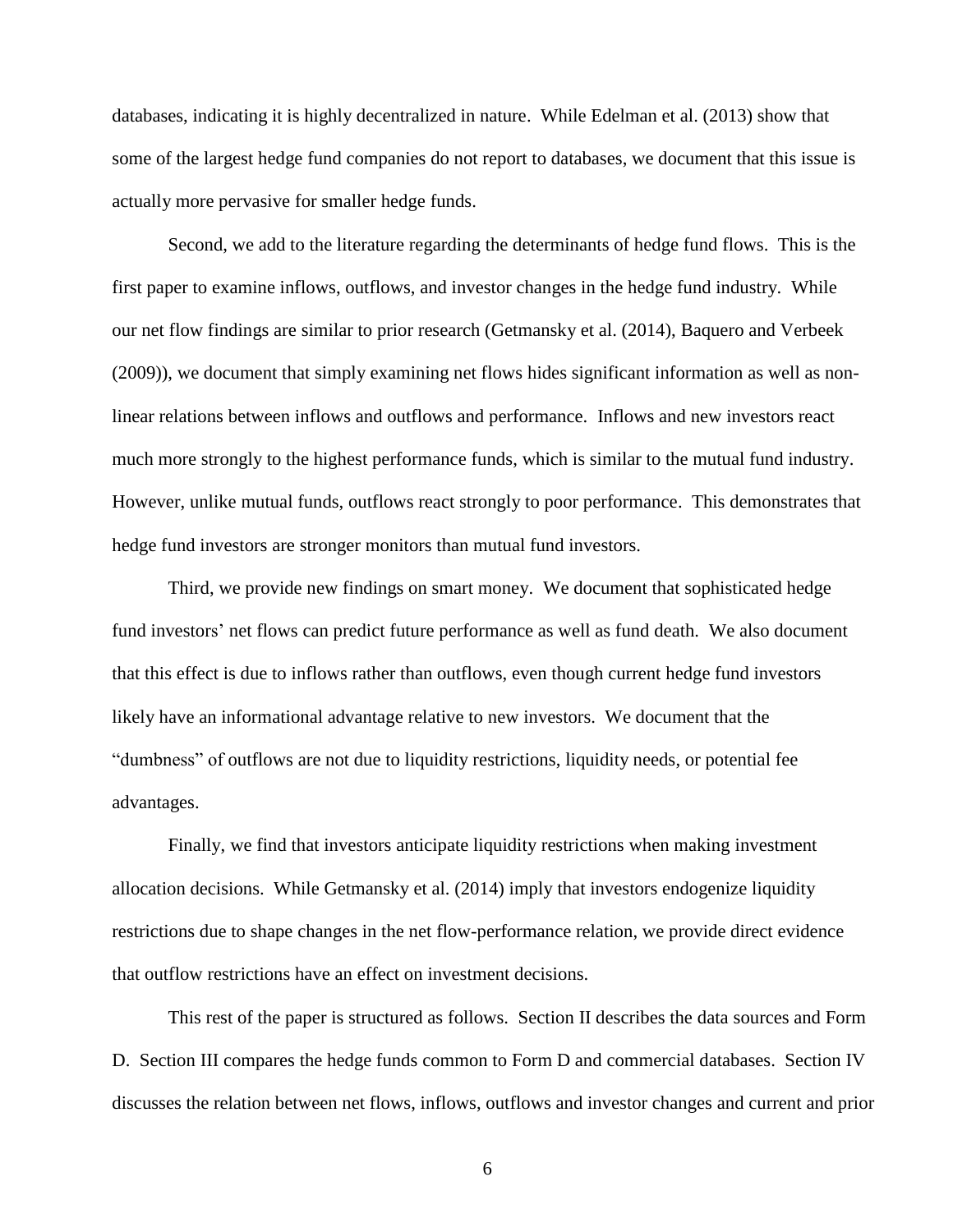year performance. Section V then examines the smart money effect, which relates flows to future performance and fund death. Finally, Section VI concludes.

#### **II. Data**

We rely on two main data sources for this paper. The first consists of Form D filings made to the Securities and Exchange Commission (SEC) and the second is the union of two commercial hedge fund databases. We discuss each dataset below.

## *A. SEC Form D*

 $\overline{a}$ 

The Securities Act of 1933 (1933 Act) requires any offer to sell securities to U.S.-domiciled investors to register with the SEC. Companies, however, may use an exemption under Regulation D to offer and sell securities without having to register with the SEC. Regulation D establishes three exemptions from Securities Act registration (Rules 504, 505, and 506).<sup>10</sup> Hedge funds typically rely on Rule 506, which allows unlimited fund-raising but broadly requires the securities be offered to accredited investors only.

Companies that want to take advantage of these private placement exemptions still need to file a Form D with the SEC. The SEC (2008) states, "Form D serves as the official notice of an offering of securities made without registration under the Securities Act in reliance on an exemption provided by Regulation D." This form must be filed within 15 days of the first sale of securities, and annually thereafter if the offering is still "continuing."<sup>11</sup> Form D serves as a means to collect data for the SEC as well as for the public, and to enforce federal securities laws. Failing to file this form

<sup>&</sup>lt;sup>10</sup> Rule 504 provides an exemption for offerings not exceeding \$1,000,000. Rule 505 provides an exemption for offerings not exceeding \$5,000,000, with no more than 35 "purchasers". Rule 506 provides an exemption for an unlimited amount, with no more than 35 purchasers. Purchasers specifically exclude "accredited investors."

 $<sup>11</sup>$  An offering is continuing, or active, if the fund is accepting additional money from either new or existing investors.</sup>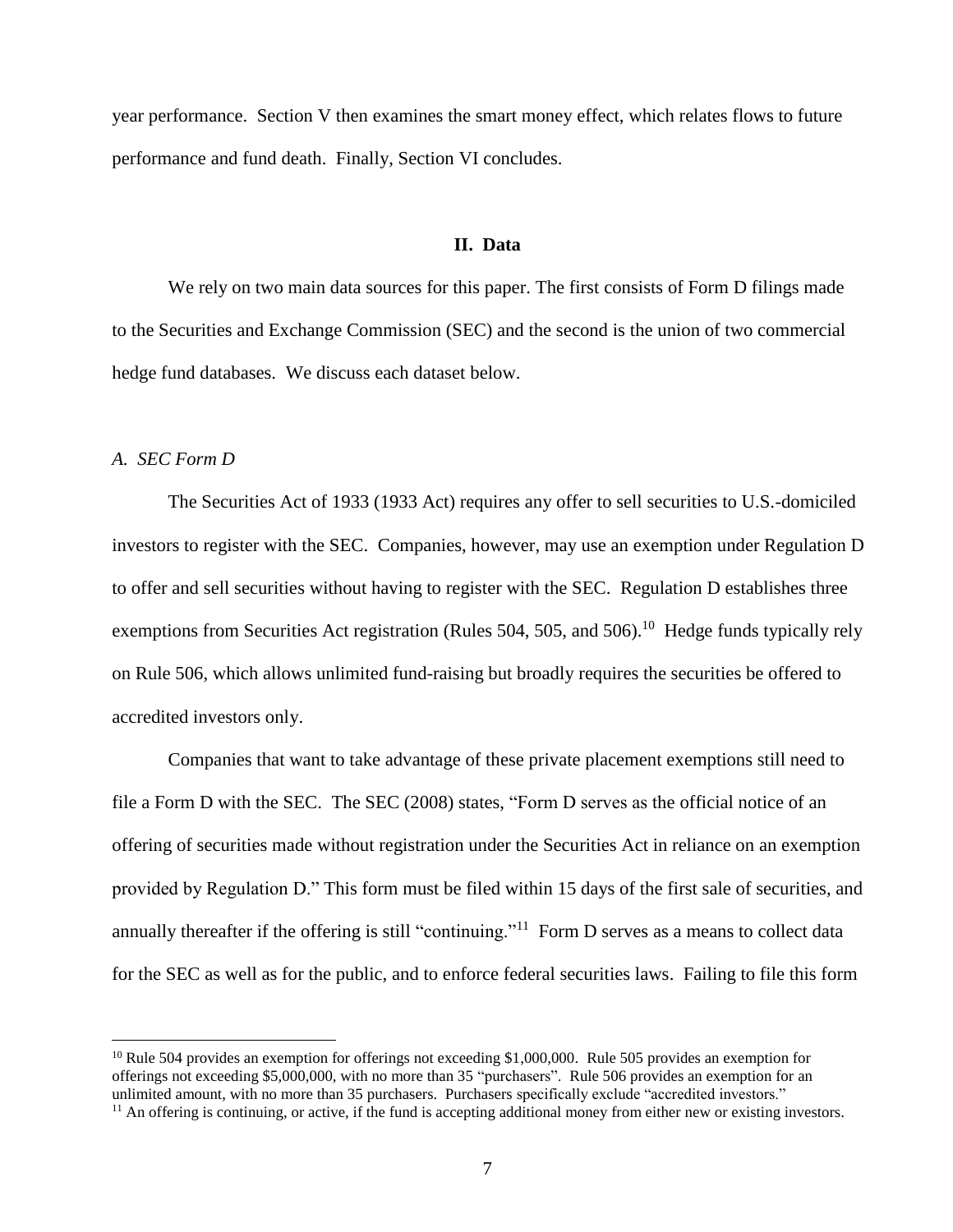may constitute a violation of securities laws and disqualifies an issuer from using this exemption in the future. In addition, it could lead to a right of rescission for the investors, e.g., if they lose money.

In practice, this means that all hedge funds selling to U.S. investors should file Form D, which thus provides a full registry of this universe. Exceptions are funds that startup operations but are never able to attract any outside U.S. investor. However, these funds are likely to stay small and not last very long. We discuss this issue later.

Starting in March of 2009, the SEC required electronic filing for Form  $D<sup>12</sup>$  Form Ds include several descriptive items, including the name of the issuer, the fund entity type, the types of exemptions claimed, the date of first sale, the minimum investment amount, the total number of investors, and the cumulative amount sold (to all investors, not just U.S. investors). The investor and sales number represent the total history instead of current numbers, such as assets under management (AUM) or current number of investors.<sup>13</sup> Prior to 2009, Form Ds only needed to be amended if certain terms changed. However, starting in 2009, annual amendments became required even if the terms of the filing did not change. This creates an annual time series of changes in the data.

We collected the electronic forms from the SEC's website over the January 2009 to June 2014 period.<sup>14</sup> To identify hedge funds, we focus on Form Ds indicating that the offering is within the "pooled investment fund" industry group, with subcategory defined as either "hedge fund" (75% of our total) or "other investment fund" (25% of total). Summary statistics for our Form D sample are reported in Table I.

<sup>&</sup>lt;sup>12</sup> The history of Form D is available at: https://www.sec.gov/answers/formd.htm

 $13$  In some cases, it is clear that funds are reporting current data rather than total historical data. When calculating new sales and new investments, we eliminate these data points.

<sup>&</sup>lt;sup>14</sup> Scanned forms from January to March 2009 were added to our registry to complete the 2009 calendar year.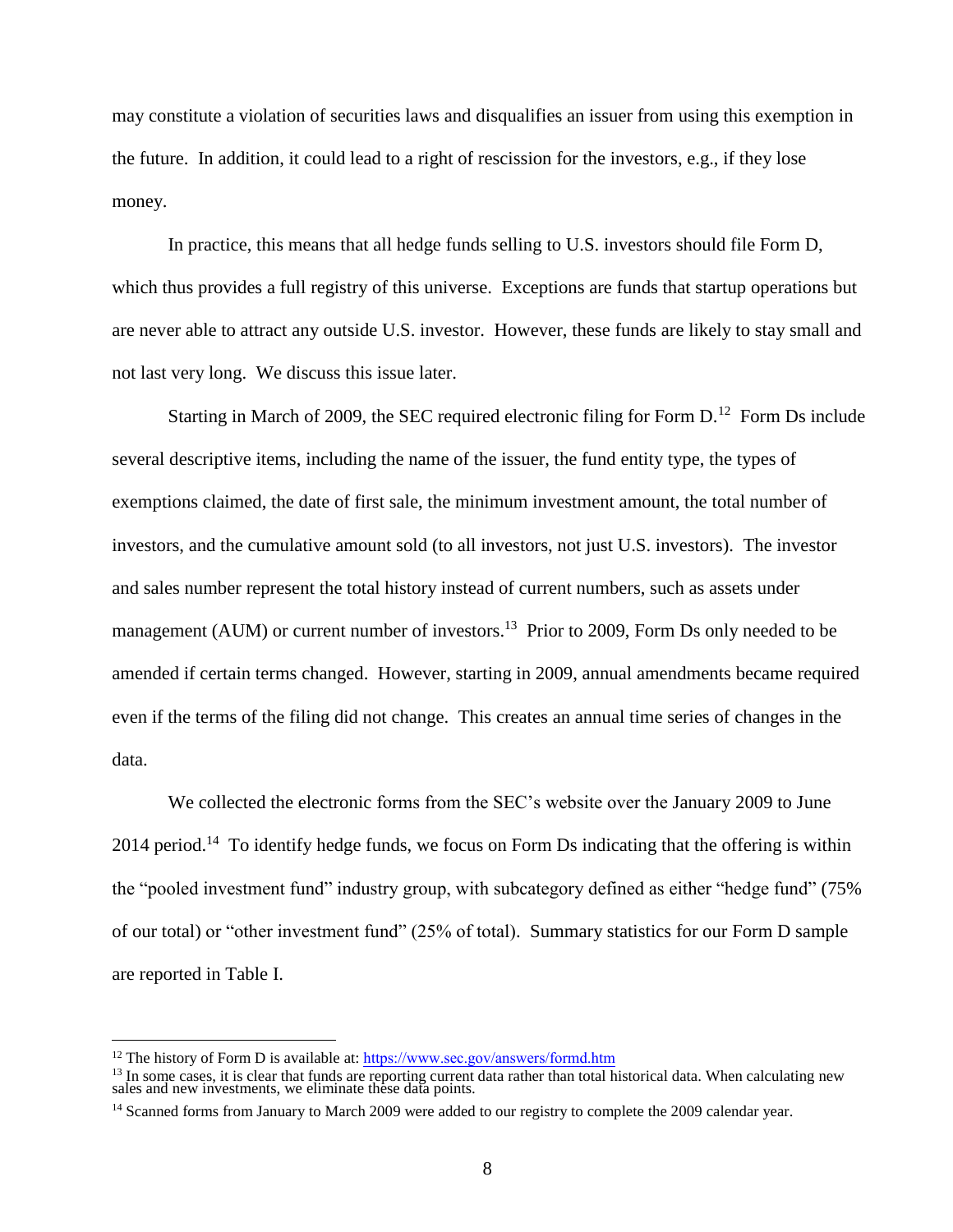## <Insert Table I about here>

Over our sample period, a total of 65,362 filings occurred. These filings are made by 22,803 different funds, or about 2.9 filings per fund on average. As of the last filing of each fund, the total amount of aggregate sales sums to \$6 trillion. Out of this, \$3.3 trillion were raised over the 2010 to 2014 period alone. Given that these totals represent only hedge funds with U.S. investors, the actual amount of money raised by the entire hedge fund industry is surely much higher than \$6 trillion. The current size of the industry, however, is based on assets under management. This does include total sales as noted above, plus the funds' organic growth, but minus total redemptions. Regardless, these data suggest that the size of the industry is much larger than previously thought.

At the typical fund level, the average (median) fund has been offered to investors for approximately 12 (4) years. Total historical sales average \$311 million per fund, and about \$112 million per year. The total number of investors averages 77 across funds, with about 13.7 new ones per year.

Finally, the industry is about evenly split in dollar terms between funds classifying themselves as "hedge funds" and as "other investment funds". The latter includes funds of funds and global macro funds, which account for 27% of the total number of funds only.<sup>15</sup> Hence, their average size is much larger than pure hedge funds, with about \$523 million in total sales, which is roughly twice the \$243 million average for the other category. Indeed the average fund of funds must be bigger than the average hedge fund.

<sup>&</sup>lt;sup>15</sup> In untabulated results, we examine what drives our matches rates for our overall sample as well as the two subgroups. We find the primary difference between the two subgroups is more CTAs and funds of funds label themselves as "other" funds.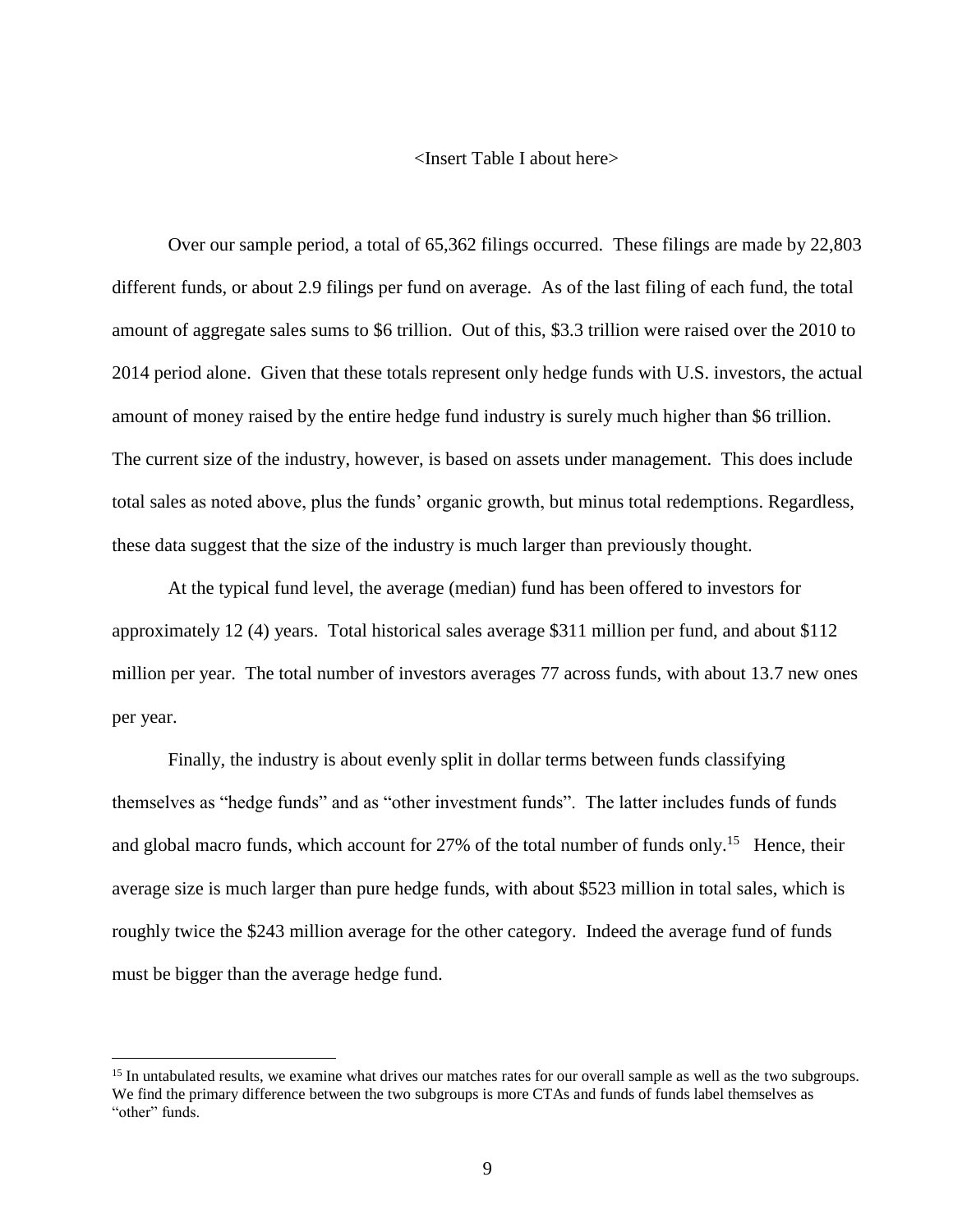# *B. Commercial Hedge Fund Databases*

Reporting funds are derived from the combination of two widely-employed hedge fund databases, TASS and HFR.<sup>16</sup> We use the July 2014 version of the TASS database, which has 19,601 funds, and the July 2014 version of the HFR database, which has 21,723 funds. Both databases contain live and defunct funds since 1994, which eliminates survivorship bias after that date. Funds that are common to both databases are identified using fund names, with characteristic data defaulting to HFR. The final database consists of 32,268 individual funds. These are then matched against the Form D sample using fund names as there is no unique identifier common to both data sources. The funds contained in both samples are described next.

#### **III. Form D and Commercial Database Overlap**

Unlike commercial databases, our Form D sample has information on every hedge fund that has been sold to a U.S. investor. For example, Edelman et al. (2013) document that many large hedge funds are not listed in commercial databases. However, Form D filings are required for their missing funds. As an illustration, Edelman et al. (2013) specifically note that well-known fund companies such as Paulson Management LLC and Och-Ziff Capital Management Group are missing from their commercial database sample. In our Form D sample, Och-Ziff lists 44 funds with total sales of \$46 billion and almost 4,000 investors. Thus, only a subset of Form D funds can be matched to the commercial databases. Next, we examine the characteristics of listed funds.

# *A. Overall vs. Matched Form D Characteristics*

<sup>&</sup>lt;sup>16</sup> These are widely used databases, as in Ackermann et al. (1999), Liang (2000), Agarwal et al. (1999), Jorion and Schwarz (2014).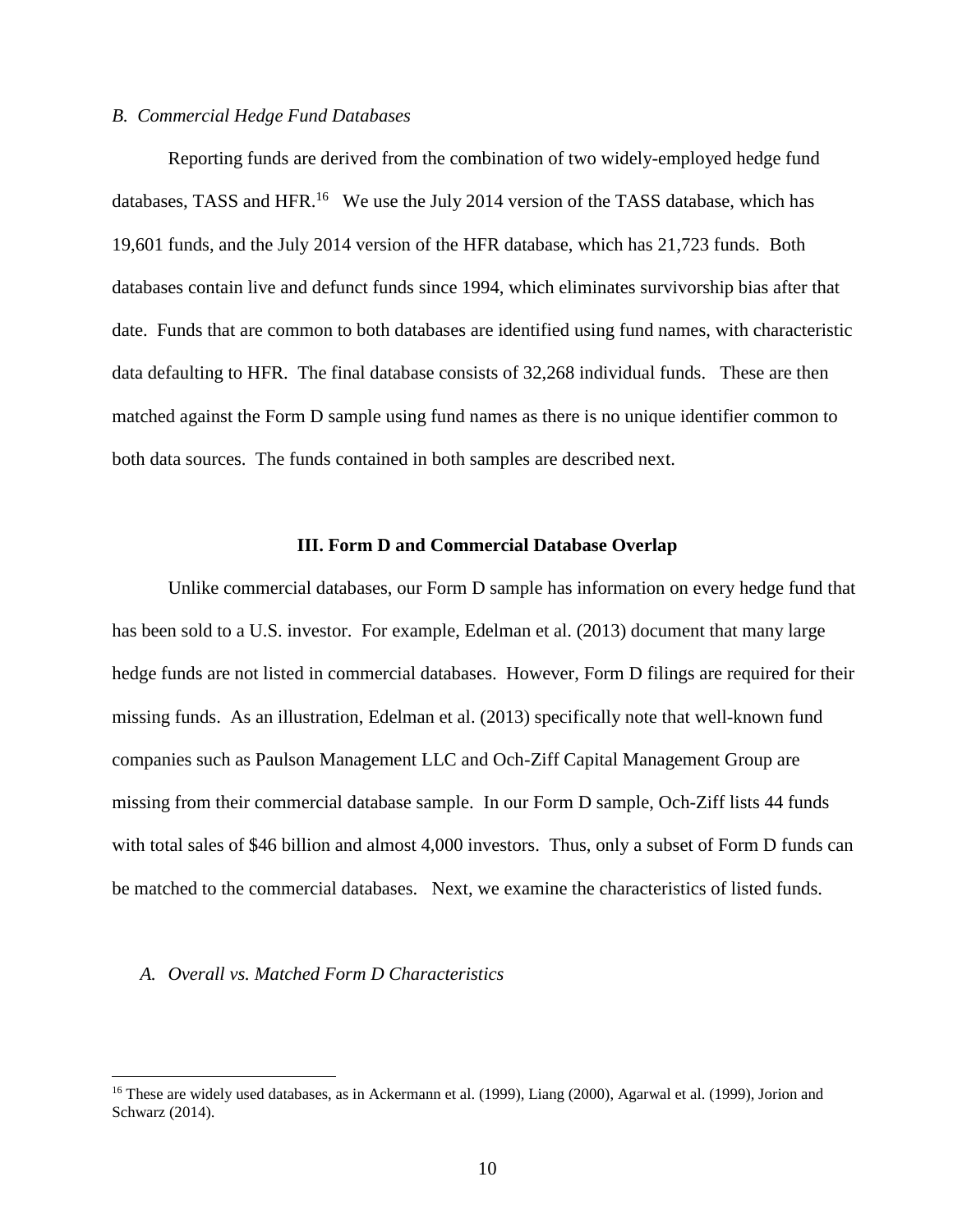Table II describes Form D characteristics of our matched sample. These numbers can be compared to the total Form D sample described in Table I. We match a total of 14,581 Form Ds and 3,816 funds to HFR and TASS. This represents only 22.3% of the Form D filings and 16.7% of the Form D funds. Focusing on sales amounts leads to similar conclusions. Our matched sample has about \$1 trillion in total sales, which represents only 17% of the entire Form D sample of \$6 trillion. Statistics for the total number of investors are similar. However, there are differences across the Form D subgroups. While the average match rate is 16.7% for the entire sample, it is higher (21.5%) for the hedge fund Form D sample and considerably lower (4.1% only) for the other subcategory. Even if we based our coverage estimates on funds that self-identify as "Hedge Fund," our match rates are still quite low.

#### <Insert Table II about here>

Overall, we find that these commercial databases cover only a small fraction of the industry. The natural question is whether the smaller sample is representative of the total Form D sample. Comparing Tables I and II, the average fund characteristics are largely similar. The entire Form D sample and matched sample have approximately the same average total sales (about \$300MM) and total number of investors (about 80). The two groups largely have the same amount of inflows and new investors on a yearly basis as well.

Although the average fund may be similar across our two samples, this does not necessarily mean that they have the same distributional properties. As mentioned previously, Edelman et al. (2013) find that most large hedge fund companies do not report to commercial databases. Agarwal et al. (2013) suggest that the tails of the distribution of the entire hedge fund return universe are missing from commercial datasets.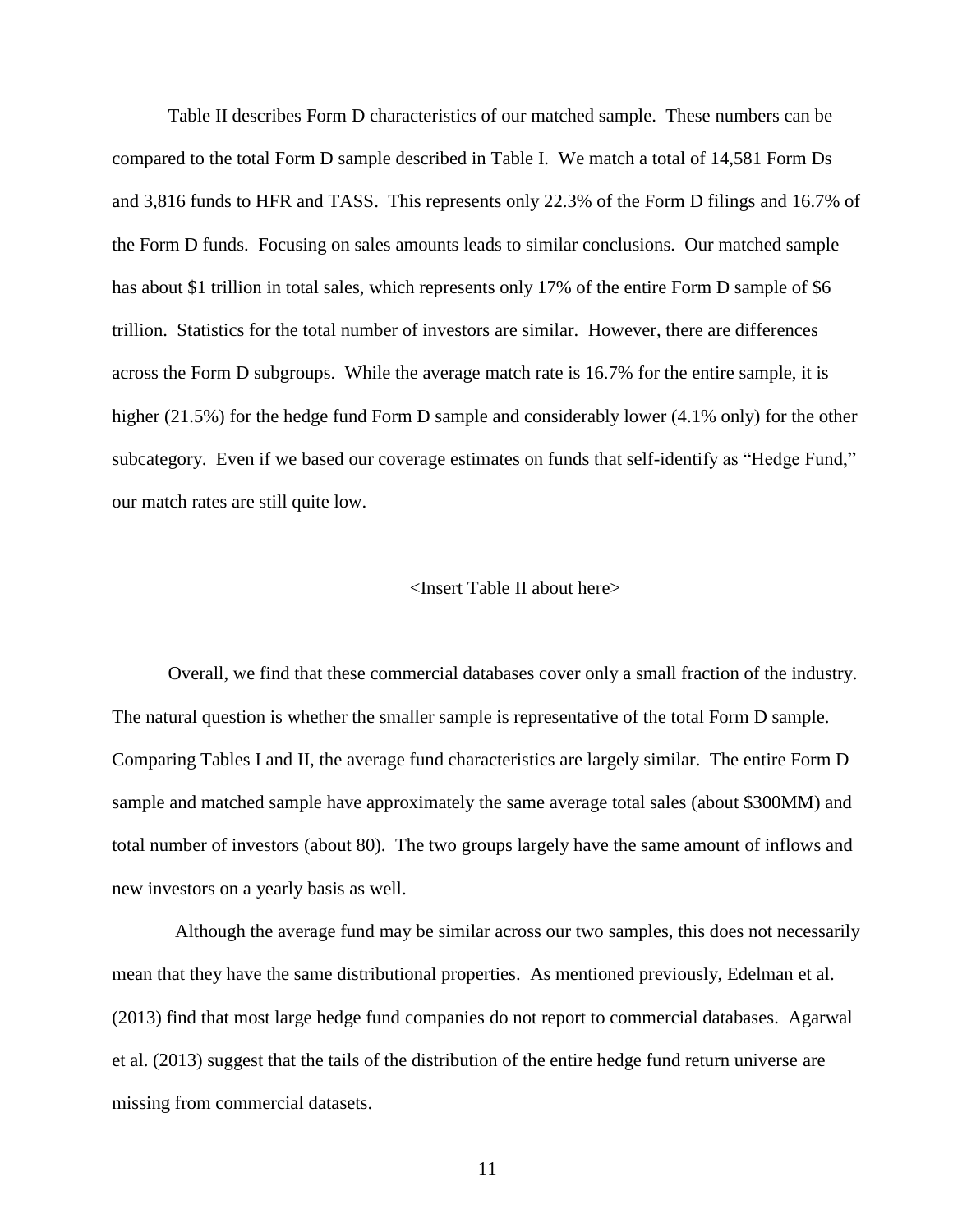We thus compare whether the match rates are consistent across the various levels of Total Sales and Total Investors on the Form D filing. We also examine whether changes in Total Sales (Inflows) and number of investors (New Investors) have similar match rates across their entire distributions. Each year we rank all Form D funds independently by these values and then group funds into deciles. In Table III, we report the average characteristic values for each decile as well as the proportion of funds appearing in the commercial databases. To capture the extremes of the distributions, we report the top 2%, 1%, and 0.5% characteristics.

#### <Insert Table III about here>

The table reveals systematic differences across the distributions. Match rates for Total Sales and Number of Investors are not constant but increase nearly monotonically as the values increase. Small funds, as well as funds with few investors, tend to report less to databases. For example only 9.5% of funds in the lowest sales decile report to a commercial database. In contrast, the ratio is 27.8% of funds in the largest decile. This monotonic function is probably correlated with performance: Advertising is less useful for small funds with poor performance, and vice versa. Hence, large funds do not proportionately hide from databases. Even so, consistent with Edelman et al. (2013), the match rate for the very largest funds, in the top 0.5%, is lower than the rest.

Inflows and investor changes reveal an interesting pattern. The match rate increases slightly from the lower deciles and then tapers off around 30%. Unlike total sales, the match rate for the extreme inflow events is similar to other deciles. This match pattern is also likely related to listing decisions. Funds only list after having good performance, which leads to higher sales in aggregate, but once funds list, their performance falls in line with the overall industry.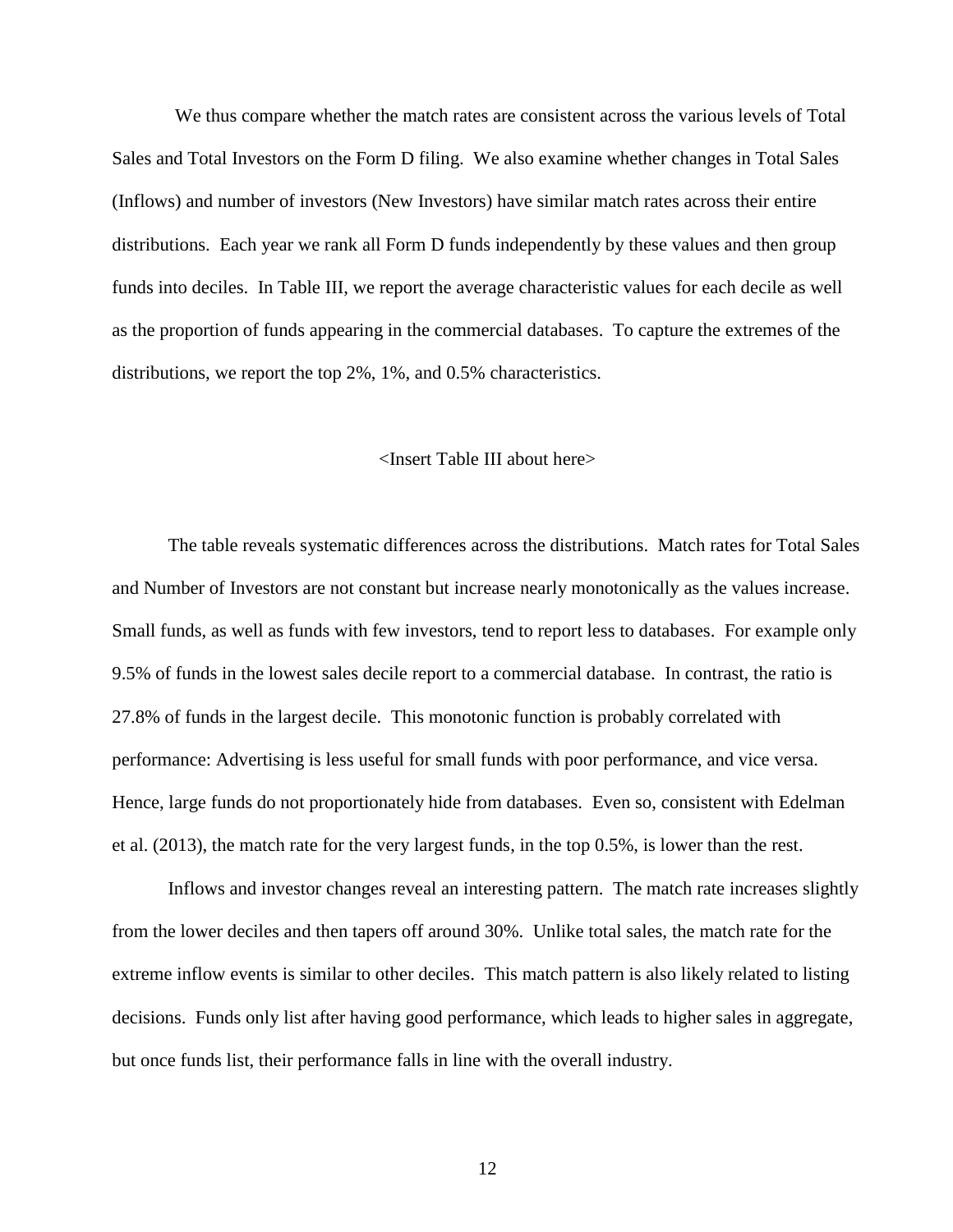#### *B. Onshore vs. Offshore Funds*

Since a fund is required to file a Form D only if it has one or more U.S. investors, it seems likely that offshore funds in commercial databases are much less likely to file a Form D.<sup>17</sup> Additionally, onshore and offshore funds with U.S. investors likely serve different clientele. For example, given that onshore funds must pay U.S. federal income taxes, it is more likely that onshore funds are geared to taxable U.S. investors such as individuals or family offices. On the other hand, U.S. investors that are tax-exempt, such as pension funds, should invest in offshore hedge funds because the latter are not subject to U.S. taxes. In addition, non-U.S. investors should invest in offshore funds. This section examines whether onshore and offshore funds do indeed cater to different investor types by examining differences between onshore and offshore funds along several dimensions. Results are presented in Table IV.

## <Insert Table IV about here>

Panel A compares match rates across onshore and offshore funds for each year. On average, we find a Form D filing for 44% of onshore funds in commercial databases but onlyfor 6.5% of offshore funds. While one may expect all onshore funds to have U.S. investors, funds can list in a commercial database without filing a Form D first. Many of these funds may never be able to attract a U.S. investor. Indeed, in untabulated results, we find that such funds are significantly smaller than those that do file a Form D.

Comparing fund characteristics in Panel B, we find significant evidence that offshore funds have more institutional clients, as hypothesized. On average, offshore funds have almost twice the amount of total and annual sales but yet have far fewer total investors. Indeed the average fraction

<sup>&</sup>lt;sup>17</sup> In this case, we are defining offshore hedge funds as any non-U.S. fund.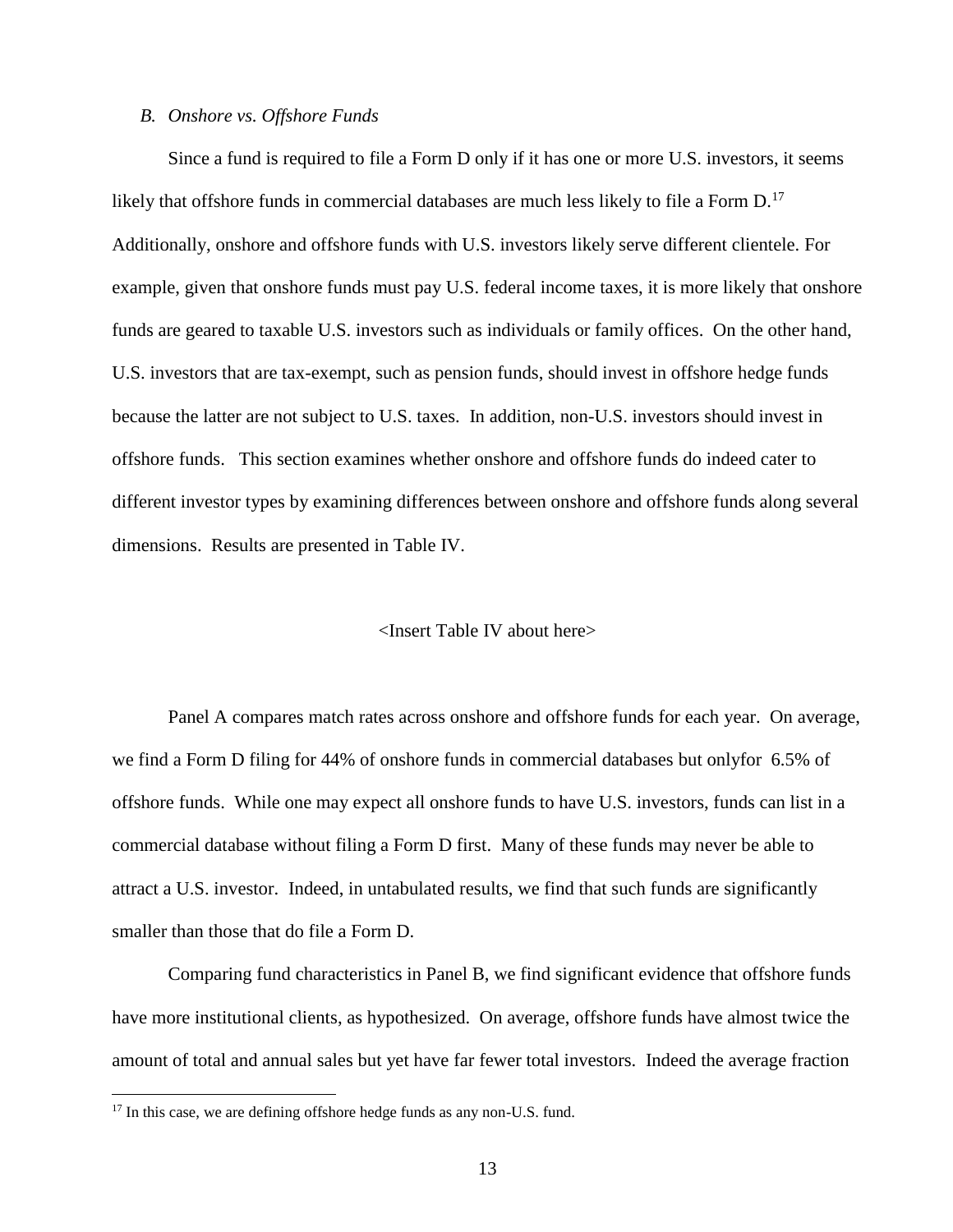of ownership, obtained by dividing one by the number of investors, is 17.8% for offshore funds vs. 7.7% for onshore funds. 18

Finally, because we will examine liquidity restrictions later, we note that the average fund has a notice period of about 50 days, and a long lockup around 90 days. The median lockup is zero, however, which indicates that the distribution of lockup periods varies substantially across funds.

#### **IV. Net Flows, Inflows, Outflows, and New Investors**

Prior studies examining hedge fund investor behavior have been limited to *net* flows. In contrast, the Form D information allows us to recover both inflows and outflows, as well as the changes in the number of investors.

#### *A. Creation of Flow Variables*

Traditionally, flow information is limited to net flows, derived from consecutive net asset values (NetAsset) and organic growth, as in Sirri and Tufano (1998):

NetFlows<sub>t</sub> = NetAssets<sub>t</sub> – NetAssets<sub>t-1</sub>
$$
(1 + R_t)
$$
 (1)

where  $R_t$  is the total return. This assumes that all flows occur at the end of the period, or time  $t$ <sup>19</sup>

Typically, this dollar number will be scaled by initial net asset value, like all other dollar measures.

Net flows hide inflows and outflows, however. From Form D, the cumulative sales

information allows us to recover annual inflows

(2) 1 Inflows = CumulativeSales CumulativeSales *t t t*

Hence, outflows are derived from

<sup>&</sup>lt;sup>18</sup> Aragon et al. (2014) also compare onshore to offshore funds.

<sup>&</sup>lt;sup>19</sup> In untabulated results, we assume that flows occur at the beginning of the period rather than the end of the period. Our findings are economically and statistically similar.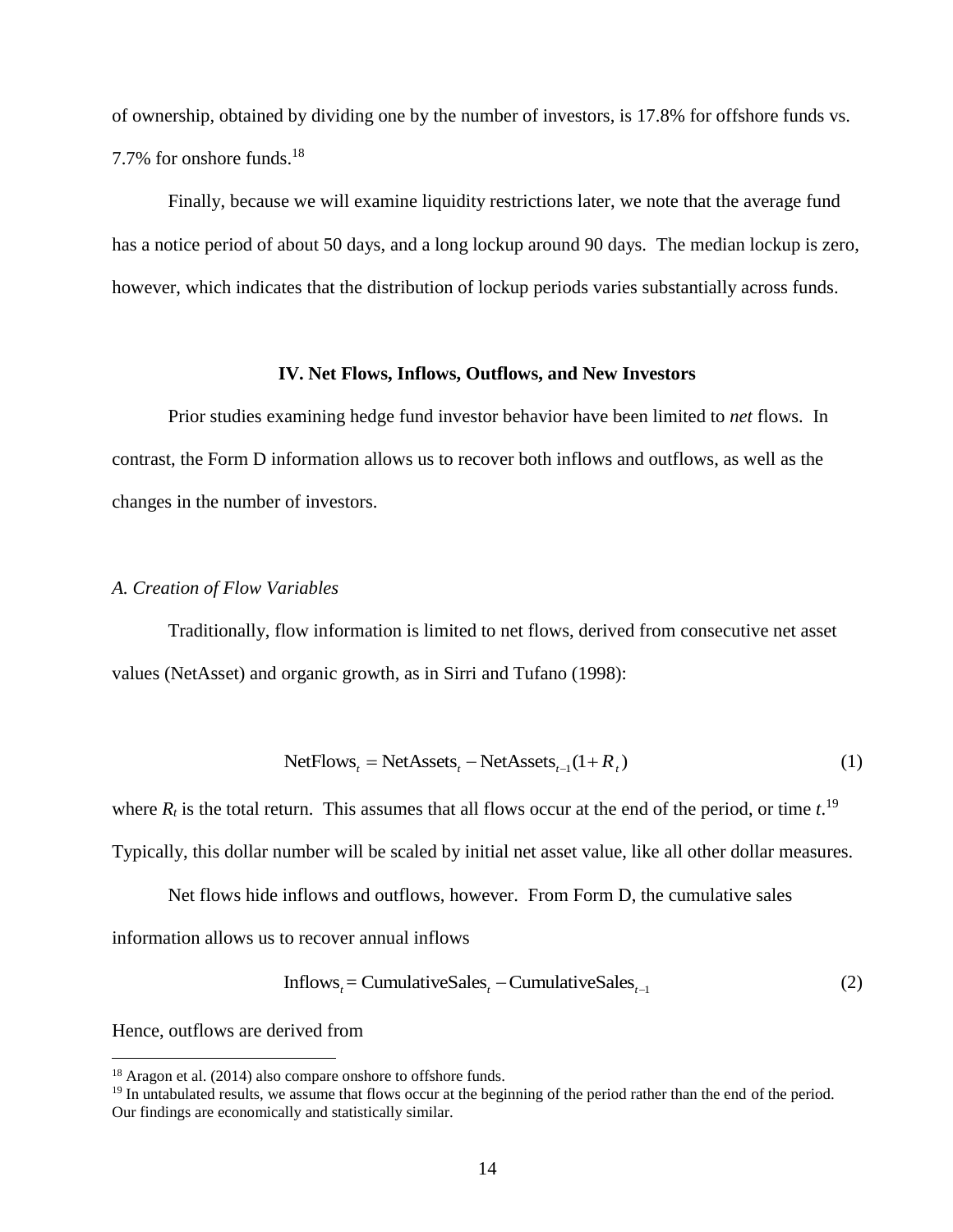$$
Outflows_{t} = Inflows_{t} - NetFlows_{t}
$$
\n(3)

The number of new investors can also be calculated using consecutive Form D filings.

#### *B. Summary Statistics and Flow-Performance Relation*

 $\overline{a}$ 

Table V reports summary statistics for our investor flow measures. To control for outliers, we winsorize flows at the 1<sup>st</sup> and 99<sup>th</sup> percentiles and only include funds greater than \$1 million.<sup>20</sup> Panel A reports our four average flow measures by year. Panel B ranks funds into quintiles within their style based on performance in the same period as the flow. Finally, Panel C performs a similar analysis, except that funds are ranked within their styles on their returns during the prior year.

#### <Insert Table V about here>

We find that net flows do hide a significant amount of underlying investor flows. While the average net flow is 16% per year, the average inflow and outflow amounts are 30% and 26% per year, respectively. Investor changes are also substantial, with an average increase of 38% per year. Reflecting the 2008 global financial crisis, inflows were lowest in 2008 while outflows were largest in 2009.

From Panel B, net flows, inflows, and investor changes react immediately to performance, increasing in an almost linear fashion from the lowest performance quintile to the highest performance quintile of the same year. For example, inflows into the worst-performing funds are

 $20$  In Table V, the difference of the inflow and outflow amounts does not equal net flows. This happens for two reasons. First, most importantly, the numbers are reported after winorizing. Since we winsorize each flow variable individually, the winsorizing affects the average values with different magnitudes. Second, we are implicitly computing outflows. This leads to errors that are easy to spot since outflows should always be non-negative. Thus, to control for errors, we delete any outflow computations that lead to negative values. This happens for less than 10% of our observations. Keeping these negative outflow values or removing the sales and net flows related to negative outflow values does not affect our results in the rest of the paper.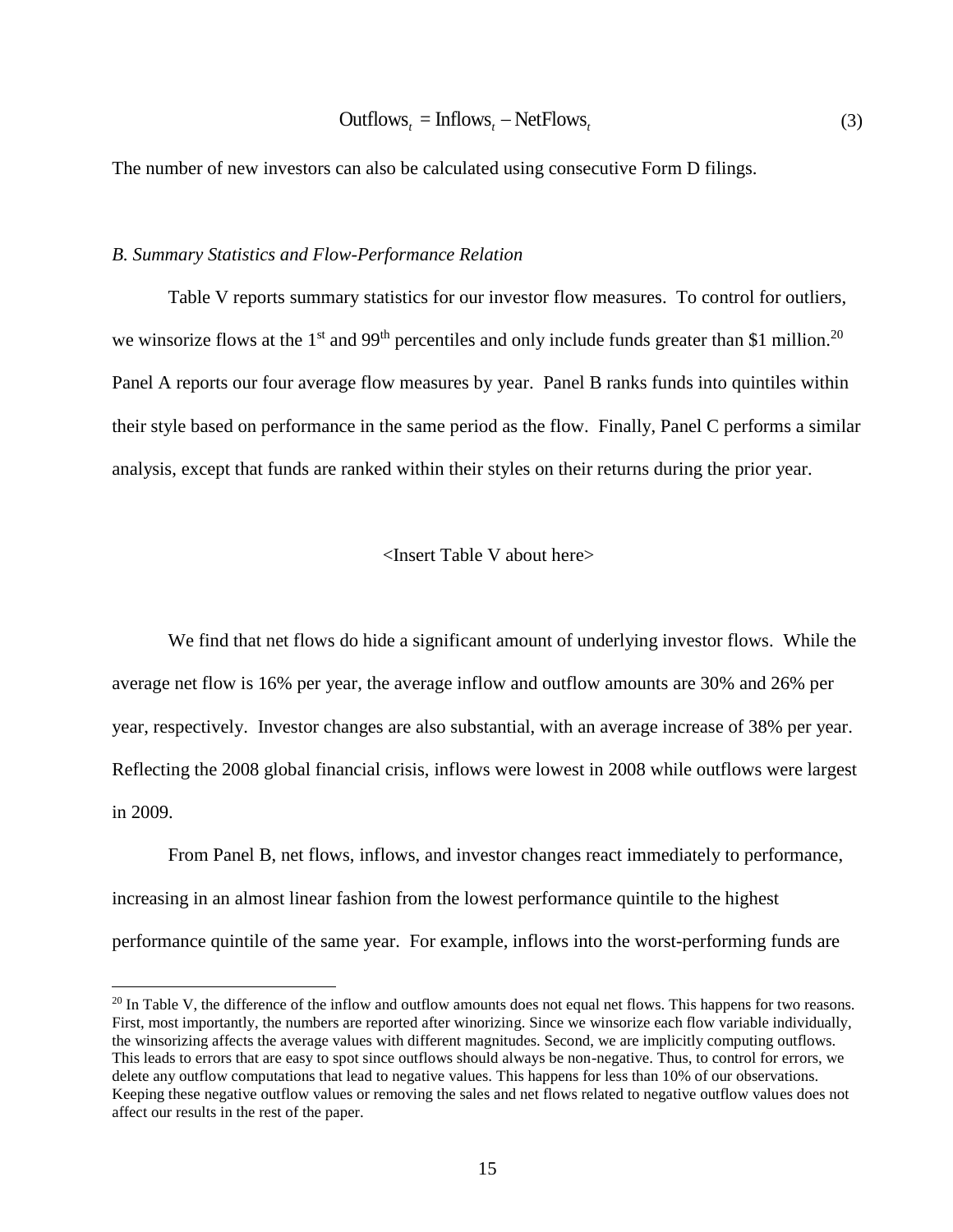17% lower than for the best-performing funds. Interestingly, outflows do not display a similar pattern and are relatively more constant. This could be due to the delayed effect of lockups or gates, which restrict outflows immediately around poor performance. Such restrictions do not apply to inflows, however.

Panel C shows that all investor flows strongly react to performance the previous year. Net flows and inflows also experience a near-monotonic relation with prior performance. Inflows, however, have a much more pronounced convex relation than net flows, which have a fairly linear relation. Like inflows, new investor changes are also fairly convex. Unlike Panel B, however, outflows are very strong for the worst-performing funds. For example, outflows from the worstperforming funds are 6% higher than for the best-performing funds. This is probably because enough time has elapsed to clear the notice and lockup periods. These results significantly differ from the mutual fund industry where outflows are similar across all performance groups (e.g. Johnson (2010) and Cashman et al. (2012)). The relations in Panels B and C are also graphed in Figure 1.

#### <Insert Figure 1 about here>

For formal tests of the relation between performance and flows, we run regressions similar to Sirri and Tufano (1998), Getmansky et al. (2014), and Jorion and Schwarz (2014). The dependent variables are the four investor flows discussed previously. To measure performance, we include two piecewise-linear variables. *Low Perf. Rank* is the minimum of the fund's performance rank within its style or 50%, whichever is lower. *High Perf. Rank* is the minimum of the fund's performance rank minus *Low Perf. Rank* and 50%. So, for example a performance rank of 25% would have values of 25% and 0%, respectively; a performance rank of 85% would have values of 50% and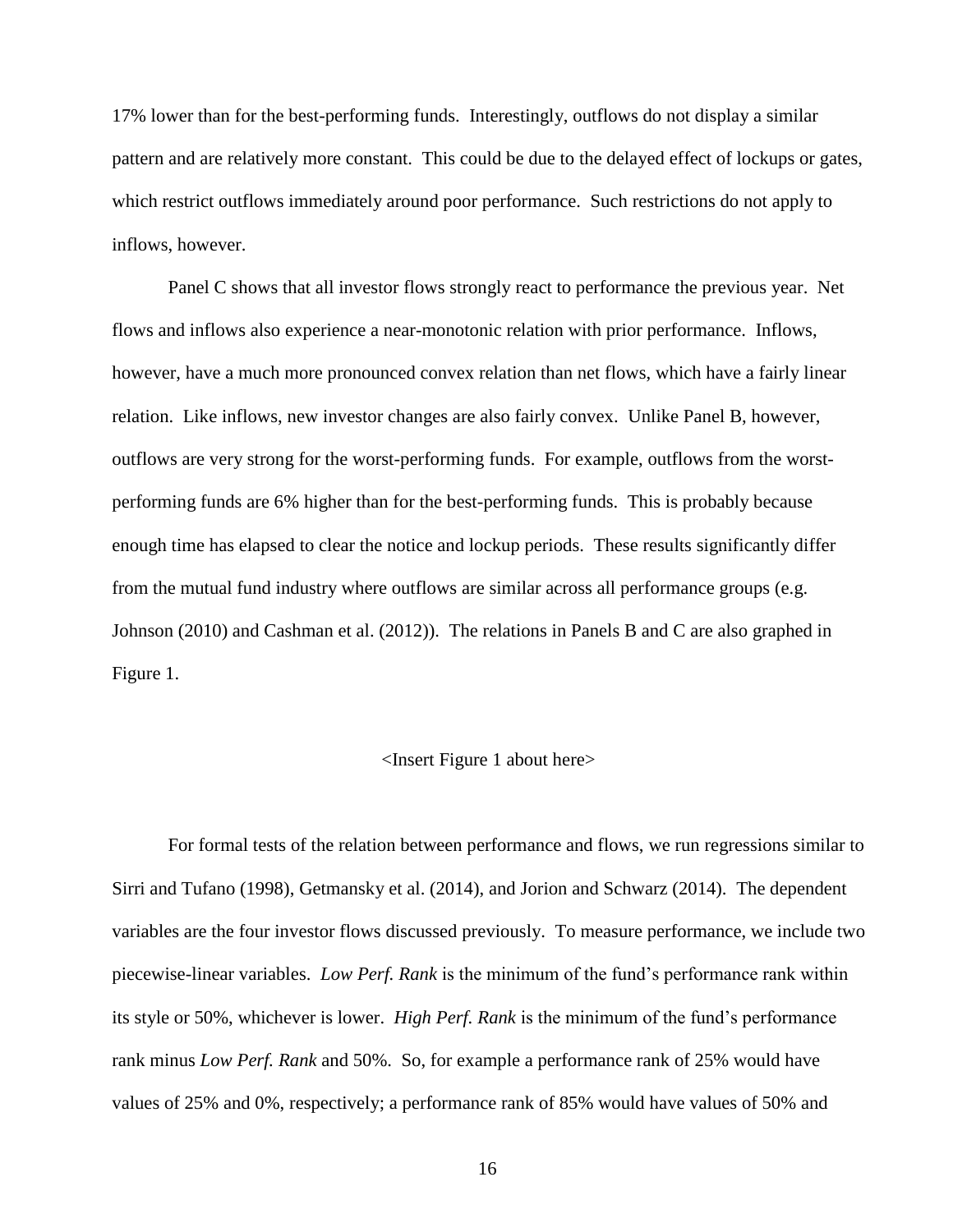35%. These two variables allow us to capture non-linear effects. In the absence of non-linearities, one would expect positive and similar performance rank coefficient for net flows, for inflows, and negative and similar coefficient for outflows. Other independent variables include fund characteristics as well as style averages for the dependent variables. Panel A (B) ranks funds based on their performance within the concurrent (previous) period. Results are reported in Table VI.

#### <Insert Table VI about here>

Even after controlling for various fund characteristics, we find similar relations between performance and flows to those found using simple portfolio sorts. Using concurrent performance, the relation is largely linear between net flows and performance. This hides, however, non-linear effects for inflows and outflows. Inflows are more sensitive to the upside, contrary to outflows which are strongest for lower-ranked funds. The results are similar using prior performance, although the magnitude of the coefficients and their statistical significance are generally larger. Also, net flows and inflows are negatively correlated with risk, as measured by the standard deviation over the prior year, as expected. Next, flows decrease with size and increase with the management fee, both indicators of future performance.

The liquidity restriction variables are of significant interest given that they could prevent investors from reacting to time sensitive information. Higher redemption restrictions do not seem related to outflows in the concurrent nor prior period.. We do find, however, that higher liquidity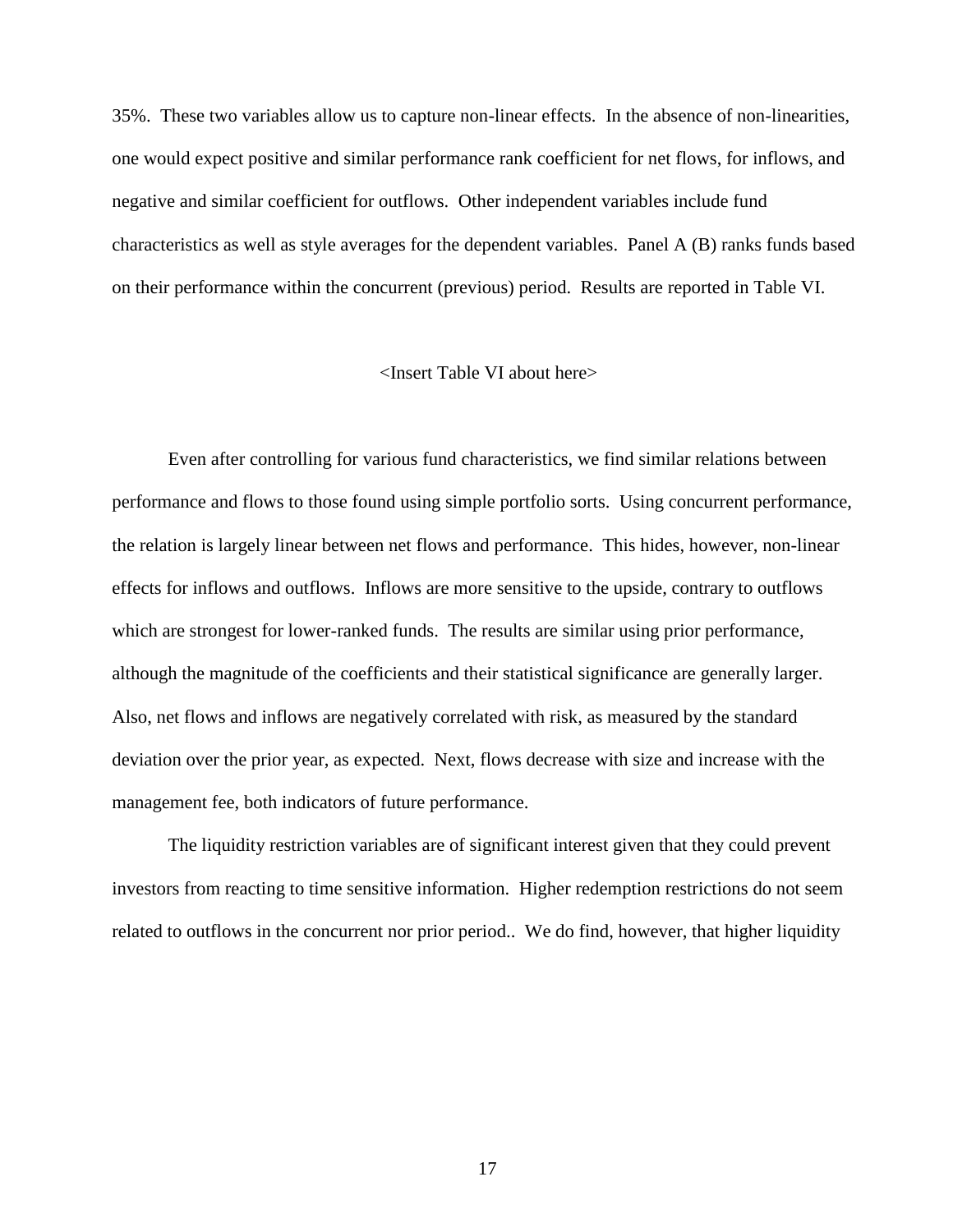restrictions reduce inflows as well as the number of investors. This indicates that investors may be anticipating the effect of outflow restrictions before they commit capital.<sup>21</sup>

In summary, we find that hedge funds have large amounts of inflows and outflows each year that are understated by simply looking at net flows. Inflows and outflows are related to current and past year returns in a different fashion, which is hidden when focusing only on net flows. The next section examines the "smart money" effect, which involves future returns.

#### **V. Smart Money**

Prior work in the mutual fund industry has found that mutual fund investors seem "smart," meaning that net inflows go into funds that provide better future returns (e.g., Gruber (1996) and Zheng (1999)). Keswani and Stolin (2008) document that this effect is due to inflows from new investments rather than existing investors leaving the fund. They suggest two reasons for this. First, mutual fund investors could suffer from the "disposition" effect, a type of behavior where the investor hangs on to losers and sells winners (e.g., Odean (1998)). Second, fund redemptions could be due to factors unrelated to future performance, such as liquidity needs or taxes.

In contrast, there are reasons to believe that these factors could be significantly mitigated in the hedge fund industry. First, hedge fund investors should be significantly more sophisticated than mutual fund investors. Onshore hedge fund investors must have significant net worth to qualify as accredited investors, suggesting they are more financially literate. Offshore hedge fund investments are mostly made by large institutional investors, such as pension funds. Additionally, the average

<sup>&</sup>lt;sup>21</sup> In untabulated results, we rerun our regressions interacting liquidity restrictions with performance. We find no significant effects. Additionally, because flows are autocorrelated, we also include prior flows as a variable. Again, our results are largely unchanged.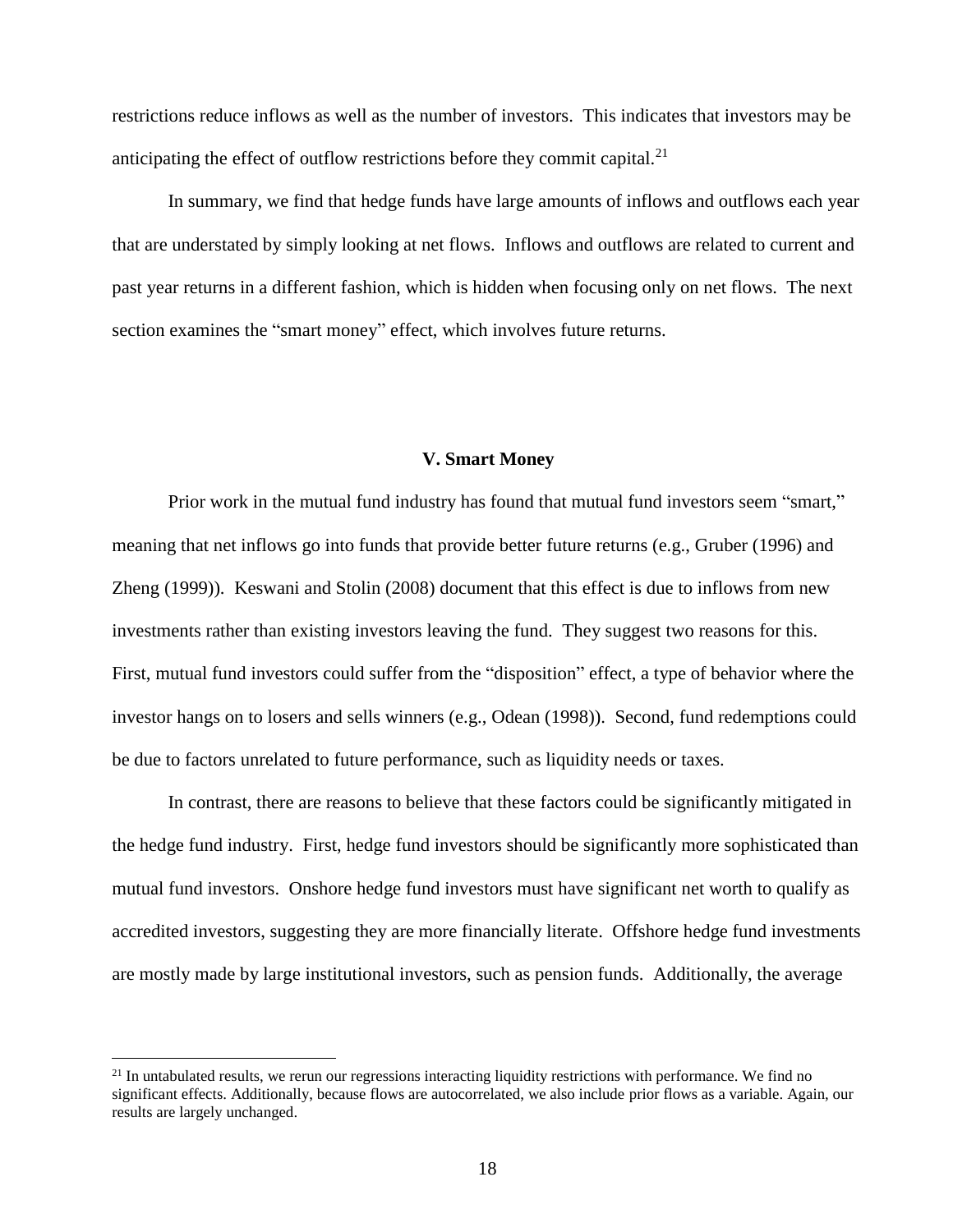hedge fund investor holds a large fraction of the fund, certainly much larger than the average mutual fund investor. Large block-holders are expected to better monitor funds. $^{22}$ 

Second, outflows could be more informative for another reason, which is the informational advantage of existing hedge fund investors compared to new investors. Since hedge funds are less regulated than such publicly offered funds as mutual funds, they have limited reporting requirements. In addition, hedge fund managers are notoriously secretive about their strategies and portfolios. Thus, there is very little public information available about hedge funds.<sup>23</sup> Current investors, however, are likely to have access to better information on the funds. For example, Brown et al. (2012) document that current investors in many funds see some level of portfolio information, which would allow current investors to better evaluate manager skill. Outflows must come from current investors. Admittedly, inflows could represent investments by new investors or additional purchases from existing investors. So, inflows could also reflect this informational advantage.

Third, investments in hedge funds are known to be generally much less liquid than mutual funds. As a result, most hedge fund investments should be made with a longer horizon in mind. Pension and endowment funds, which are typical large hedge fund investors, have well-known future cash needs and are thus less prone to liquidity shocks. Therefore, compared to mutual funds, outflows are less affected by liquidity needs and could reflect information about future returns. On the other hand, lockups and other outflow restrictions could dim their predictive power.

Given the large institutional differences between mutual fund and hedge fund investors and the industries' structures, we would expect to see net flows are informative about future

<sup>&</sup>lt;sup>22</sup> See for instance Shleifer and Vishny (1986) for the case of corporate control.

<sup>&</sup>lt;sup>23</sup> See Agarwal and Jorion (2012) for a discussion of the costs and benefits of offering transparency.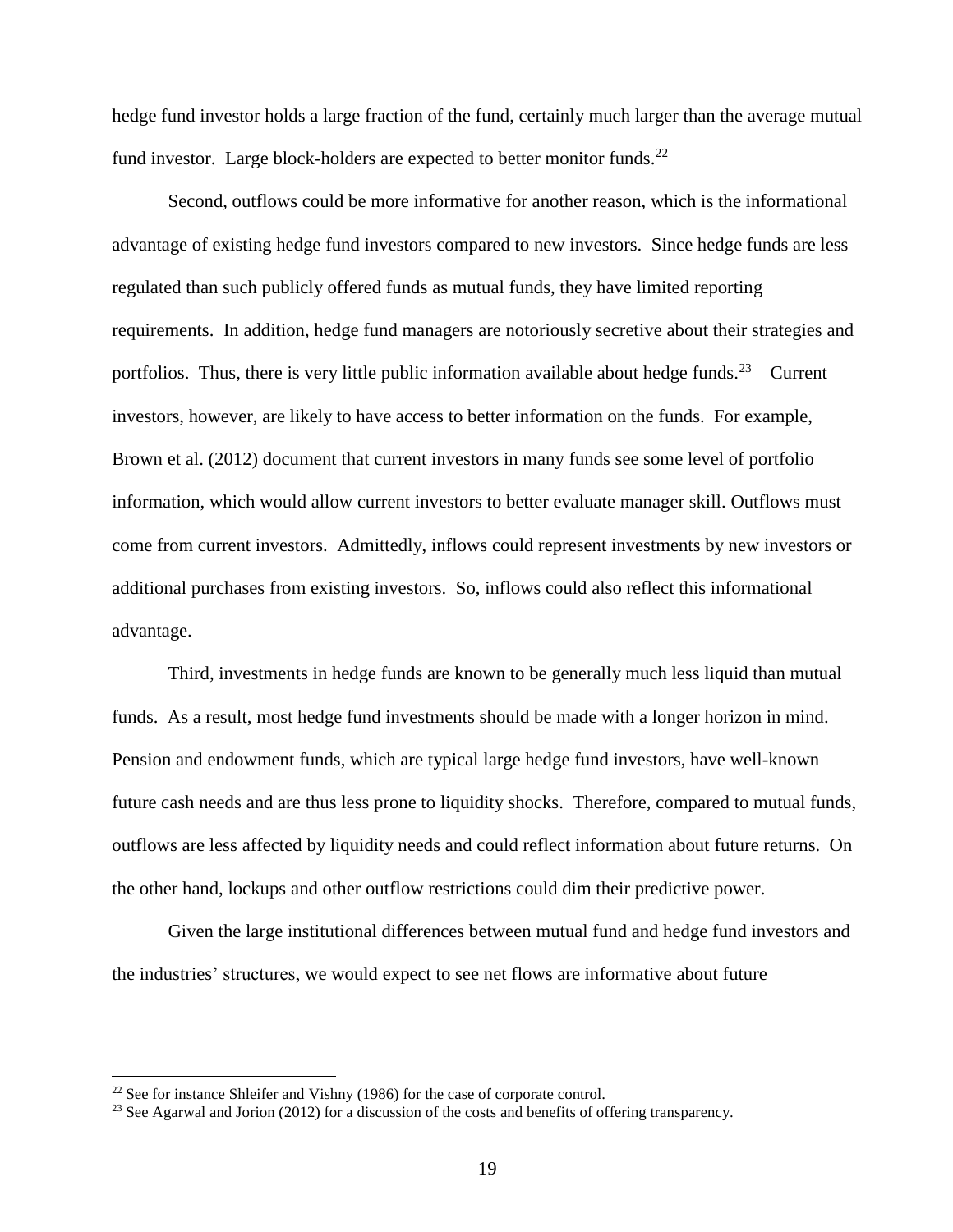performance. We also expect that outflows will be more informed in the hedge fund industry than the mutual fund industry.

## *A. Return and Death Prediction*

 $\overline{a}$ 

We first examine the smartness of hedge fund investors by examining the ability of investor flows to predict performance and fund death. We begin by calculating the funds' cumulative styleadjusted returns for the 1-, 3-, 6-, and 12-month periods after the Form D filing. Results are reported in Table VII. Panel A regresses these returns on the prior period within style performance rank as well as the prior period net flow, inflow, outflow, and investor change. Prior performance is included because previous research finds that hedge fund performance is persistent.<sup>24</sup> As a robustness check, Panel B replaces the performance ranks by dummy values representing rankings into quartiles. The models are run with an intercept term; thus, the lowest quartile group is omitted.

#### <Insert Table VII about here>

As in previous research, we find that performance is strongly persistent, even after one year. For example, in Panel A, a coefficient of 5.1 for the 12-month return implies that a fund in the top performance rank (100%) generates 5.1% in excess returns in the following year relative to a fund in the bottom rank. In Panel B, the coefficient implies that a top quartile fund will outperform a bottom quartile fund by approximately 3.5% in the following period.

 $24$  Baquero et al. (2005), for example, report evidence of persistence at a 12-month horizon, even after correcting for look-ahead bias. Jagannathan et al. (2010) find evidence of persistence over three-year horizons. Kosowski, Naik, and Teo (2007) report mild evidence of persistence using Ordinary Least Squares alphas but much stronger evidence in a Bayesian framework. In another study, Aggarwal and Jorion (2010) find that new funds that do not backfill generally have higher performance persistence than other funds.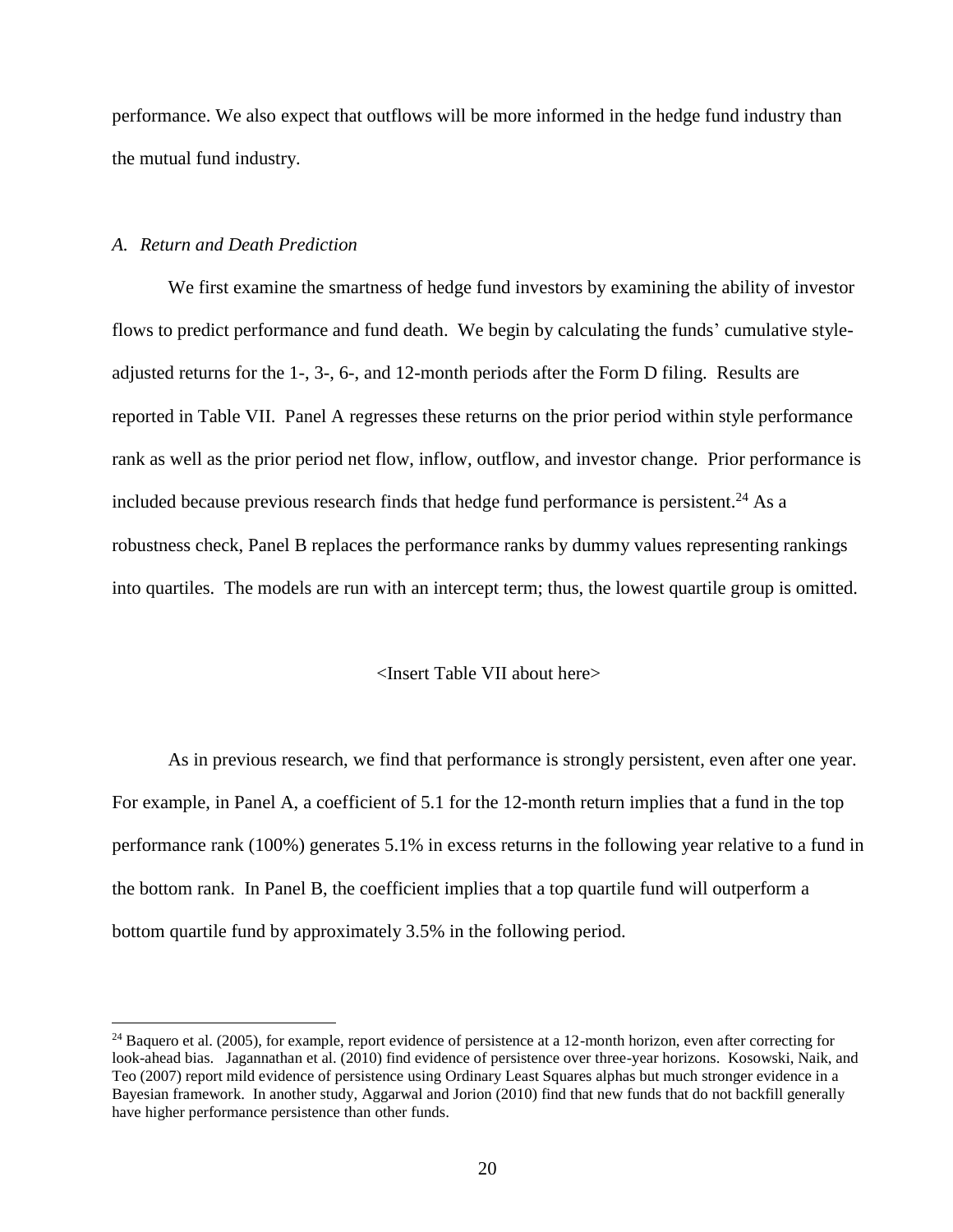Even after controlling for performance persistence, we find evidence of a smart money effect for hedge funds. Net flows are strong predictors of future performance, particularly at the 3-month and 6-month horizons, while the 12-month coefficients are also large but not significant due to the loss of power from the greater overlap. For example, a coefficient of 0.3 for the 12-month return implies that an increase of 100% in net flows is associated with 0.3% in excess returns over the following year. This net flow increase corresponds to a doubling of AUM. Interestingly, we find that this smart money effect is driven by new investments. The coefficients on inflows and investor changes are statistically significant, in contrast to those on outflows.

Next, we examine the ability of investors to predict fund death. Indeed, hedge funds have a very high attrition rate (e.g. Jorion and Schwarz (2014)), which is much higher than mutual funds. Thus, the prediction of fund death is important given potential fund liquidation costs and lock up of investor money during the liquidation process. Table VIII reports results of fund death prediction using Cox proportional hazard models which controls for the censoring issue. The dependent variable is set at one if the fund dies, and zero otherwise. As in the flow regressions, we include various fund characteristics, as well as size and prior period performance. The four flow measures are included in separate models.

#### <Insert Table VIII about here>

As in Table VII, we find that hedge fund investors are smart in the sense that decreasing net flows and numbers of investors significantly predict future fund death.<sup>25</sup> However, this result is again driven by inflows rather than outflows. Otherwise, the probability of fund death increases

<sup>&</sup>lt;sup>25</sup> Because we also include end of prior period size, there is no mechanical relation between prior period flows and fund death. The impact of flows on fund size is incorporated into the size control.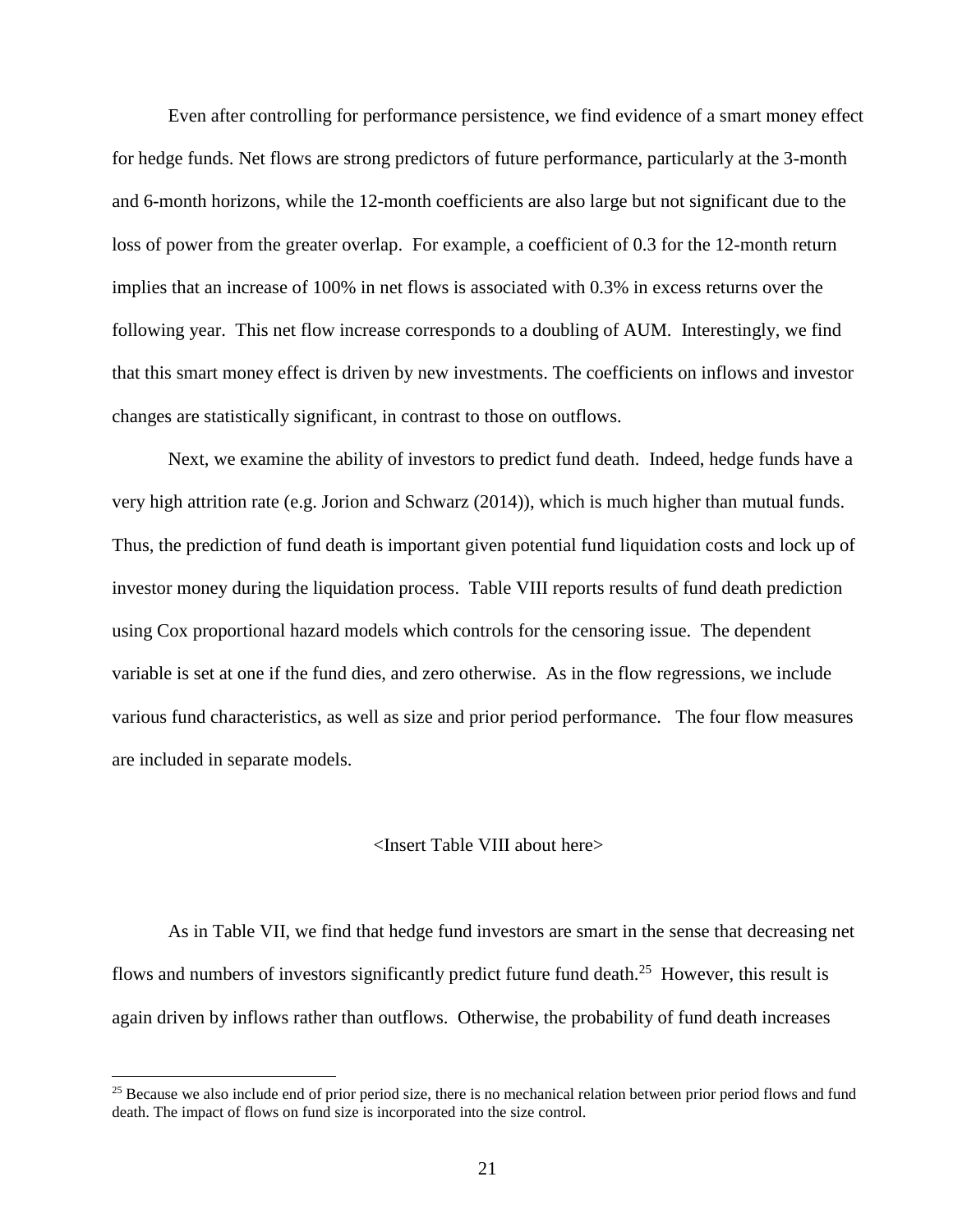with lower performance, lower assets, and investment restrictions, which confirms results reported in Chan et al. (2006).

In summary, although existing hedge fund investors likely have an informational advantage over new hedge fund investors, we find that outflows do not lead to better predictions of fund performance or death. Outflows may be noisy performance indicators due to liquidity restrictions, liquidity needs, or the hedge fund industry fee structure. We investigate these possibilities in the following sections.

#### *B. Liquidity Restrictions and Smart Money*

One possible explanation for outflows inability to predict returns is that share restrictions impede the ability of current investors to act on salient information. If that explanation were correct, we should observe that outflows of funds with lower share restrictions are smarter than for funds with higher share restrictions.

To investigate this possibility, we rerun our performance prediction results. As before, the dependent variables are funds' cumulative style-adjusted returns for the 1-, 3-, 6-, and 12-month periods after the Form D filing. In addition, we include three share liquidity variables. *High Red.* is one if the fund's total redemption period, which is the sum of the advanced notice period and redemption period, is above the median redemption period (135 days). *Lockup* is one if the fund has a lockup period. *High Sub.* is one if the fund has a subscription period above the median value (30 days). We interact these liquidity variables with our flow variables to determine how share restrictions impact the smartness of investor flows. For the sake of brevity, Table IX only reports the coefficients for the interaction terms.

<Insert Table IX about here>

22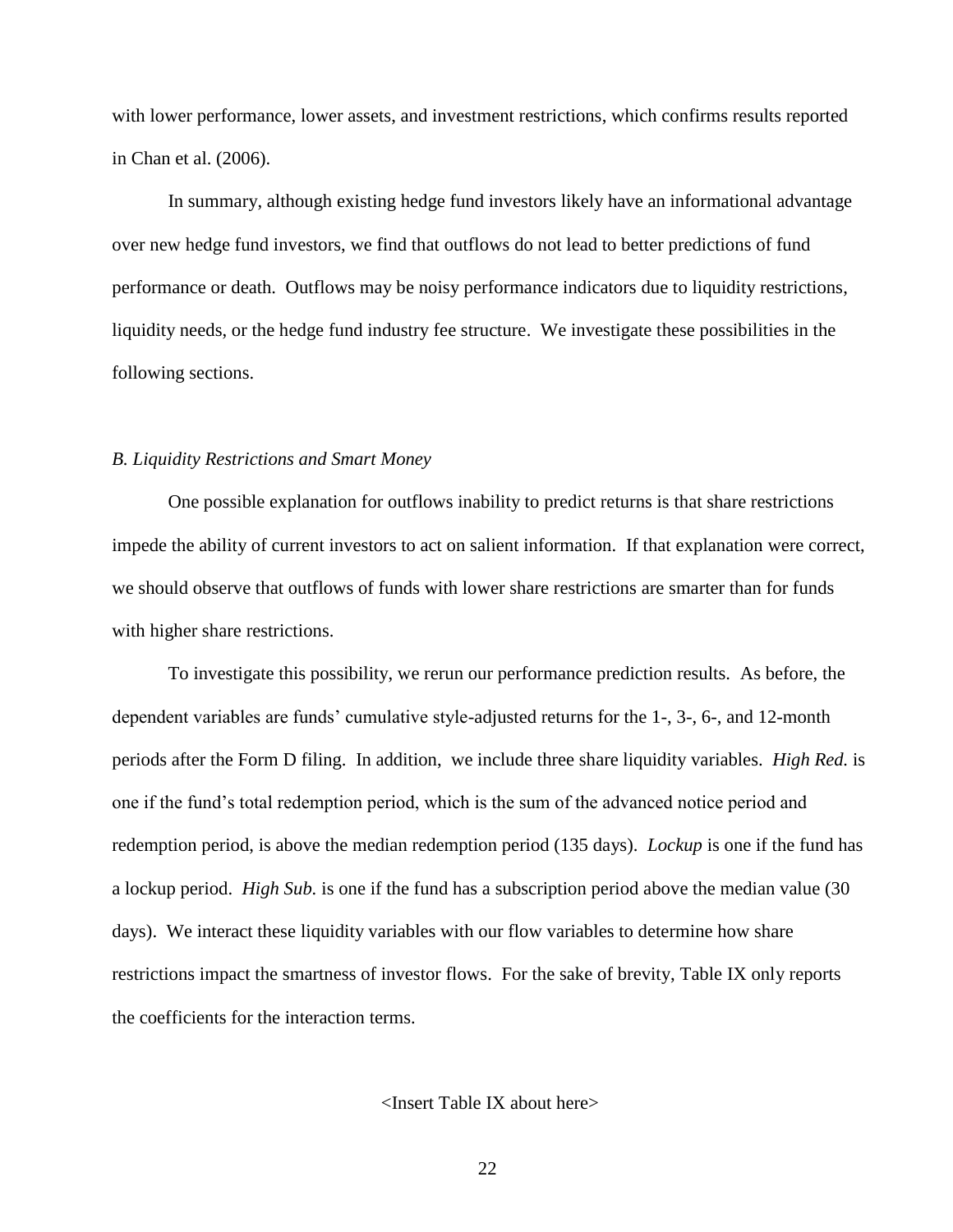Our results indicate that the lack of performance prediction by outflows is not due to share restrictions. The coefficients on the interaction of flows with liquidity are generally not negative, meaning that funds with high redemption periods or lockups are not related to lower levels of predictability.

More importantly, we find strong, significant evidence that investors anticipate share restrictions. We find that inflows are much more predictive when redemption times are higher. Thus, investors are choosing to allocate money in the presence of high outflow restrictions only when they are very confident of future outperformance, which makes the restriction less binding. We find evidence consistent with this interpretation for both lockup periods and subscription periods as well. When a fund has a lockup period, an increase in new investors is more predictive of outperformance. Lockup periods only apply to new investors; thus, this restriction would affect new investors only. Finally, we find some evidence that investors anticipate inflow restrictions as well. Outflows from funds with high subscription periods, where it would be difficult to reinvest in the fund, are more predictive of future underperformance.<sup>26</sup>

## *C. Institutional vs. Non-institutional Investors*

 $\overline{a}$ 

The inability of outflows to predict future performance could also be due to liquidity needs or tax considerations. Indeed, this is the hypothesis advanced by Keswani and Stolin (2008) for the mutual fund industry. Institutional clients, such as pension funds, however, should experience much less variation in liquidity needs than high net worth investors. Additionally, pension funds are not

<sup>&</sup>lt;sup>26</sup> In untabulated results, we also investigate the impact of share restrictions on the ability of flows to predict fund death. We find limited differences, although high subscription periods make net flows less predictive of fund death. This is likely due to the overall impact of high subscription periods on flow allocation.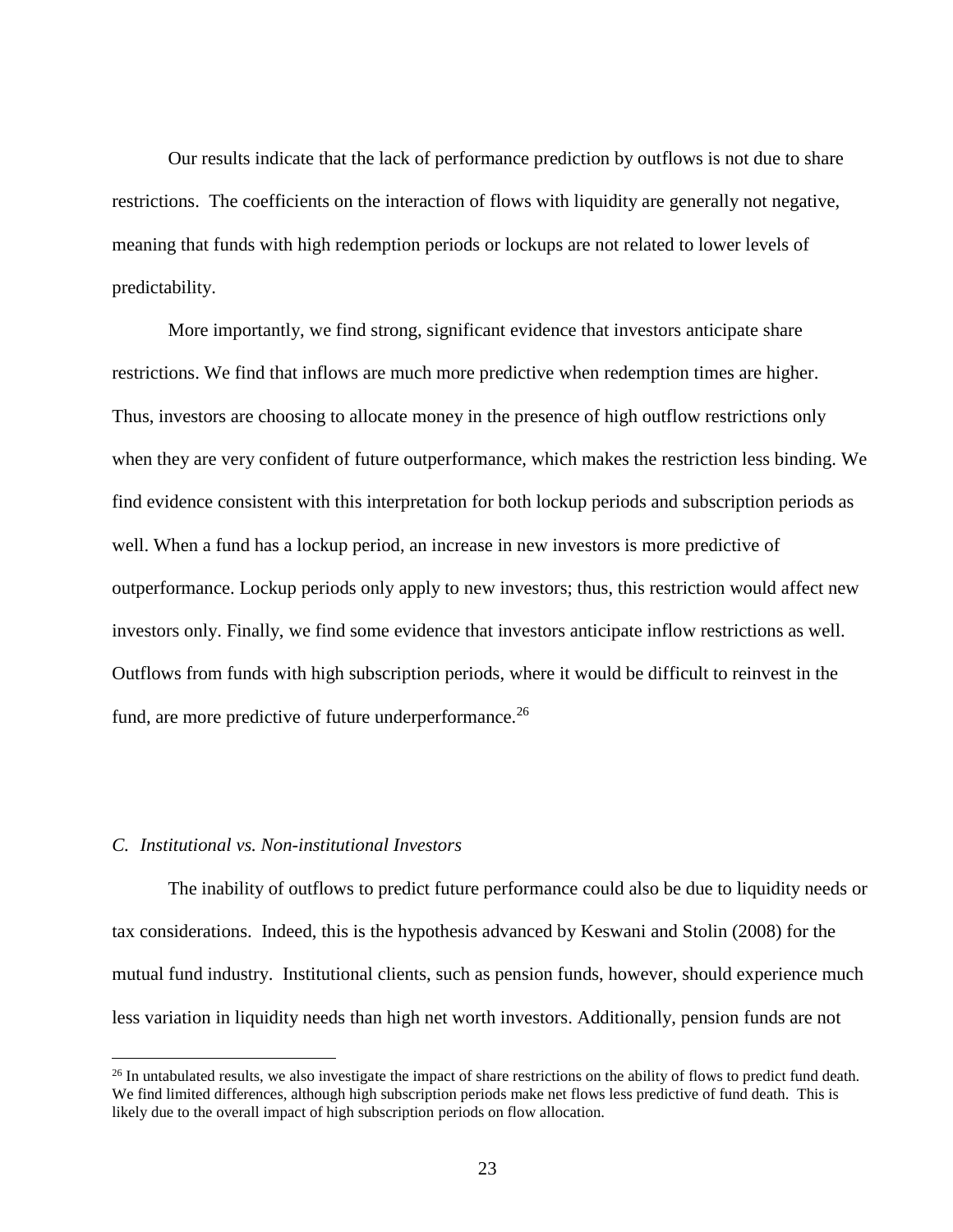subject to taxes; thus, their outflow decisions should also not be related to tax considerations. Thus, if liquidity needs or taxes obfuscate the predictive power of outflows, we should see more evidence that institutional outflows are smart relative to non-institutional ones.

As previously documented, onshore and offshore U.S. hedge fund investors are very different. High net worth investors and family offices tend to use onshore fund investors while taxexempt institutions such as pension funds are more likely to invest offshore. Thus, in this section, we separate our funds by domicile to example the smart money effect by clientele. Table X repeats our performance prediction tests including a dummy variable that is one if the fund is offshore and also an interaction term between this dummy variable and our flow variables. If liquidity needs were impacting the smart money effect, the interaction term should be positive and significant.

#### <Insert Table X about here>

Overall, we find that offshore flows are not smarter than onshore flows. Thus, our inability to find a smart money effect for outflows is not likely due to liquidity needs.<sup>27</sup>

## *D. High Water Marks and Smart Money*

 $\overline{a}$ 

One additional feature of hedge funds that may affect the predictability of outflows is incentive fees. Unlike mutual fund that almost exclusively charge an asset based management fee, hedge funds typically charge a 20% performance-based incentive fee. Additionally, most funds have

 $27$  In untabulated results, we also perform these tests using investor concentration as our proxy for institutional ownership. We reach similar conclusions. We also examine the ability to predict fund death and find no difference between onshore and offshore investors.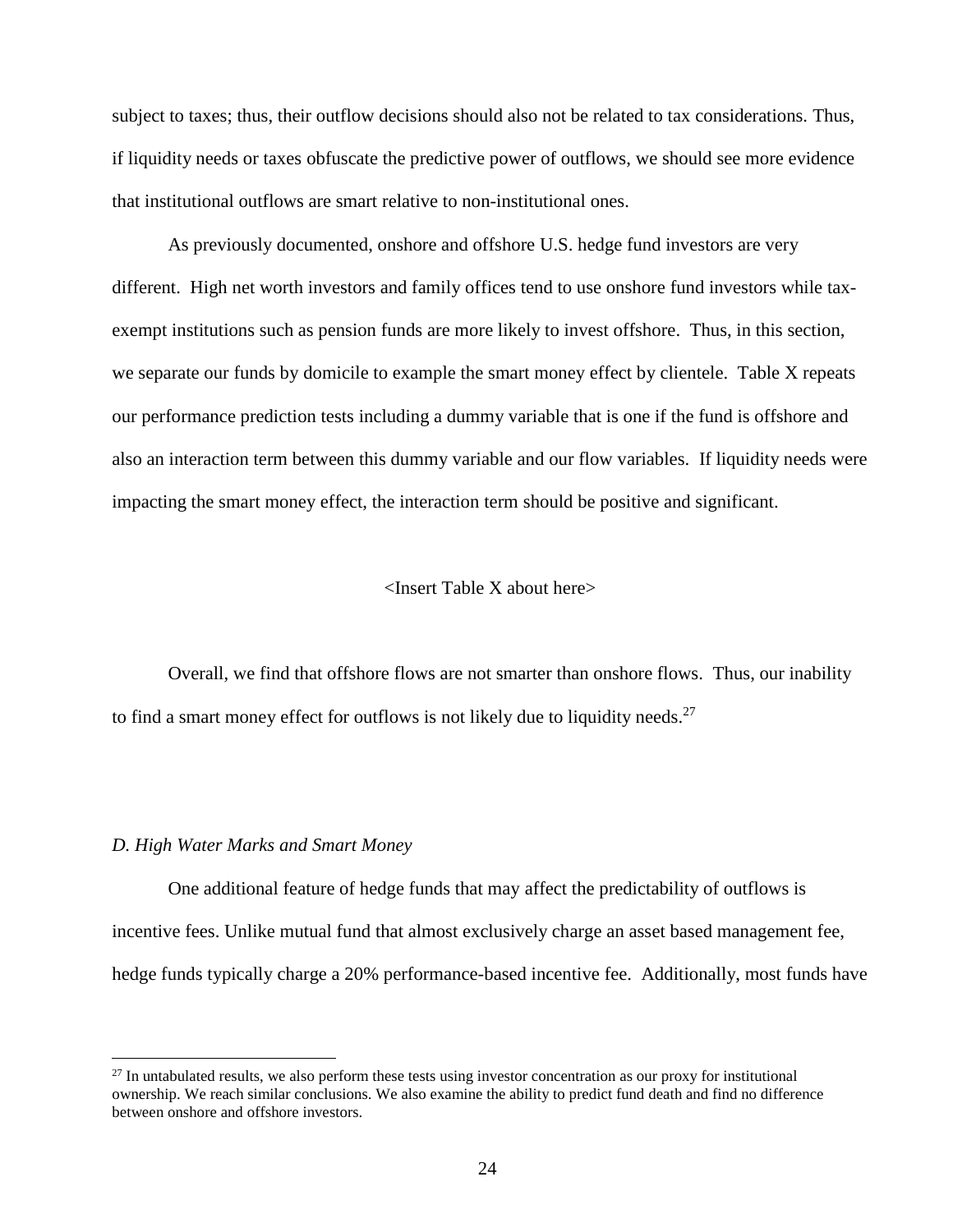a high water mark (HWM). Therefore, if a fund declines in value, future returns are exempt from incentive fees until the fund recoups those losses. This creates a rationale for staying in the fund.

To be concrete, assume for example that a hedge fund had  $a - 10\%$  return during the first year. Under these conditions, if this fund returns 10% gross of fees during the second year, investors will receive a net return of 10% due to the HWM. No incentive fee is paid. However, if after the first year the investor were to switch to another fund with the same performance of 10%, the investor would have to pay the incentive fee, leading to a net return of 8% only. As a result, investors may remain with funds below the high watermark, even if they believe they could underperform on a gross return basis, due to the incentive fee effect. This is especially the case if most of the absolute performance is driven by the strategy instead of alpha. This effect could reduce the smartness of outflows.

In practice, this effect cannot explain our findings. We repeat the previous analysis with an interaction term that is set to one if the fund is below its high water mark and zero otherwise and find no evidence that being below the high water mark alters outflows decision.

# **VI. Conclusions**

Hedge funds investors are among the most sophisticated in the money management industry. We would therefore expect these investors to make smart investment decisions. However, hedge fund investors face hurdles when attempting to make money allocations. Hedge fund investments typically have inflow and outflow restrictions, which impede the ability of investors to react to information. Additionally, the hedge fund solicitation market is decentralized due to the lack of reporting requirements. Finally, hedge funds are extremely secretive about their strategies, which makes it difficult to evaluate portfolio managers.

25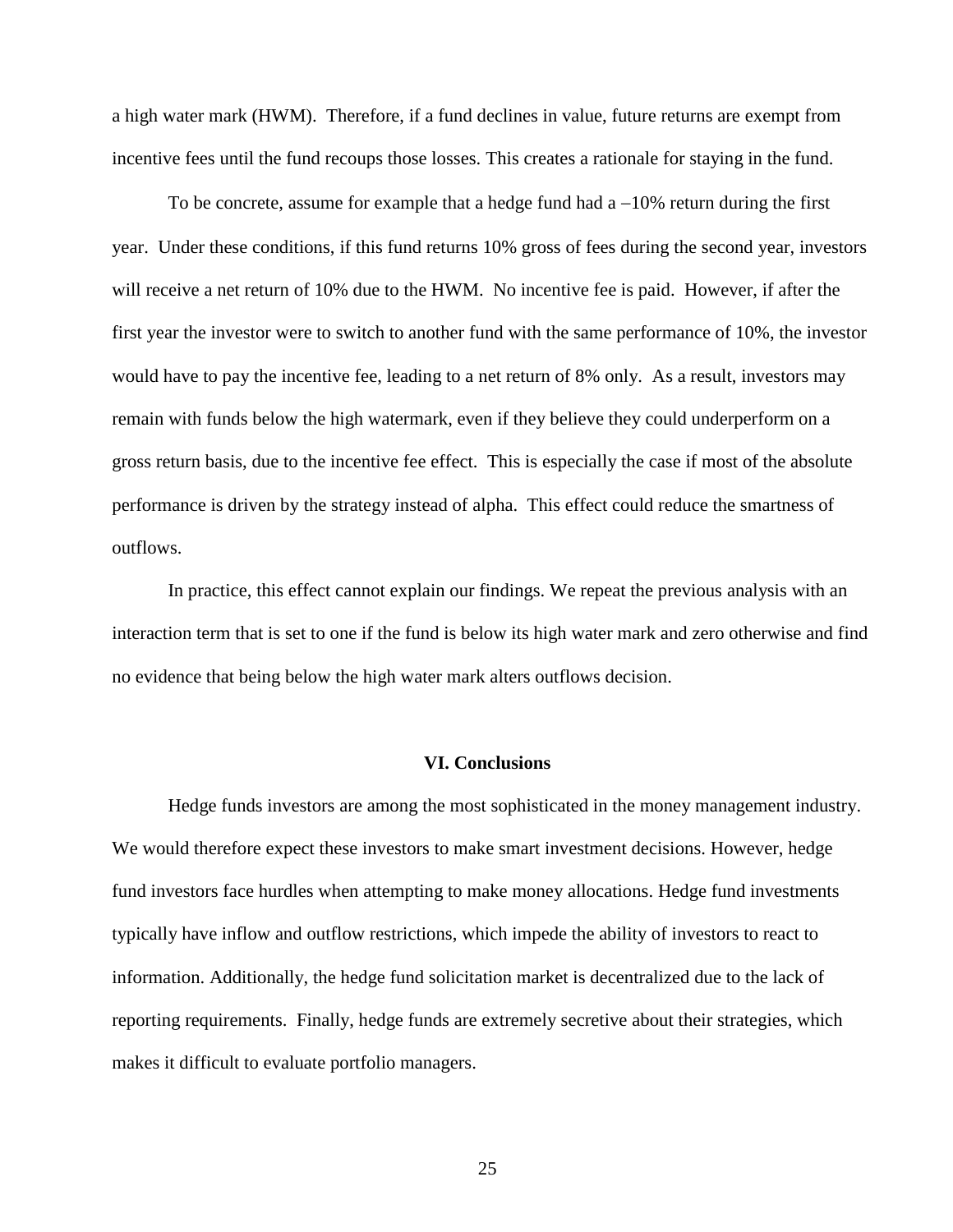In this paper, using the SEC's Form D to overcome prior data limitations, we evaluate the efficiency of hedge fund investment decisions. We first quantify the search costs that hedge fund investors face. Hedge fund solicitation, at least in the U.S., largely occurs outside commercial databases. Only approximately 17% of funds list themselves in commercial databases and only 15% of new investments take place in listed funds, which may make it difficult for investors to make "smart" investment decisions.

We use these new data to next examine the determinants of hedge fund investor decisions. We find that, based on current and past performance information, net flows have a linear flowperformance relation. However, only examining net flows does not fully reveal how investors make flow decisions. First, inflows, outflows, and the number of new investors are over twice the rate of net flows. Second, the net flow-performance relation hides convex relations between inflows and outflows and performance. Inflows and new investors have a convex relation to performance, similar to net flows for mutual funds. Outflows have a reverse convex relation with performance as the worst performing hedge funds experience higher outflows. This is in contrast to the mutual fund industry where there is no relation between performance and redemptions. Our findings suggest that hedge fund investors are better monitors, are less likely to suffer from the disposition effect, and are less likely to redeem due to liquidity needs.

With respect to future performance, we find that hedge fund net flows are smart. Even after controlling for performance persistence, net flows predict future performance and fund death. However, although hedge fund insiders likely hold a significant informational advantage, new investors and inflows are responsible for the smart money effect. The lack of smartness of outflows is not due to liquidity restrictions, liquidity needs, tax reasons, or fee advantages.

Finally, investors anticipate share liquidity restrictions when making investment decisions. Inflows are significantly more like to be smart when funds have outflow restrictions, indicating

26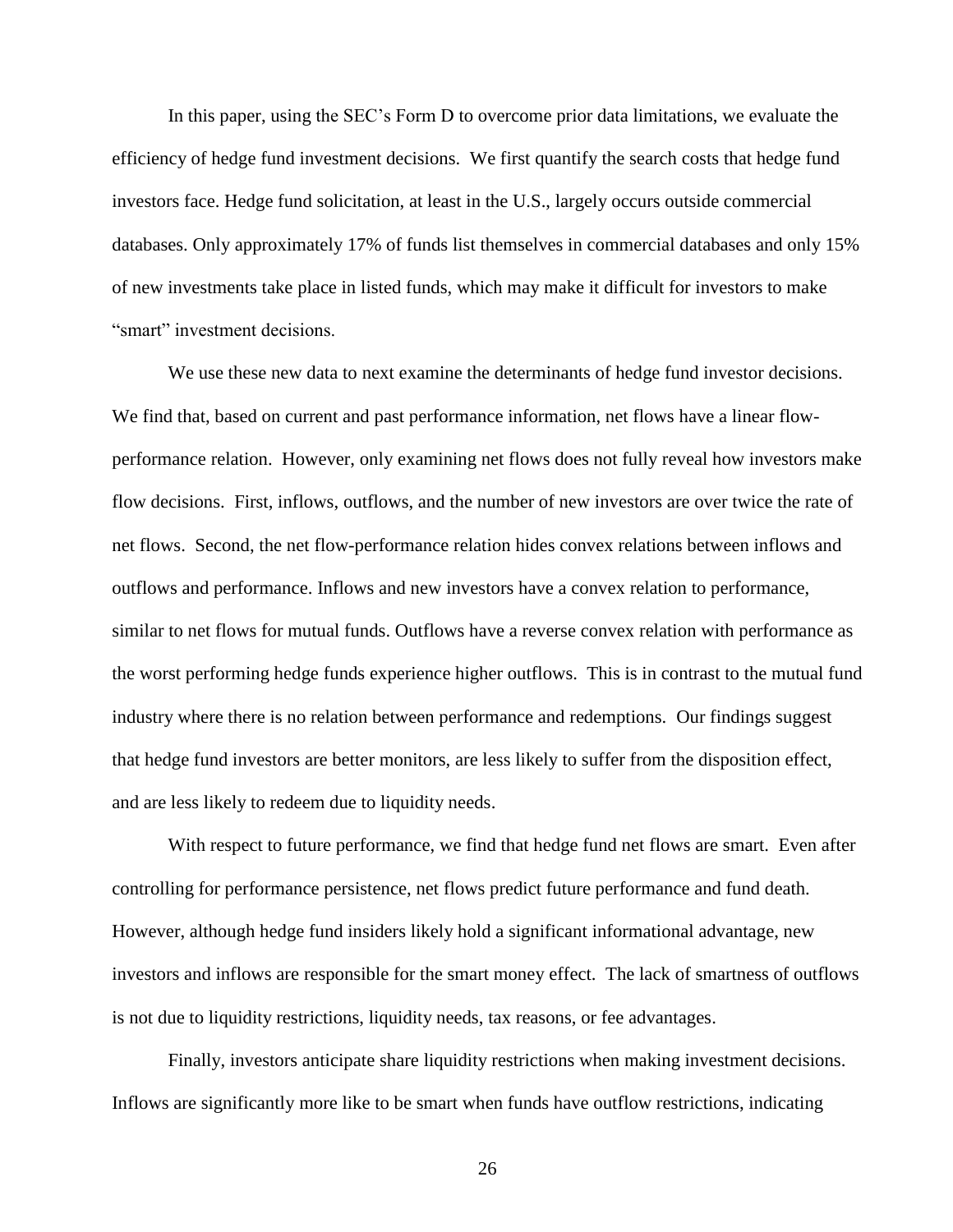investors will only invest in illiquid funds when they are confident in future outperformance. We also find that outflows are significantly more likely to predict future bad performance for funds with inflow restrictions.

Overall, our results suggest that the sophistication of hedge fund investors is sufficient to overcome various headwinds when allocating capital.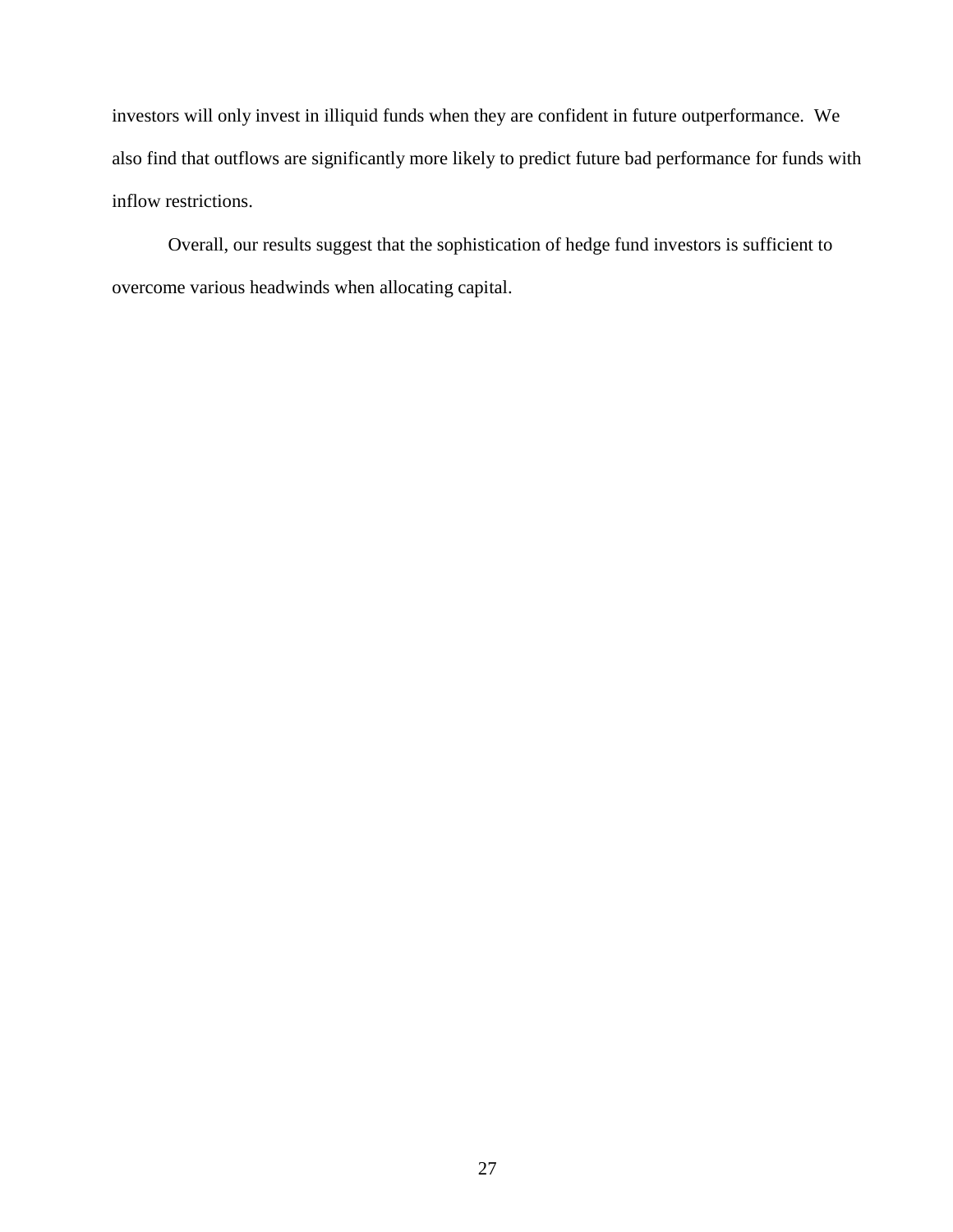# **References**

Ackermann, C.; R. McEnally; and D. Ravenscraft. "The Performance of Hedge Funds: Risk, Return, and Incentives." *Journal of Finance*, 54 (1999), 833–874.

Agarwal, V.; N. Daniel; and N. Naik. "Role of Managerial Incentives and Discretion in Hedge Fund Performance." *Journal of Finance*, 64 (2009), 2221–2256.

Agarwal, V.; V. Fos; and W. Jiang. "Inferring Reporting Biases in Hedge Fund Databases from Hedge Fund Equity Holdings." *Management Science*, 59 (2013), 1271–1289.

Aggarwal, R. and P. Jorion. "The Performance of Emerging Hedge Funds and Managers." *Journal of Financial Economics*, 96 (2010), 238–256.

Aggarwal, R. and P. Jorion. "Is There a Cost to Transparency?" *Financial Analysts Journal,* 68 (2012), 108-123.

Aragon, G; B. Liang, and H. Park. "Onshore and Offshore Hedge Funds: Are They Twins?" *Management Science,* 60 (2014), 74-91.

Baquero, G.; J. T. Horst; and M. Verbeek. "Survival, Look-Ahead Bias and the Persistence in Hedge Fund Performance." *Journal of Financial and Quantitative Analysis*, 40 (2005), 493–517.

Baquero, G. and M. Verbeek. "A Portrait of Hedge Fund Investors: Flow, Performance and Smart Money." Erasmus University Rotterdam Working Paper (2009).

Barclays. *Battle for the Middle: The Evolving Landscape and Value Proposition for FoHFs and Consultants* (2013).

Bergstresser, D. and J. Poterba. "Do after-tax returns affect mutual fund inflows?" *Journal of Financial Economics,* 63 (2002), 381–414.

Brown, S.; W. Goetzmann: B. Liang, and C. Schwarz. "Trust and Delegation." *Journal of Financial Economics,* 103 (2012), 221-234.

Cashman, D.; D. Deli; F. Nardari; and S. V. Villupuram. "Investor Behavior in the Mutual Fund Industry: Evidence from Gross Flows." *Journal of Economics and Finance*, 38 (2012), 541–567.

Chan, K.; M. Getmansky; S. Haas; and A. Lo. "Systemic Risk and Hedge Funds." In *The Risks of Financial Institutions*, (2006), 235-338.

Chevalier, J., and G. Ellison. "Risk Taking by Mutual Funds as a Response to Incentives." *Journal of Political Economy* 105 (1997), 1167–1200.

Clifford, C.; J. Ellis; and W. Gerken. "Hedge Fund Boards." Working Paper (2013).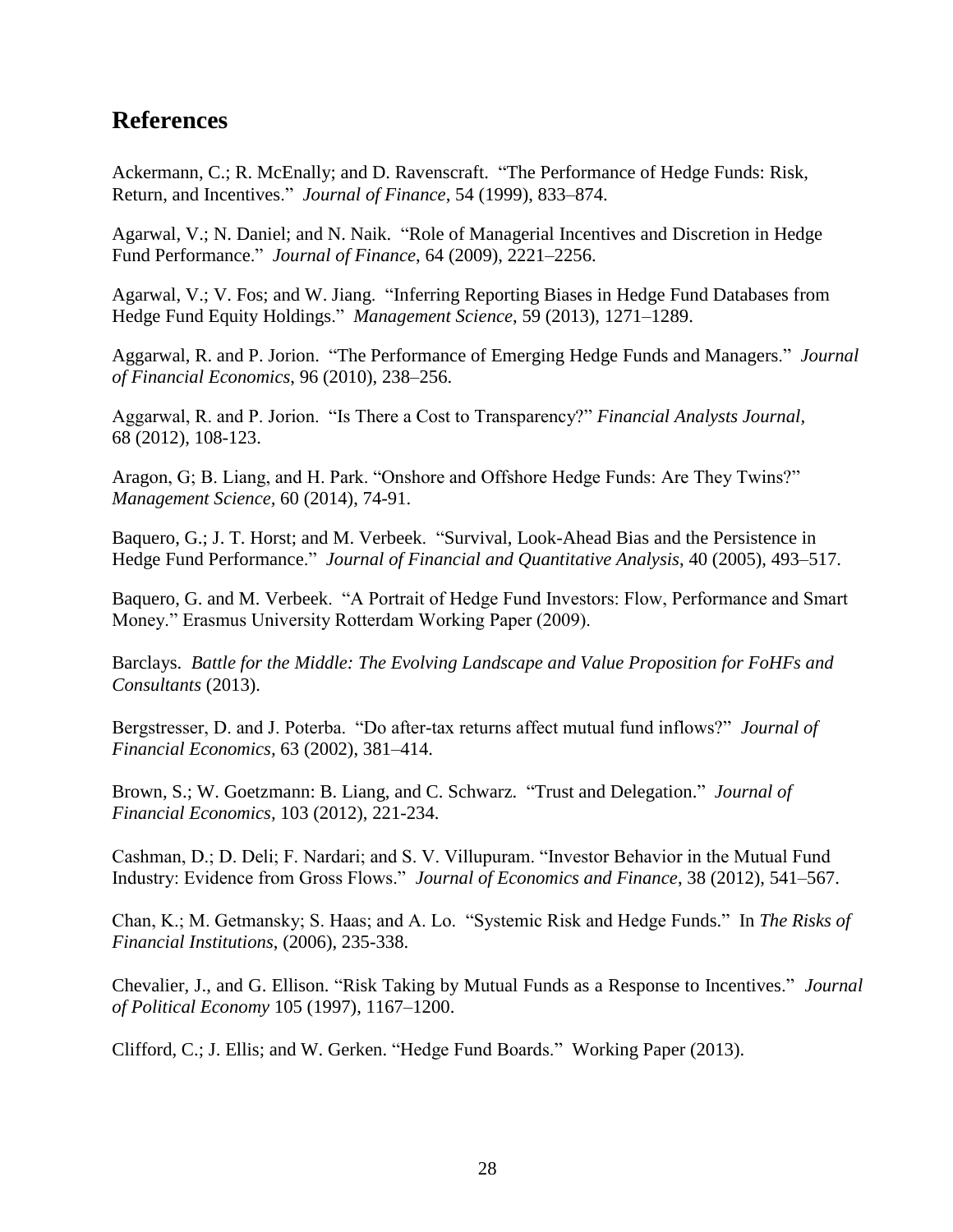Edelman, D.; W. Fung; and D. Hsieh. "Exploring Uncharted Territories of the Hedge Fund Industry: Empirical Characteristics of Mega Hedge Fund Firms." *Journal of Financial Economics*, 109 (2013), 734–758.

Getmansky, M.; B. Liang; C. Schwarz; and R. Wermers. "Share Restrictions and Investor Flows in the Hedge Fund Industry." University of Massachusetts Working Paper (2014).

Glosten, L. and P. Milgrom. "Bid, Ask and Transaction Prices in a Specialist Market with Heterogeneously Informed Traders." *Journal of Financial Economics*, 14 (1985), 71–100.

Gruber, M. "Another puzzle: The growth in actively managed mutual funds." *Journalof Finance,* 51 (1996), 783–810.

Jagannathan, R.; A. Malakhov; and D. Novikov. "Do Hot Hands Persist Among Hedge Fund Managers? An Empirical Evaluation." *Journal of Finance*, 65 (2010), 217–255.

Johnson, W. "Who Incentivizes the Mutual Fund Manager, New or Old Shareholders?" *Journal of Financial Intermediation,* 19 (2010), 143—168.

Jorion, P. and C. Schwarz. "The Strategic Listing Decisions of Hedge Funds." *Journal of Financial and Quantitative Analysis,* 49 (2014), 773–796.

Keswani, A. and D. Stolin. "Which Money is Smart? Mutual Fund Buys and Sells of Individual and Institutional Investors." *Journal of Finance*, 63 (2008), 85–118.

Kosowski, R.; N. Naik; and M. Teo. "Do Hedge Funds Deliver Alpha? A Bayesian and Bootstrap Analysis." *Journal of Financial Economics*, 84 (2007), 229–264.

Kyle, A. "Continuous Auctions and Insider Trading." *Econometrica*, 53 (1985), 1315–1336.

Liang, B. "Hedge Funds: The Living and the Dead." *Journal of Financial and Quantitative Analysis*, 35 (2000), 309–326.

Odean, T. "Are Investors Reluctant to Realize their Losses?" *Journal of Finance,* 53 (1998), 1775–1798.

Ozik, G., and R. Sadka. "Smart Money or Smart about Money? Evidence from Hedge Funds." Working Paper (2010).

Securities and Exchange Commission. *Electronic Filing and Revision of Form D*. Washington, DC: Securities and Exchange Commission (2008).

Shleifer, A., and R. Vishny. "Large Shareholders and Corporate Control." *Journal of Political Economy*, 94 (1986), 461-488.

Sirri, E., and P. Tufano. "Costly Search and Mutual Fund Flows." *Journal of Finance*, 53 (1998), 1589-1622.

Zheng, L. "Is money smart? A study of mutual fund investors' fund selection ability." *Journal of Finance,* 54 (1999), 901–933.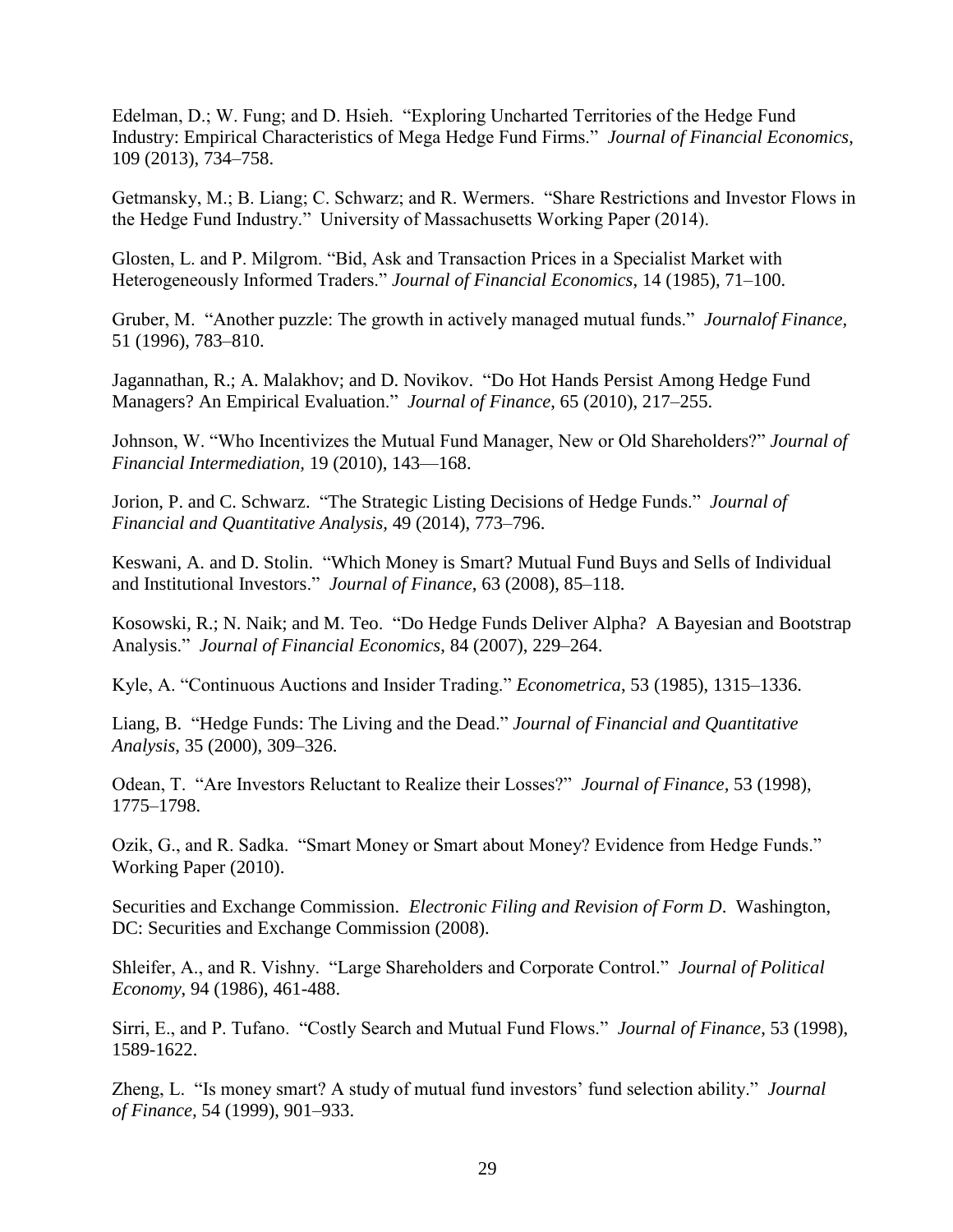# **Table I: Sample Statistics for Form D Funds**

This table presents summary statistics on our Form D sample from 2009 to June 2014 for the hedge fund industry, which includes funds self-reported in the subcategories of "Hedge Fund" and "Other Investment Fund." *No. of Filings (Funds)* is the number of unique Form D filings (funds). *Aggregate Sales (Investors)* is the total amount of aggregate sales (number of investors) based on the last filing of each fund. *Total New Sales (Investors)* is the total amount of new sales (investors) over our sample period. *Avg. (Median) No. Years Offered* is the average (median) number of years the funds have been offered for sale. *Avg. (Median) Total Sales (Investors)* is the average (median) aggregate amount of sales (number of investors) in the funds. *Avg. (Median) Min. Invt.* is the average (median) minimum investment across funds. *Avg. (Median) Yearly New Sales (Investors)* is the average (median) amount of new sales (new investors) during the year. *Avg. Yearly New Sales (Investors)* is the average amount of new sales (investors) as a fraction of the prior year's total sales (investors). Sales and minimum investment amounts are reported in millions of dollars (\$MM).

|                                      |           |            | Other      |
|--------------------------------------|-----------|------------|------------|
|                                      |           |            | Investment |
|                                      | All       | Hedge Fund | Fund       |
| No. of Filings                       | 65,362    | 50,052     | 16,146     |
| No. of Funds                         | 22,803    | 16,569     | 6,234      |
|                                      |           |            |            |
| Aggregate Sales (\$MM)               | 6,000,500 | 3,260,780  | 2,739,720  |
| <b>Aggregate Investors</b>           | 1,303,946 | 870,128    | 433,818    |
| Total New Sales (2010 - 2014) (\$MM) | 3,271,480 | 1,408,400  | 1,863,080  |
| Total New Investors $(2010 - 2014)$  | 399,034   | 263,558    | 135,476    |
|                                      |           |            |            |
| Avg. No. Years Offered               | 12.2      | 11.9       | 13.2       |
| Median No. Years Offered             | 3.9       | 4.2        | 2.4        |
|                                      |           |            |            |
| Avg. Total Sales (\$MM)              | 311.4     | 243.2      | 522.7      |
| Median Total Sales (\$MM)            | 38.51     | 39.84      | 33.00      |
| Avg. Total No. of Investors          | 77.0      | 61.7       | 121.3      |
| Median Total No. of Investors        | 17.0      | 18.0       | 16.0       |
| Avg. Min. Invt. (\$MM)               | 1.60      | 1.39       | 2.45       |
| Median Min. Invt. (\$MM)             | 0.50      | 0.50       | 0.20       |
|                                      |           |            |            |
| Avg. Yearly New Sales (\$MM)         | 112.4     | 58.9       | 359.0      |
| Avg. Yearly New Sales (%)            | 68.0%     | 54.1%      | 134.2%     |
| Median Yearly New Sales (\$MM)       | 4.40      | 4.00       | 5.41       |
| Avg. Yearly New Investors            | 13.7      | 11.0       | 26.2       |
| Avg. Yearly New Investors (%)        | 7.09%     | 6.96%      | 7.55%      |
| <b>Median Yearly New Investors</b>   | 2.0       | 2.0        | 2.0        |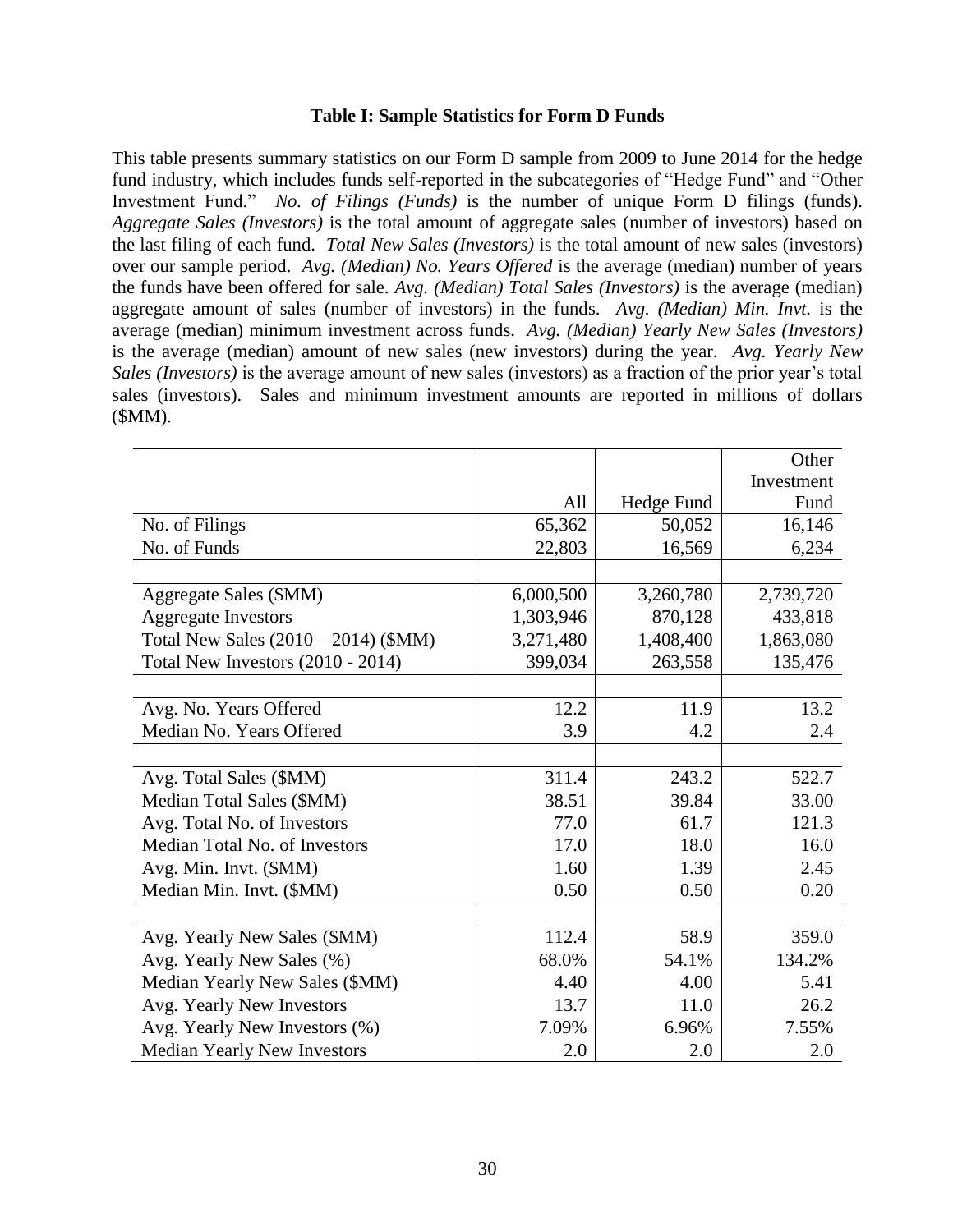# **Table II: Sample Statistics for Funds in Form D and Hedge Fund Databases**

This table presents summary statistics on our Form D and hedge fund databases (DBs) matched sample. *No. of Filings (Funds)* is the number of matched Form D filings (Funds). *Filing (Fund) Match % (All/HF/Other)* is the Form D match rate for all Form Ds, Form Ds in the "Hedge Fund" subcategory, and Form Ds in the "Other" subcategory. *Aggregate Sales (Investors)* is the total amount of aggregate sales (investors) based on the last filing of each fund. *Total New Sales (Investors)* is the total amount of new sales (investors) over our sample period. *Avg. (Median) No. Years Offered* is the average (median) number of years the funds have been offered for sale. *Avg. (Median) Total Sales (Investors)* is the average (median) aggregate amount of sales (number of investors) in the funds. *Avg. (Median) Min. Invt.* is the average (median) minimum investment across funds. *Avg. (Median) Yearly New Sales (Investors) (\$)* is the average (median) amount of new sales (new investors) during the year. *Avg. Yearly New Sales (Investors) (%)* is the average amount of new sales (investors) as a fraction of the prior year's total sales (investors). Sales and minimum investment amounts are reported in millions of dollars (\$MM).

|                                        | All DBs       | <b>HFR</b>    | <b>TASS</b>   |
|----------------------------------------|---------------|---------------|---------------|
| No. of Filings                         | 14,581        | 12,940        | 7,702         |
| No. of Funds                           | 3,816         | 3,347         | 1,896         |
|                                        |               |               |               |
| Filing Match % (All/HF/Other)          | 22.3/28.3/7.2 | 19.8/25.2/6.2 | 11.8/15.1/3.6 |
| Fund Match % (All/HF/Other)            | 16.7/21.5/4.1 | 14.7/18.9/3.4 | 8.3/10.7/1.9  |
|                                        |               |               |               |
| Aggregate Sales (\$MM)                 | 1,026,210     | 816,563       | 599,223       |
| <b>Aggregate Investors</b>             | 286,147       | 255,119       | 173,533       |
| Total New Sales $(2010 - 2014)$ (\$MM) | 473,471       | 415,438       | 263,289       |
| Total New Investors $(2010 – 2014)$    | 100,471       | 90,966        | 58,701        |
|                                        |               |               |               |
| Avg. No. Years Offered                 | 9.80          | 9.77          | 10.02         |
| Median No. of Years Offered            | 6.24          | 6.27          | 7.19          |
|                                        |               |               |               |
| Avg. Total Sales (\$MM)                | 292.11        | 287.34        | 324.04        |
| Median Total Sales (\$MM)              | 57.58         | 57.65         | 68.90         |
| Avg. Total No. of Investors            | 80.0          | 81.2          | 91.4          |
| Median Total No. of Investors          | 34.0          | 36.0          | 40.0          |
| Avg. Min. Invt. (\$MM)                 | 1.02          | 1.03          | 0.98          |
| Median Min. Invt. (\$MM)               | 0.50          | 0.50          | 0.50          |
|                                        |               |               |               |
| Avg. Yearly New Sales (\$MM)           | 57.92         | 57.18         | 58.24         |
| Avg. Yearly New Sales (%)              | 51.12%        | 50.57%        | 48.66%        |
| Median Yearly New Sales (\$MM)         | 4.18          | 4.24          | 3.96          |
| Avg. Yearly New Investors              | 12.3          | 12.6          | 13.2          |
| Avg. Yearly New Investors (%)          | 25.54%        | 24.81%        | 24.87%        |
| <b>Median Yearly New Investors</b>     | 2             | 3             | 2             |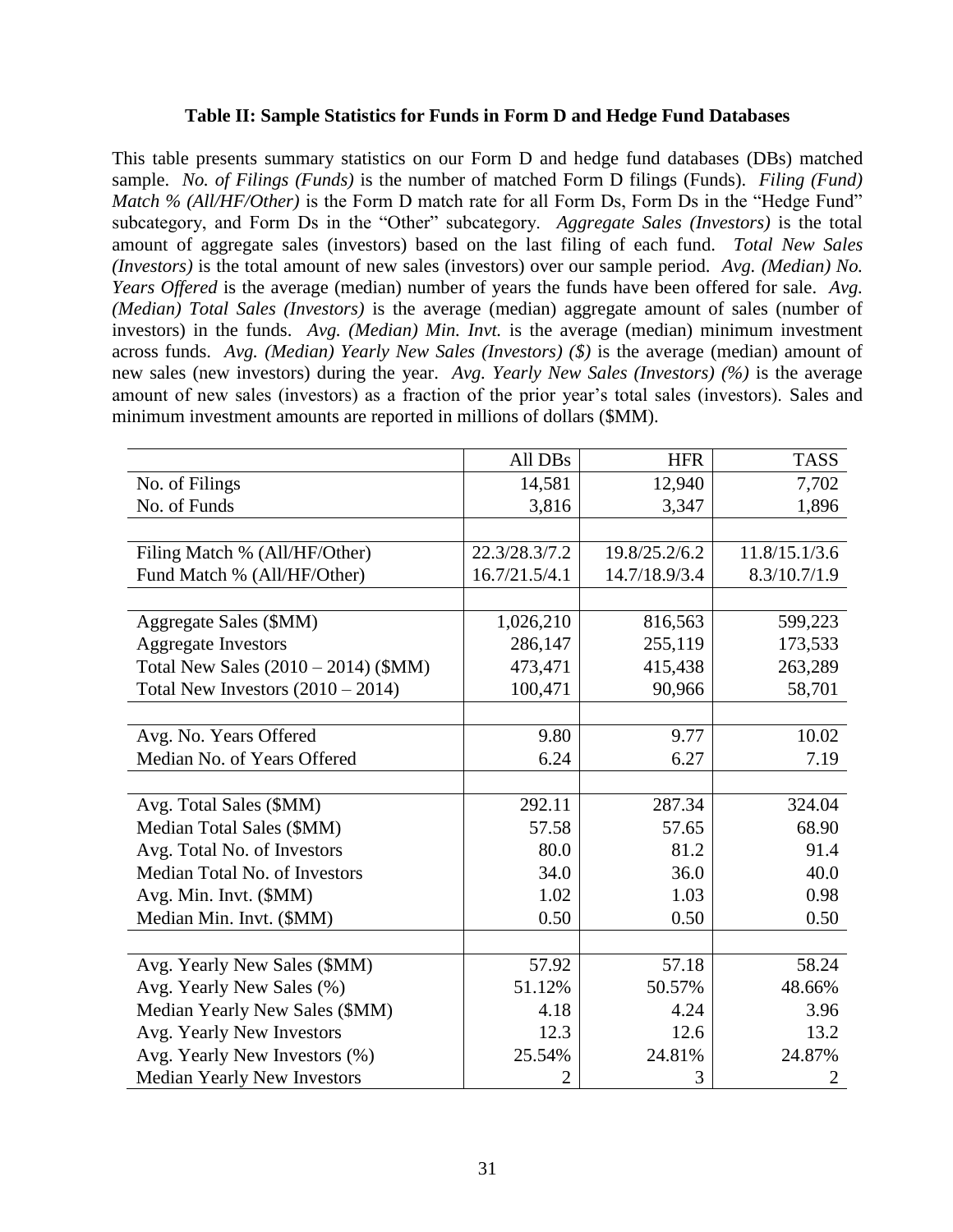# **Table III: Commercial Database Match Rate by Decile**

This table reports commercial database match rates by deciles for Form D sales and investor characteristics. Each year we rank funds by their total historical sales (*Total Sales*), total historical number of investors (*Total Investors*), year over year change in *Total Sales* (*Inflows*), and year over year change in *Total Investors* (*New Investors*). We then split funds into deciles. For each decile, we calculate the average variable value (*Avg.*) and the match rate (*%*). We also report results for the top 2%, 1%, and 0.5% of funds. Sales are reported in millions of dollars.

|                | <b>Total Sales</b> |      | <b>Total Investors</b> |      | <b>Inflows</b> | New Investors |        |      |
|----------------|--------------------|------|------------------------|------|----------------|---------------|--------|------|
| Decile         | Avg. $(SMM)$       | $\%$ | Avg.                   | $\%$ | Avg. $(SMM)$   | $\%$          | Avg.   | $\%$ |
|                | 0.06               | 9.5  | 0.00                   | 8.5  |                |               |        |      |
| 2              | 1.74               | 16.3 | 1.22                   | 11.3 | 0.00           | 18.7          |        |      |
| 3              | 6.30               | 20.1 | 3.25                   | 15.6 | 0.02           | 23.3          |        |      |
| $\overline{4}$ | 14.97              | 24.5 | 7.19                   | 19.8 | 0.62           | 27.0          | 0.00   | 23.2 |
| 5              | 29.07              | 25.7 | 13.28                  | 22.0 | 1.73           | 29.7          | 1.00   | 27.3 |
| 6              | 51.80              | 26.8 | 22.10                  | 24.0 | 4.88           | 28.9          | 1.49   | 25.8 |
|                | 92.21              | 25.9 | 36.02                  | 28.0 | 11.13          | 28.2          | 3.54   | 29.5 |
| 8              | 170.42             | 27.2 | 59.65                  | 32.3 | 25.49          | 27.3          | 7.09   | 27.1 |
| 9              | 356.67             | 27.7 | 102.12                 | 34.4 | 64.56          | 24.6          | 14.91  | 27.3 |
| 10             | 2,389.46           | 27.8 | 519.62                 | 32.0 | 810.69         | 25.2          | 100.32 | 28.4 |
| Top $2%$       | 7,907.49           | 28.8 | 1,651.34               | 18.7 | 3,170.47       | 28.4          | 344.61 | 21.1 |
| Top $1\%$      | 12,996.77          | 26.8 | 2,745.51               | 14.0 | 5,711.55       | 25.8          | 571.08 | 17.5 |
| Top 0.5%       | 21,073.51          | 18.1 | 4,571.75               | 14.0 | 10,390.01      | 26.5          | 928.10 | 16.8 |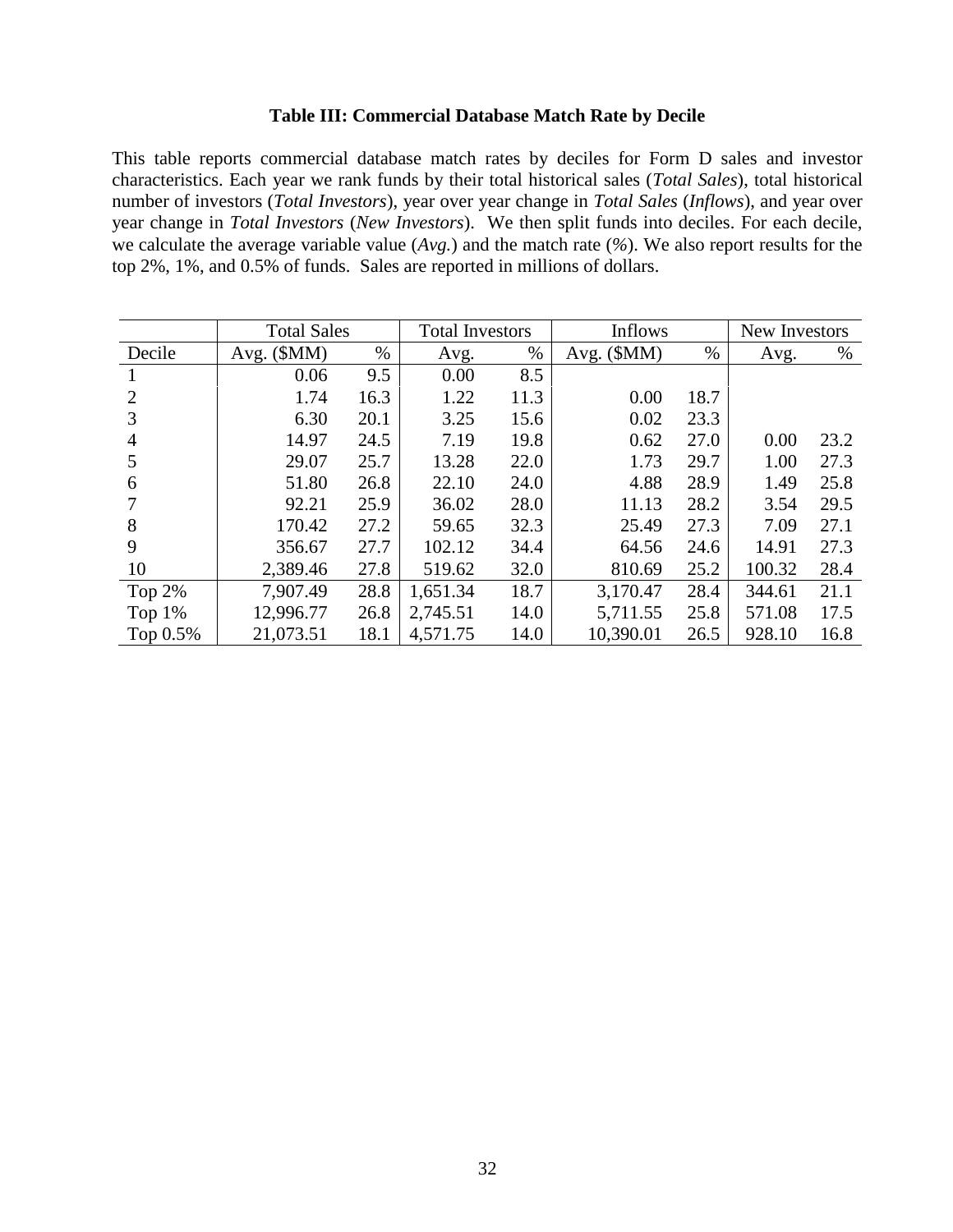# **Table IV: Offshore vs. Onshore Matches**

This table compares offshore and onshore funds filing Form D and reporting to commercial databases. Panel A reports the match rate of onshore and offshore funds by year and over the entire sample. Panel B compares statistics for matched onshore and offshore funds. *Min. Invt.* is the fund's minimum investment. *Total Sales* (*No. Investors*) is the total sales (number of investors) as of the last Form D filing. *Avg. Sale* is the average sale per investor while *Inv. Conc* is average percentage ownership. *Notice Period* and *Lockup* are the fund's redemption notice period and lockup period, respectively (in days). *Mfee* (*Ifee*) are the fund's management (incentive) fee in percent. \*\*\*, \*\*, and \* represent significance at the 1%, 5%, and 10% levels respectively.

| Panel A: Match Rate by Year |                      |                       |      |  |  |  |  |  |
|-----------------------------|----------------------|-----------------------|------|--|--|--|--|--|
| Year                        | <b>Onshore Funds</b> | <b>Offshore Funds</b> |      |  |  |  |  |  |
| 2009                        |                      | 39.0%                 | 5.8% |  |  |  |  |  |
| 2010                        |                      | 43.8%                 | 6.7% |  |  |  |  |  |
| 2011                        |                      | 44.1%                 | 6.5% |  |  |  |  |  |
| 2012                        |                      | 46.1%                 | 6.8% |  |  |  |  |  |
| 2013                        |                      | 46.1%                 | 7.0% |  |  |  |  |  |
| Average                     |                      | 43.7%                 | 6.5% |  |  |  |  |  |

**Panel B: Comparison of Fund Characteristics**

|                      | Onshore |        |        | <b>Offshore</b> |           |           |
|----------------------|---------|--------|--------|-----------------|-----------|-----------|
|                      | Mean    | Median | Mean   | Median          | Diff      | p-value   |
| Min. Invt. (\$MM)    | 1.56    | 1.00   | 3.55   | 1.00            | $-1.99$   | $0.07*$   |
| Total Sales (\$MM)   | 211.57  | 45.69  | 370.67 | 31.54           | $-159.10$ | $0.00***$ |
| No. Investors        | 85.44   | 39.00  | 53.10  | 16.00           | 32.34     | $0.00***$ |
| Avg. Sale (\$MM)     | 3.83    | 1.16   | 8.97   | 3.96            | $-5.14$   | $0.00***$ |
| Inv. Conc. $(5)$     | 7.73%   | 2.44%  | 17.77% | 5.56%           | $-10.04%$ | $0.00***$ |
| Notice Period (days) | 50.07   | 45.00  | 53.03  | 45.00           | $-2.96$   | $0.01**$  |
| Lockup (days)        | 100.32  | 0.00   | 78.47  | 0.00            | $-21.85$  | $0.00***$ |
| Mfee $(\% )$         | 1.41    | 1.50   | 1.52   | 1.50            | $-0.11$   | $0.00***$ |
| Ifee $(\% )$         | 16.98   | 20.00  | 16.92  | 20.00           | 0.06      | 0.79      |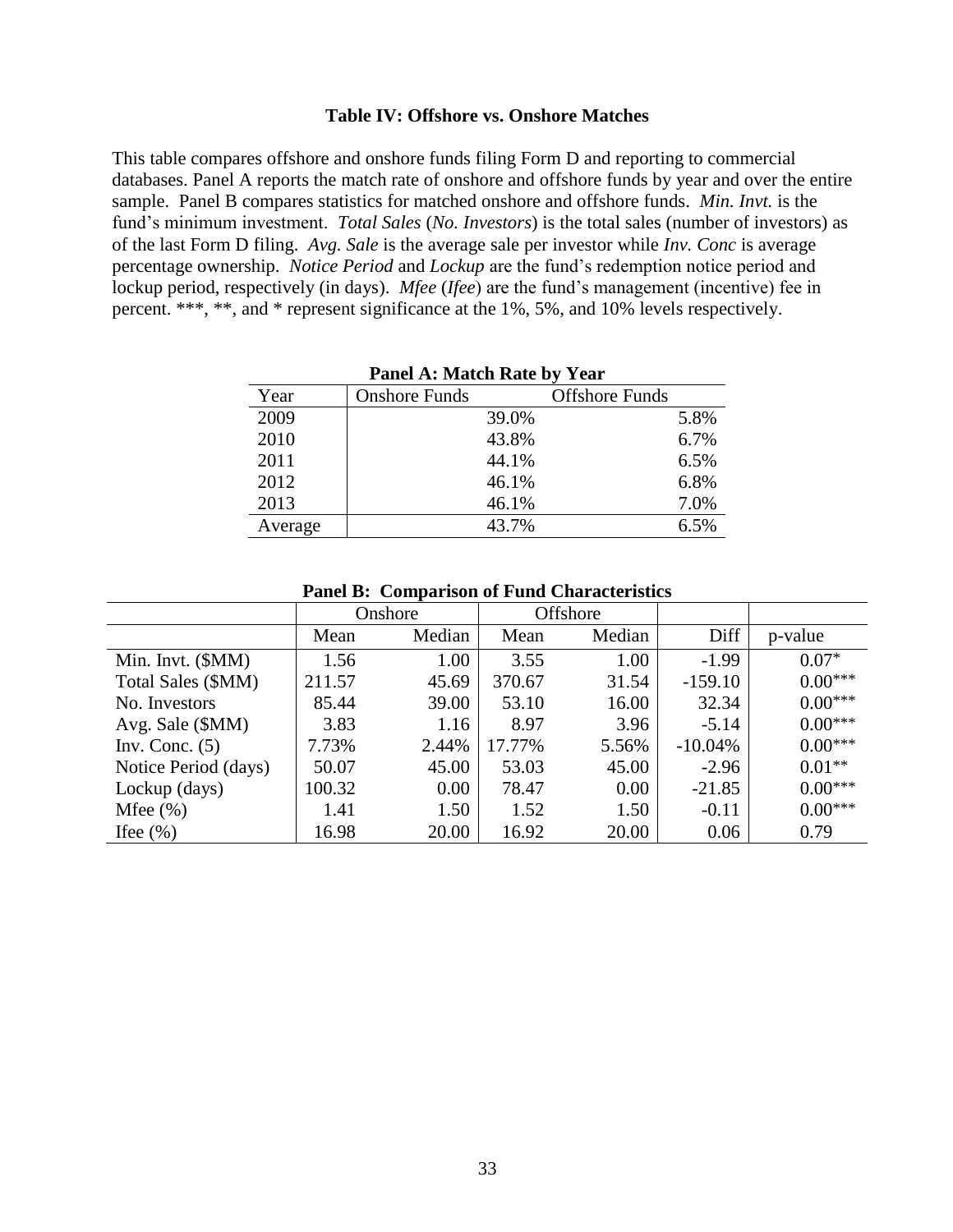# **Table V: Net Flows, Inflows, Outflows, and Investor Changes**

This table reports summary statistics on net flows, inflows, outflows, and investor changes. Net flows are computed using net asset information and account for organic asset growth. Inflows are computed as the change in total sales on consecutive Form D filings, indexed by the prior year's net asset amount. Outflows are derived from net flows and inflows. Investor changes are computed as the change in total investors using two consecutive Form D filings, indexed by the prior investor amount. Panel A reports these data by year whereas Panel B (C) reports the amounts based on concurrent (prior) performance quintiles, ranking funds within their styles. Reported values are equally-weighted averages.

| Year    | Net Flows | Inflows | <b>Outflows</b> | Inv. Chg. |
|---------|-----------|---------|-----------------|-----------|
| 2008    | 3.41%     | 22.08%  | 18.93%          | 16.21%    |
| 2009    | 14.24%    | 34.37%  | 33.84%          | 49.44%    |
| 2010    | 14.54%    | 26.63%  | 24.25%          | 35.76%    |
| 2011    | 18.80%    | 31.02%  | 24.68%          | 46.05%    |
| 2012    | 17.26%    | 27.58%  | 24.96%          | 30.25%    |
| 2013    | 20.28%    | 30.25%  | 24.04%          | 29.69%    |
| Average | 16.46%    | 29.73%  | 26.35%          | 38.49%    |

| <b>Panel A: By Year</b> |  |  |  |
|-------------------------|--|--|--|
|-------------------------|--|--|--|

## **Panel B: By Concurrent Performance Quintile**

| Quintile | Net Flows | <b>Inflows</b> | <b>Outflows</b> | Inv. Chg. |
|----------|-----------|----------------|-----------------|-----------|
| $1$ -Low | 1.2%      | 19.8%          | 27.1%           | 30.68%    |
|          | 8.6%      | 25.7%          | 25.3%           | 29.31%    |
|          | 14.7%     | 29.1%          | 25.6%           | 35.36%    |
|          | 24.8%     | 30.3%          | 24.5%           | 42.60%    |
| 5-High   | 28.6%     | 37.2%          | 27.0%           | 48.44%    |

# **Panel C: By Previous Performance Quintile**

| Ouintile | Net Flows | Inflows | Outflows | Inv. Chg. |
|----------|-----------|---------|----------|-----------|
| $1$ -Low | $-10.2\%$ | 16.3%   | 30.1%    | 15.90%    |
|          | 3.4%      | 19.8%   | 24.4%    | 21.08%    |
|          | 7.5%      | 21.9%   | 25.3%    | 27.23%    |
|          | 16.1%     | 24.6%   | 23.4%    | 31.65%    |
| 5-High   | 27.2%     | 35.2%   | 23.9%    | 45.16%    |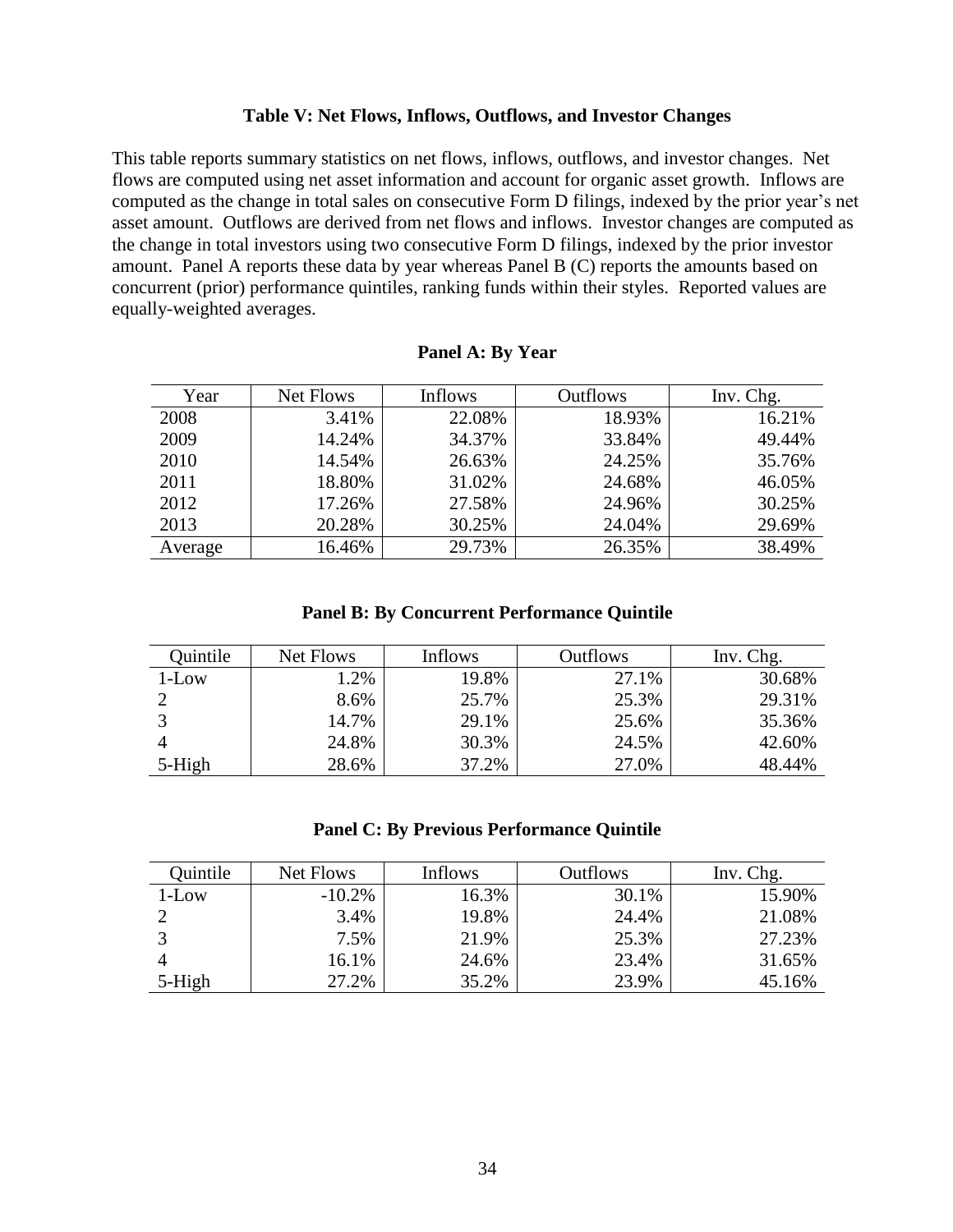# **Figure 1: Flow-Performance Relation**

This figure plots the average investor flows across performance quintiles. Panel A plots the relation between flows and concurrent performance while Panel B plots the relation between flows and previous performance. Net flows are indexed on the left axis; inflows, outflows, and investor changes are on the right axis.



**Panel A: Concurrent Performance**

**Panel B: Prior Performance**

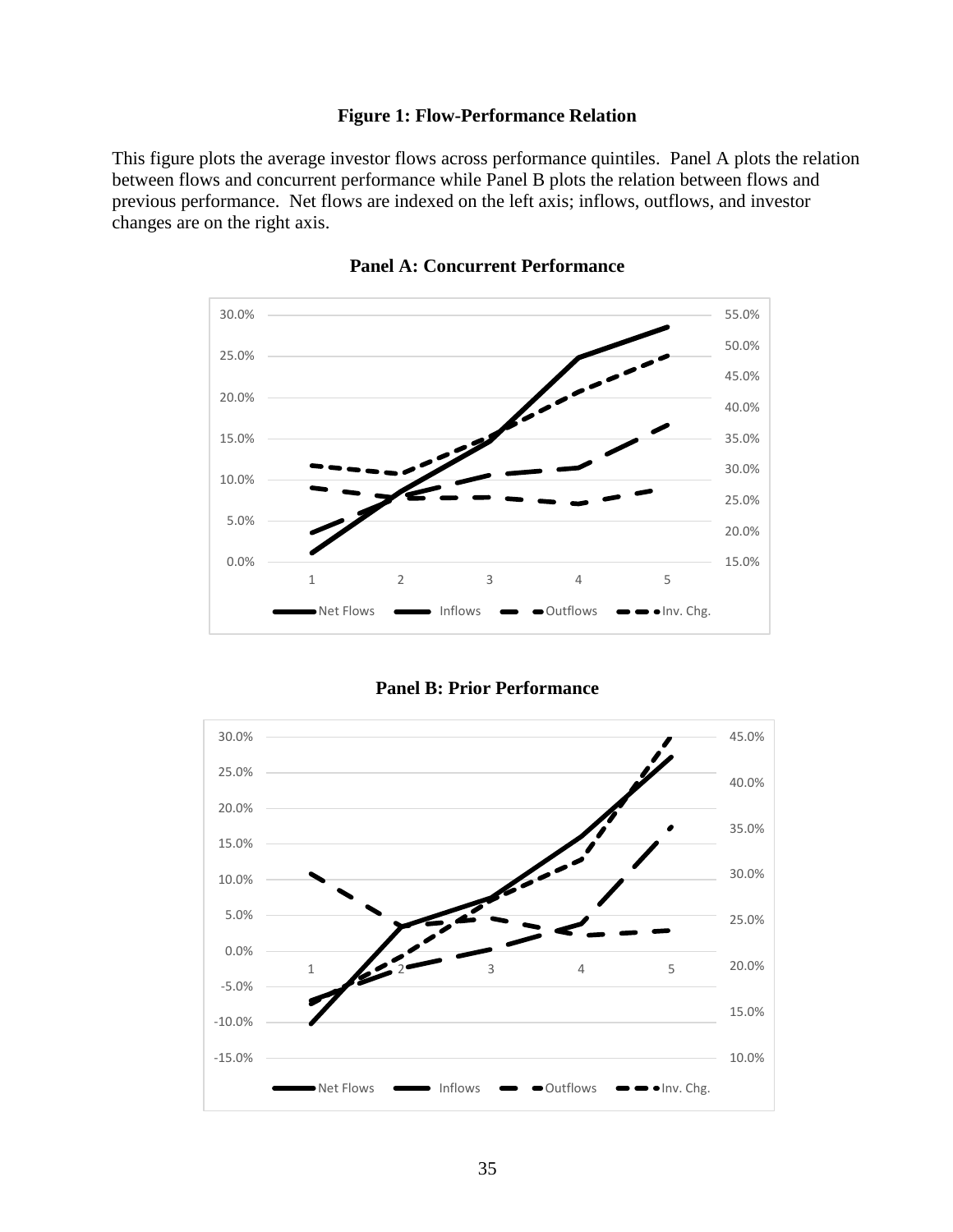#### **Table VI: Flow-Performance Relations**

This table examines the relation between net flows, inflows, outflows, investor changes fund performance and characteristics. *Low Perf. Rank* and *High Perf. Rank* are piecewise-linear variables set at Min(*x*,50%) and Max(*x*-50%,0), respectively. Performance ranks are based on the concurrent year's performance in Panel A and the prior year's performance in Panel B. Both ranks are calculated relative to the fund's style. *Ret. Std. Dev.* is the return standard deviation over the prior 12 months. *Log(Net Assets)* (*Log(Investors)*) is the log of the prior net assets (number of investors) of the fund while *Log(Min. Invt.*) is the log of the fund's minimum investment. *Inv. Concentration* is average percentage ownership. *Management (Incentive) fee* is the fund's management (incentive) fee in percent. *High Watermark* is one if the fund has a high watermark. *Lockup, Adv. Notice*, *Red. Freq.*, and *Sub. Freq*. are the fund's lockup period, advance redemption notice period, redemption frequency, and subscription frequency in years. *Offshore* is one if the fund is domiciled outside the United States. *Style Avg.* is the flows average for the same style during the same period. \*\*\*, \*\*, and \* represent significance at the 1%, 5%, and 10% levels respectively. Standard errors are clustered by fund.

|                       | Net Flows |            | <b>Inflows</b> |            | <b>Outflows</b> |           | Investors |            |
|-----------------------|-----------|------------|----------------|------------|-----------------|-----------|-----------|------------|
|                       | Coeff.    | t-value    | Coeff.         | t-value    | Coeff.          | t-value   | Coeff.    | t-value    |
| Low Perf. Rank        | 0.321     | $3.87***$  | 0.096          | 1.39       | $-0.100$        | $-2.31**$ | 0.040     | 0.34       |
| High Perf. Rank       | 0.441     | $3.66***$  | 0.257          | $2.89***$  | 0.081           | $1.79*$   | 0.456     | $3.29***$  |
| Ret. Std. Dev.        | $-3.366$  | $-6.01***$ | $-2.692$       | $-6.70***$ | 0.255           | 0.73      | $-2.369$  | $-3.62***$ |
| Log(Net Assets)       | $-0.076$  | $-6.56***$ | $-0.077$       | $-8.80***$ | $-0.017$        | $-3.50**$ | 0.020     | 1.40       |
| Log(Investors)        | $-0.048$  | $-3.27***$ | 0.002          | 0.18       | 0.014           | 1.82      | $-0.098$  | $-3.96***$ |
| Inv. Concentration    | 0.065     | 0.47       | 0.075          | 0.79       | 0.056           | 1.02      | 1.445     | 4.88***    |
| Log(Min. Invt.)       | 0.025     | $2.42**$   | 0.018          | $2.27**$   | $-0.001$        | $-0.20$   | 0.011     | 0.75       |
| Management fee        | 0.077     | $2.68***$  | 0.053          | $2.52**$   | 0.015           | 1.14      | 0.113     | $3.39***$  |
| <b>Incentive Fee</b>  | $-0.001$  | $-0.46$    | 0.000          | $-0.04$    | 0.000           | $-0.10$   | $-0.002$  | $-0.43$    |
| <b>High Watermark</b> | 0.051     | 0.94       | 0.005          | 0.10       | $-0.028$        | $-0.90$   | 0.011     | 0.14       |
| Lockup                | 0.008     | 0.34       | 0.016          | 0.91       | $-0.015$        | $-1.44$   | 0.037     | 1.32       |
| Adv. Notice           | 0.110     | 0.58       | 0.149          | 1.13       | 0.086           | 1.05      | 0.181     | 0.71       |
| Red. Freq.            | $-0.074$  | $-1.14$    | $-0.125$       | $-2.55**$  | $-0.050$        | $-1.62$   | $-0.141$  | $-2.23**$  |
| Sub. Freq.            | $-0.115$  | $-3.71***$ | $-0.067$       | $-1.63$    | 0.031           | 1.24      | 0.057     | $-1.61$    |
| Offshore              | 0.005     | 0.14       | 0.035          | 1.13       | 0.075           | $4.66**$  | $-0.192$  | $-4.23***$ |
| Style Avg.            | 0.804     | $5.35***$  | 0.826          | 5.95***    | 0.940           | $7.19**$  | 0.711     | $6.88***$  |
| Nb. Observations      | 3,795     |            | 3,795          |            | 3,795           |           | 3,196     |            |
| Adj. R-squared        | 10.25%    |            | 8.38%          |            | 18.69%          |           | 4.84%     |            |

# **Panel A: Flow-Concurrent Performance Relation**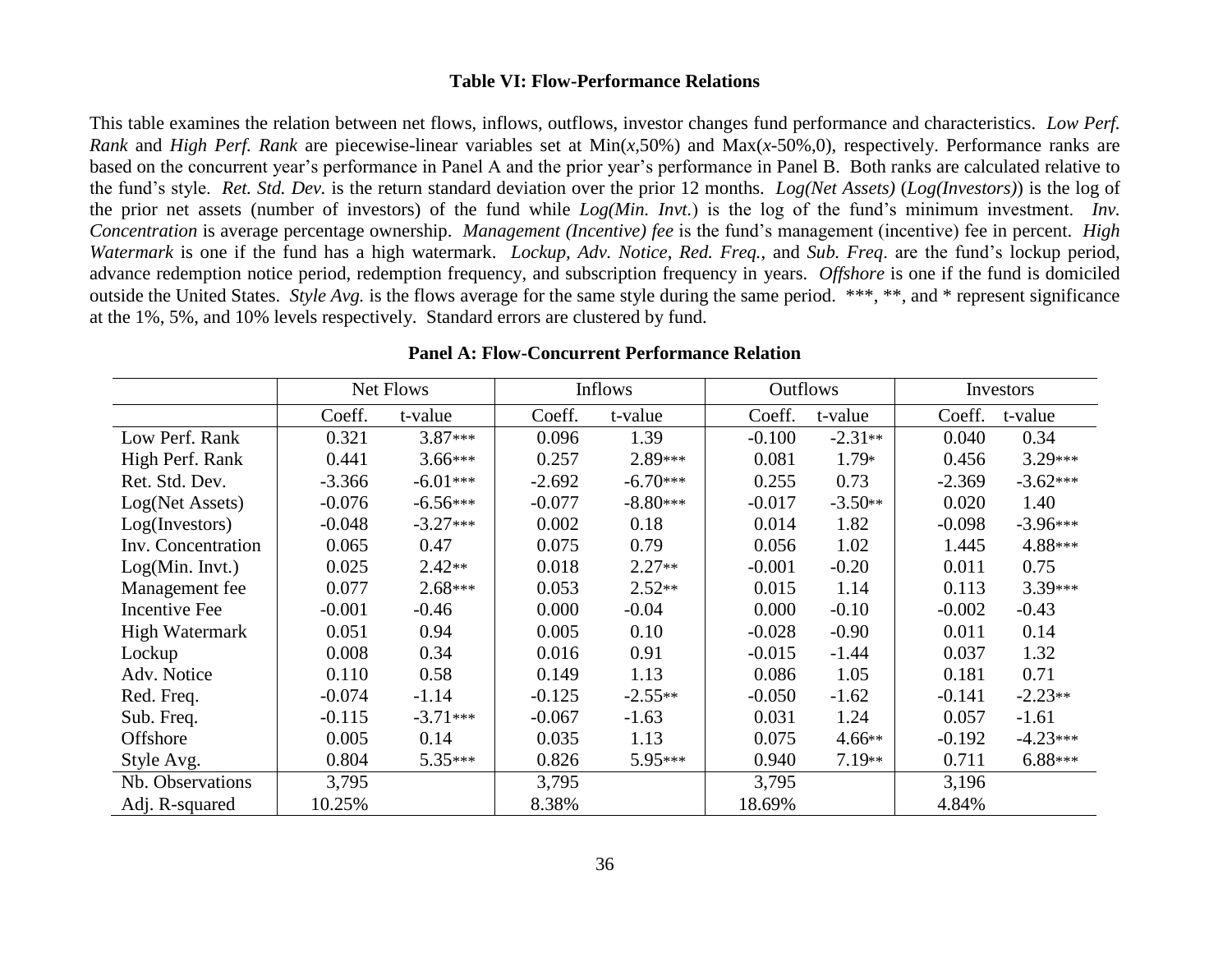|                       | Net Flows |            | Inflows  |            | <b>Outflows</b> |                |          | Investors  |  |
|-----------------------|-----------|------------|----------|------------|-----------------|----------------|----------|------------|--|
|                       | Coeff.    | t-value    | Coeff.   | t-value    | Coeff.          | t-value        | Coeff.   | t-value    |  |
| Low Perf. Rank        | 0.395     | 4.99***    | 0.113    | $1.79*$    | $-0.099$        | $-2.25**$      | 0.130    | 1.44       |  |
| High Perf. Rank       | 0.458     | $4.73***$  | 0.310    | $3.90***$  | $-0.016$        | $-0.35$        | 0.418    | $3.66***$  |  |
| Ret. Std. Dev.        | $-1.618$  | $-3.95***$ | $-1.374$ | $-4.06***$ | $-0.086$        | $-0.31$        | $-1.198$ | $-2.50**$  |  |
| Log(Net Assets)       | $-0.053$  | $-4.87***$ | $-0.059$ | $-7.08***$ | $-0.015$        | $-3.05***$     | 0.046    | $3.57***$  |  |
| Log(Investors)        | $-0.038$  | $-2.84***$ | 0.007    | 0.65       | 0.009           | 1.15           | $-0.125$ | $-5.53***$ |  |
| Inv. Concentration    | $-0.019$  | $-0.13$    | $-0.037$ | $-0.34$    | $-0.018$        | $-0.30$        | 0.497    | $1.89*$    |  |
| Log(Min. Invt.)       | 0.020     | $2.08**$   | 0.016    | $2.01**$   | $-0.001$        | $-0.31$        | 0.002    | 0.17       |  |
| Management fee        | 0.070     | $2.62***$  | 0.050    | $2.44**$   | 0.016           | 1.19           | 0.094    | $3.11***$  |  |
| <b>Incentive Fee</b>  | $-0.001$  | $-0.47$    | 0.000    | $-0.19$    | 0.000           | 0.32           | $-0.003$ | $-0.90$    |  |
| <b>High Watermark</b> | 0.047     | 1.00       | 0.012    | 0.29       | $-0.036$        | $-1.19$        | 0.048    | 0.81       |  |
| Lockup                | $-0.008$  | $-0.41$    | 0.001    | 0.09       | $-0.014$        | $-1.32$        | 0.025    | 1.02       |  |
| Adv. Notice           | 0.109     | 0.59       | 0.142    | 1.21       | 0.104           | 1.30           | 0.003    | 0.02       |  |
| Red. Freq.            | $-0.004$  | $-0.07$    | $-0.068$ | $-1.47$    | $-0.050$        | $-1.78$        | $-0.088$ | $-1.58$    |  |
| Sub. Freq.            | $-0.116$  | $-4.41***$ | $-0.065$ | $-1.81*$   | 0.034           | $1.66^{\circ}$ | $-0.070$ | $-2.45**$  |  |
| Offshore              | $-0.019$  | $-0.55$    | 0.029    | 1.03       | 0.069           | $4.25***$      | $-0.138$ | $-3.56***$ |  |
| Style Avg.            | 0.682     | $5.08***$  | 0.682    | $5.28***$  | 1.033           | $7.35***$      | 0.519    | 5.94***    |  |
| Observations          | 3,479     |            | 3,479    |            | 2,966           |                | 3,479    |            |  |
| Adj. R-squared        | 8.98%     |            | 6.17%    |            | 5.44%           |                | 12.22%   |            |  |

# **Panel B: Flow-Prior Performance Relation**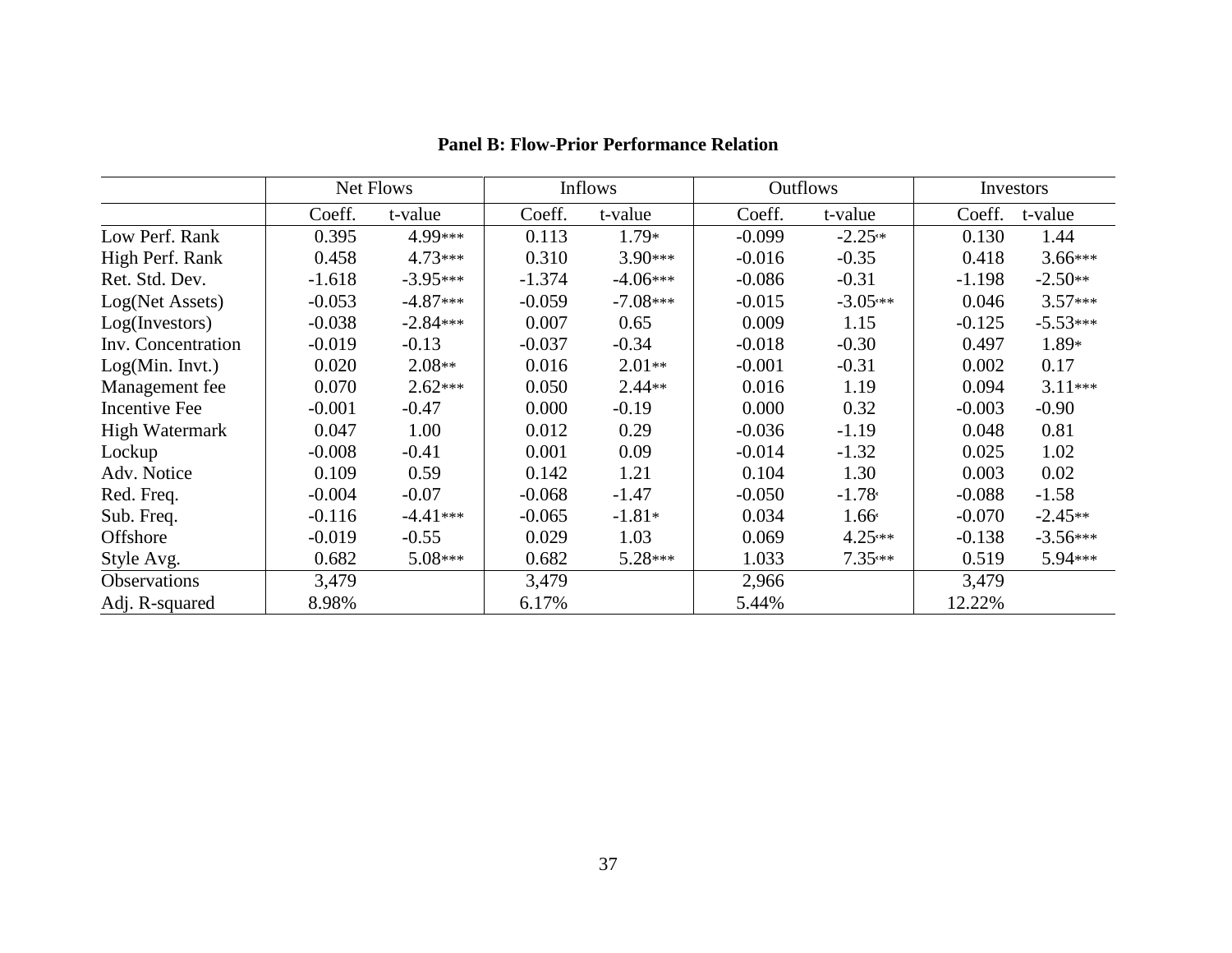# **Table VII: Prediction of Performance with Investor Flows**

This table examines the prediction of fund performance. The dependent variables are the following year's 1-month, 3-month, 6-month, and 12-month cumulative style adjusted returns in percent. Panel A presents regressions with the fund's prior year performance rank within its style as well as our various flow measures. Flow and rank variables are in decimal format. Panel B presents regressions with dummy variables based on whether the fund is in the top,  $2<sup>nd</sup>$ , or  $3<sup>rd</sup>$  quartile as well as our various flow measures. \*\*\*, \*\*, and \* represent significance at the 1%, 5%, and 10% levels respectively. Standard errors are clustered by fund.

| I and A. I Rurelion using I criormance Rains and Investor Flows |       |               |          |           |          |           |          |           |  |
|-----------------------------------------------------------------|-------|---------------|----------|-----------|----------|-----------|----------|-----------|--|
|                                                                 |       | 1-month       | 3-month  |           | 6-month  |           |          | 12-month  |  |
|                                                                 |       | Coeff t-value | Coeff.   | t-value   | Coeff.   | t-value   | Coeff.   | t-value   |  |
| Perf. Rank                                                      | 1.097 | $5.09***$     | 1.112    | $2.87***$ | 2.100    | $3.72***$ | 5.129    | $5.09***$ |  |
| Net Flows                                                       | 0.041 | 0.90          | 0.263    | $2.96***$ | 0.396    | $2.97***$ | 0.337    | 1.47      |  |
| Perf. Rank                                                      | 1.095 | $5.10***$     | 1.157    | $2.99***$ | 2.170    | $3.83***$ | 5.186    | $5.16***$ |  |
| Inflows                                                         | 0.090 | 1.40          | 0.261    | $2.07**$  | 0.360    | $1.66*$   | 0.324    | 1.02      |  |
| Perf. Rank                                                      | 1.071 | $4.95***$     | 1.184    | $2.93***$ | 2.477    | $4.02***$ | 4.745    | $4.41***$ |  |
| <b>Outflows</b>                                                 | 0.056 | 0.35          | $-0.217$ | $-0.60$   | $-0.403$ | $-0.68$   | $-0.883$ | $-1.05$   |  |
| Perf. Rank                                                      | 1.092 | $5.11***$     | 1.208    | $3.10***$ | 2.204    | $3.88***$ | 5.352    | $5.29***$ |  |
| Inv. Chg.                                                       | 0.014 | $2.00**$      | 0.033    | $1.84*$   | 0.041    | 1.88*     | 0.057    | 1.51      |  |

**Panel A: Prediction using Performance Ranks and Investor Flows**

## **Panel B: Prediction using Performance Quartiles and Investor Flows**

|                          | 1-month |               | 3-month  |           |          | 6-month   | 12-month |           |
|--------------------------|---------|---------------|----------|-----------|----------|-----------|----------|-----------|
|                          |         | Coeff t-value | Coeff.   | t-value   | Coeff.   | t-value   | Coeff.   | t-value   |
| $1st$ Quartile           | 0.744   | $4.46***$     | 0.703    | $2.54**$  | 1.511    | $3.60***$ | 3.548    | $4.32***$ |
| $2nd$ Quartile           | 0.550   | $3.69***$     | 0.579    | $2.32**$  | 0.774    | 1.98**    | 1.625    | $2.22**$  |
| 3 <sup>rd</sup> Quartile | 0.378   | $2.60***$     | 0.181    | 0.68      | 0.393    | 1.00      | 0.641    | 0.90      |
| Net Flows                | 0.052   | 1.10          | 0.271    | $2.91***$ | 0.404    | 2.96***   | 0.351    | 1.45      |
| $1st$ Quartile           | 0.743   | $4.46***$     | 0.733    | $2.65***$ | 1.559    | $3.70***$ | 3.591    | 4.39***   |
| $2nd$ Quartile           | 0.551   | $3.70***$     | 0.599    | $2.39**$  | 0.803    | $2.03**$  | 1.647    | $2.24**$  |
| 3 <sup>rd</sup> Quartile | 0.376   | $2.59***$     | 0.178    | 0.67      | 0.393    | 0.99      | 0.645    | 0.90      |
| Inflows                  | 0.097   | 1.46          | 0.270    | $2.04**$  | 0.366    | $1.68*$   | 0.334    | 1.05      |
| 1 <sup>st</sup> Quartile | 0.706   | $4.17***$     | 0.687    | $2.24**$  | 1.723    | $3.74***$ | 3.180    | $3.67***$ |
| $2nd$ Quartile           | 0.530   | $3.48***$     | 0.875    | $3.18***$ | 1.270    | $2.90***$ | 2.021    | $2.55**$  |
| $3rd$ Quartile           | 0.365   | $2.44**$      | 0.369    | 1.29      | 0.714    | $1.65*$   | 0.885    | 1.16      |
| Outflows                 | 0.055   | 0.35          | $-0.212$ | $-0.56$   | $-0.406$ | $-0.67$   | $-0.884$ | $-1.01$   |
| $1st$ Quartile           | 0.738   | $4.50***$     | 0.767    | 2.74***   | 1.592    | $3.75***$ | 3.747    | $4.55***$ |
| $2nd$ Quartile           | 0.555   | $3.73***$     | 0.617    | $2.44**$  | 0.825    | $2.07**$  | 1.692    | $2.28**$  |
| 3 <sup>rd</sup> Quartile | 0.381   | $2.61***$     | 0.201    | 0.74      | 0.424    | 1.06      | 0.682    | 0.95      |
| Inv. Chg.                | 0.015   | $2.05**$      | 0.034    | 1.84*     | 0.041    | 1.86*     | 0.058    | 1.49      |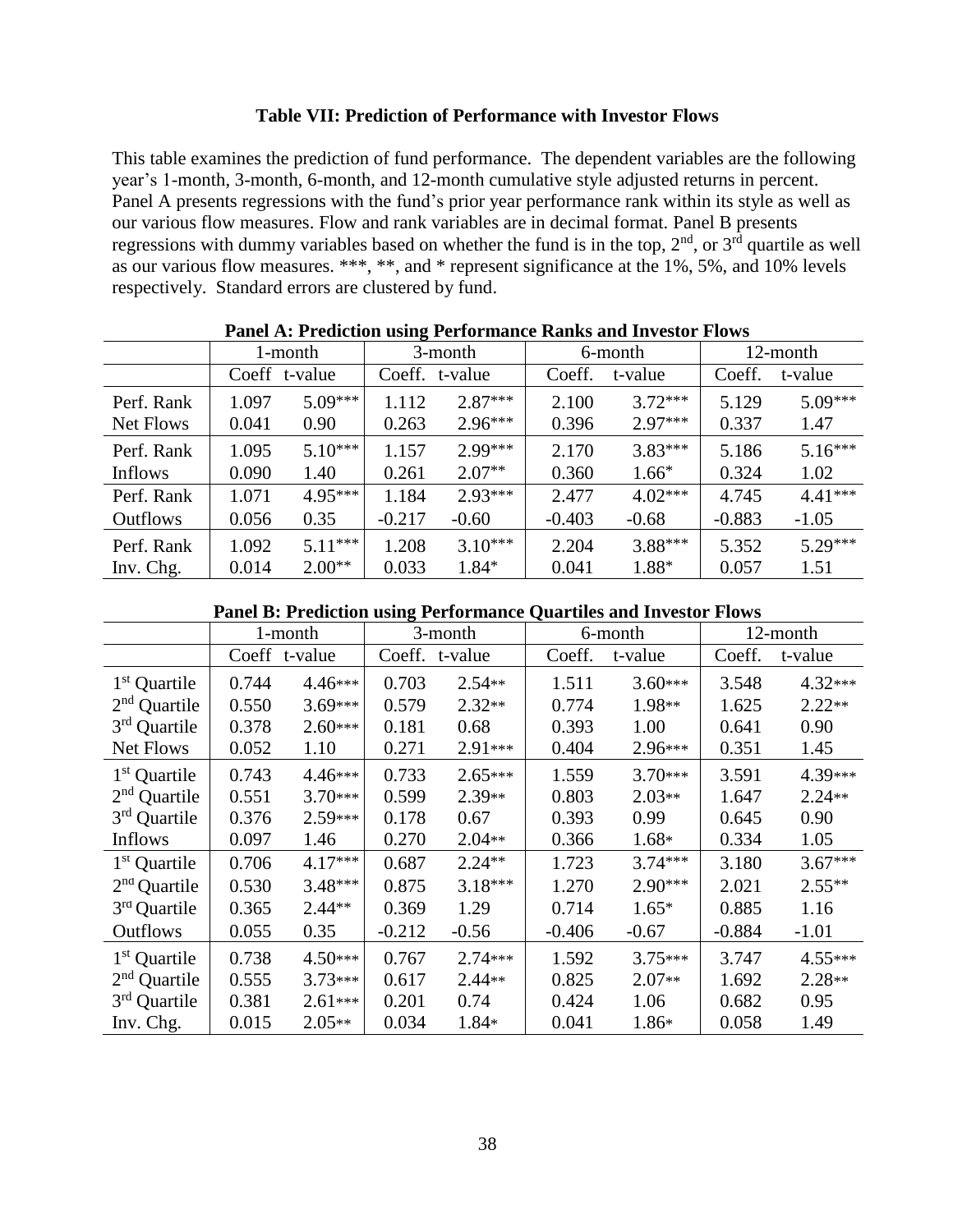# **Table VIII: Prediction of Fund Death with Investor Flows**

This table examines the relation between fund death and net flows, inflows, outflows, and investor changes using a Cox Proportional-Hazard Model. *Net Flows, Inflows, Outflows,* and *Investor Change* are the prior year's net flow, sales, redemptions and changes in the number of investors, respectively. *Perf. Rank* is the performance rank of the fund within its style over the prior 12 months. *Ret. Std. Dev.* is the return standard deviation over the prior 12 months. *Log(Net Assets)* (*Log(Investors)*) is the log of the prior net assets (number of investors) of the fund; *Log(Min. Invt.*) is the log of the fund's minimum investment. *Inv. Concentration* is average percentage ownership. *Management (Incentive) fee* is the fund's management (incentive) fee in percent. *High Watermark* and *Lockup* are one if the fund has a high watermark and lockup period, respectively. *Adv. Notice*, *Red. Freq.*, and *Sub. Freq*. are the fund's advance redemption notice period, redemption frequency, and subscription frequency in days. *Offshore* is one if the fund is domiciled outside the United States. \*\*\*, \*\*, and \* represent significance at the 1%, 5%, and 10% levels respectively. Standard errors are clustered by fund.

|                               | Model 1  |            | Model 2  |            | Model 3  |            | Model 4  |            |
|-------------------------------|----------|------------|----------|------------|----------|------------|----------|------------|
|                               | Coeff.   | t-value    | Coeff.   | t-value    | Coeff.   | t-value    | Coeff.   | t-value    |
| Net Flows                     | $-0.243$ | $-3.78***$ |          |            |          |            |          |            |
| <b>Inflows</b>                |          |            | $-0.227$ | $-3.50***$ |          |            |          |            |
| <b>Outflows</b>               |          |            |          |            | 0.078    | 0.79       |          |            |
| <b>Investor Change</b>        |          |            |          |            |          |            | $-0.129$ | $-2.95***$ |
| Perf. Rank                    | $-0.873$ | $-6.98***$ | $-0.896$ | $-7.12***$ | $-0.952$ | $-7.21***$ | $-0.906$ | $-7.13***$ |
| Return Std. Dev.              | 0.379    | 0.24       | 0.397    | 0.24       | 1.827    | 1.13       | 0.518    | 0.32       |
| Log(Net Assets)               | $-0.078$ | $-2.14**$  | $-0.102$ | $-2.78***$ | $-0.084$ | $-2.06**$  | $-0.096$ | $-2.58***$ |
| Log(Investors)                | $-0.007$ | $-0.12$    | 0.023    | 0.39       | $-0.010$ | $-0.16$    | 0.008    | 0.14       |
| Inv. Concentration            | 0.389    | 1.04       | 0.457    | 1.22       | 0.274    | 0.66       | 0.403    | 1.02       |
| Log(Min. Invt.)               | 0.063    | 1.29       | 0.069    | 1.31       | 0.080    | 1.21       | 0.066    | 1.26       |
| Management Fee                | 0.177    | 1.75       | 0.177    | $1.74*$    | 0.140    | 1.38       | 0.193    | $1.90*$    |
| <b>Incentive Fee</b>          | 0.016    | $1.45*$    | 0.016    | 1.45       | 0.013    | 1.21       | 0.015    | 1.36       |
| <b>High Water Mark</b>        | 0.048    | 0.24       | 0.028    | 0.14       | $-0.004$ | $-0.02$    | 0.019    | 0.09       |
| Lockup                        | $-0.003$ | $-7.13***$ | $-0.003$ | $-7.12***$ | $-0.003$ | $-6.80***$ | $-0.003$ | $-7.07***$ |
| <b>Advanced Notice Period</b> | 0.000    | $-0.22$    | 0.000    | $-0.13$    | 0.000    | $-0.08$    | 0.000    | $-0.17$    |
| <b>Redemption Frequency</b>   | 0.002    | $3.86***$  | 0.002    | $3.74***$  | 0.002    | $3.62***$  | 0.002    | $3.69***$  |
| <b>Subscription Frequency</b> | $-0.001$ | $-0.63$    | $-0.001$ | $-0.62$    | $-0.002$ | $-0.68$    | $-0.001$ | $-0.60$    |
| Offshore                      | 0.132    | 1.07       | 0.172    | 1.38       | 0.187    | 1.48       | 0.173    | 1.39       |
| Nb. of Observations           | 3,812    |            | 3,812    |            | 3,210    |            | 3,767    |            |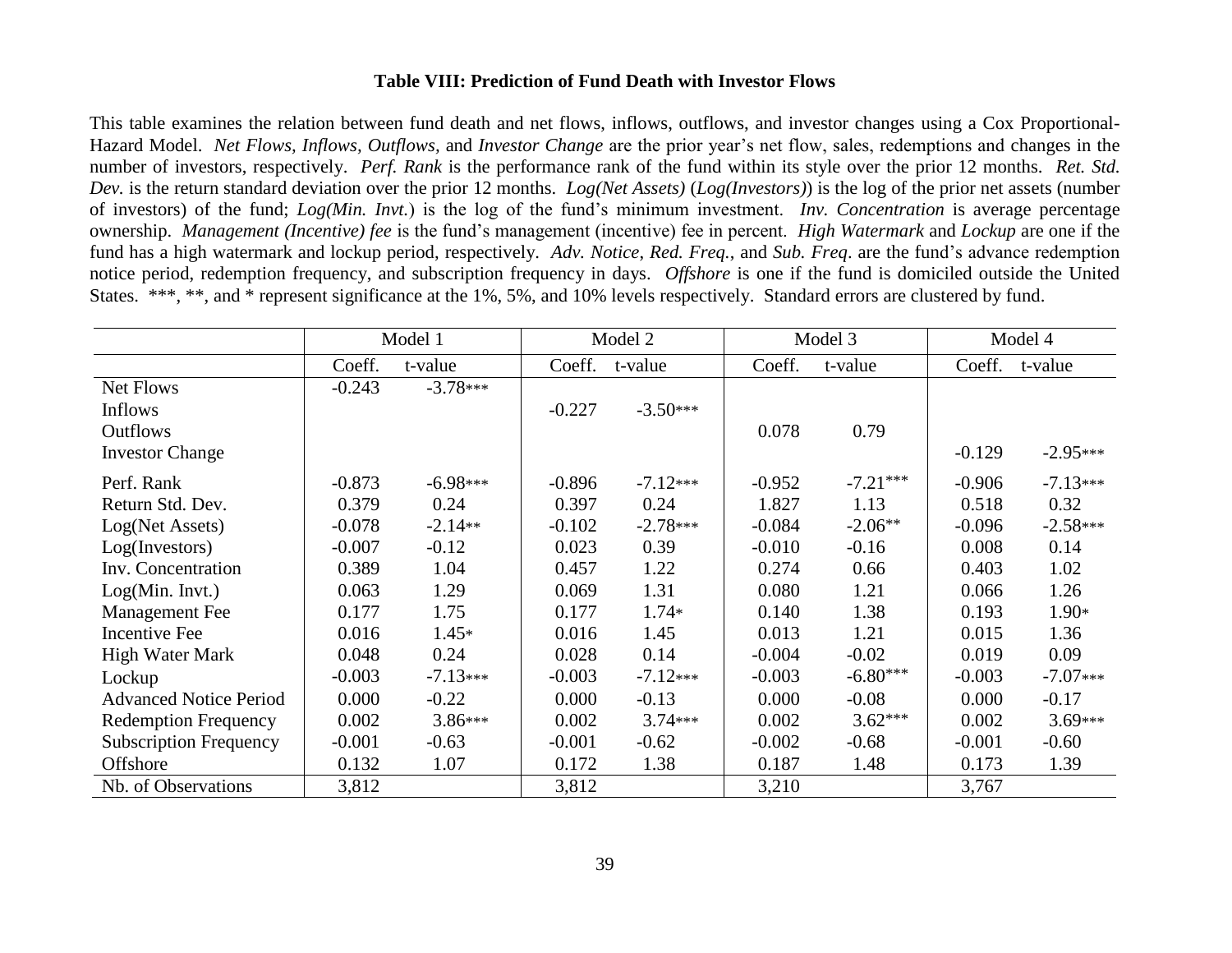# **Table IX: Share Restrictions and Smart Money (Coefficient on Flow Interacted with Liquidity Variables)**

This table examines the effect of share restrictions on the smart money effect. The dependent variables are the following year's 1-month, 3-month, 6-month, and 12-month cumulative style adjusted returns in percent. Regressions include the prior year's performance rank within the fund's style and our flow measure, both in decimal format. We also include three share liquidity variables. *High Red.* is one if the fund's total redemption period (notice period plus redemption period) is above the median value (135 days). *Lockup* is one if the fund has a lockup period. *High Sub.* is one if the fund has a higher than median subscription period (30 days). We interact these share liquidity variables with our flow measures and report the values for the interaction terms. The other variables are omitted for brevity. \*\*\*, \*\*, and \* represent significance at the 1%, 5%, and 10% levels respectively. Standard errors are clustered by fund.

| <b>Net Flows</b>     |          |               |          |                 |          |           |          |            |  |  |  |
|----------------------|----------|---------------|----------|-----------------|----------|-----------|----------|------------|--|--|--|
|                      | 1-month  |               | 3-month  |                 |          | 6-month   | 12-month |            |  |  |  |
|                      |          | Coeff t-value |          | Coeff. t-value  | Coeff.   | t-value   | Coeff.   | t-value    |  |  |  |
| High Red.            | 0.046    | 0.46          | 0.096    | 0.51            | 0.466    | 1.63      | 0.801    | $1.73*$    |  |  |  |
| Lockup               | 0.107    | 1.07          | 0.116    | 0.60            | 0.242    | 0.86      | $-0.535$ | $-1.16$    |  |  |  |
| High Sub.            | $-0.153$ | $-0.72$       | $-0.232$ | $-0.47$         | $-1.033$ | $-1.25$   | $-1.786$ | $-1.84*$   |  |  |  |
| <b>Inflows</b>       |          |               |          |                 |          |           |          |            |  |  |  |
| High Red.            | 0.321    | $2.47**$      | 0.662    | $2.43**$        | 1.368    | $3.14***$ | 1.045    | 1.56       |  |  |  |
| Lockup               | 0.081    | 0.60          | 0.135    | 0.50            | 0.231    | 0.53      | $-0.442$ | $-0.66$    |  |  |  |
| High Sub.            | $-0.387$ | $-1.20$       | $-1.304$ | $-1.91*$        | $-1.350$ | $-1.21$   | $-2.944$ | $-1.42$    |  |  |  |
|                      |          |               |          |                 |          |           |          |            |  |  |  |
|                      |          |               |          | <b>Outflows</b> |          |           |          |            |  |  |  |
| High Red.            | 0.053    | 0.16          | 1.030    | 1.24            | 1.394    | 1.10      | $-0.469$ | $-0.24$    |  |  |  |
| Lockup               | $-0.153$ | $-0.46$       | $-0.689$ | $-0.83$         | $-1.055$ | $-0.86$   | $-0.420$ | $-0.21$    |  |  |  |
| High Sub.            | $-1.154$ | $-1.49$       | $-3.873$ | $-1.97**$       | $-2.403$ | $-1.01$   | $-5.346$ | $-1.98**$  |  |  |  |
|                      |          |               |          |                 |          |           |          |            |  |  |  |
| <b>New Investors</b> |          |               |          |                 |          |           |          |            |  |  |  |
| High Red.            | 0.038    | 0.79          | 0.079    | 0.92            | 0.246    | 1.60      | 0.118    | 0.48       |  |  |  |
| Lockup               | 0.074    | 1.55          | 0.235    | $2.52**$        | 0.408    | $2.97***$ | 0.219    | 0.75       |  |  |  |
| High Sub.            | $-0.375$ | $-0.64$       | $-0.945$ | $-0.67$         | $-1.711$ | $-1.40$   | $-6.719$ | $-3.05***$ |  |  |  |